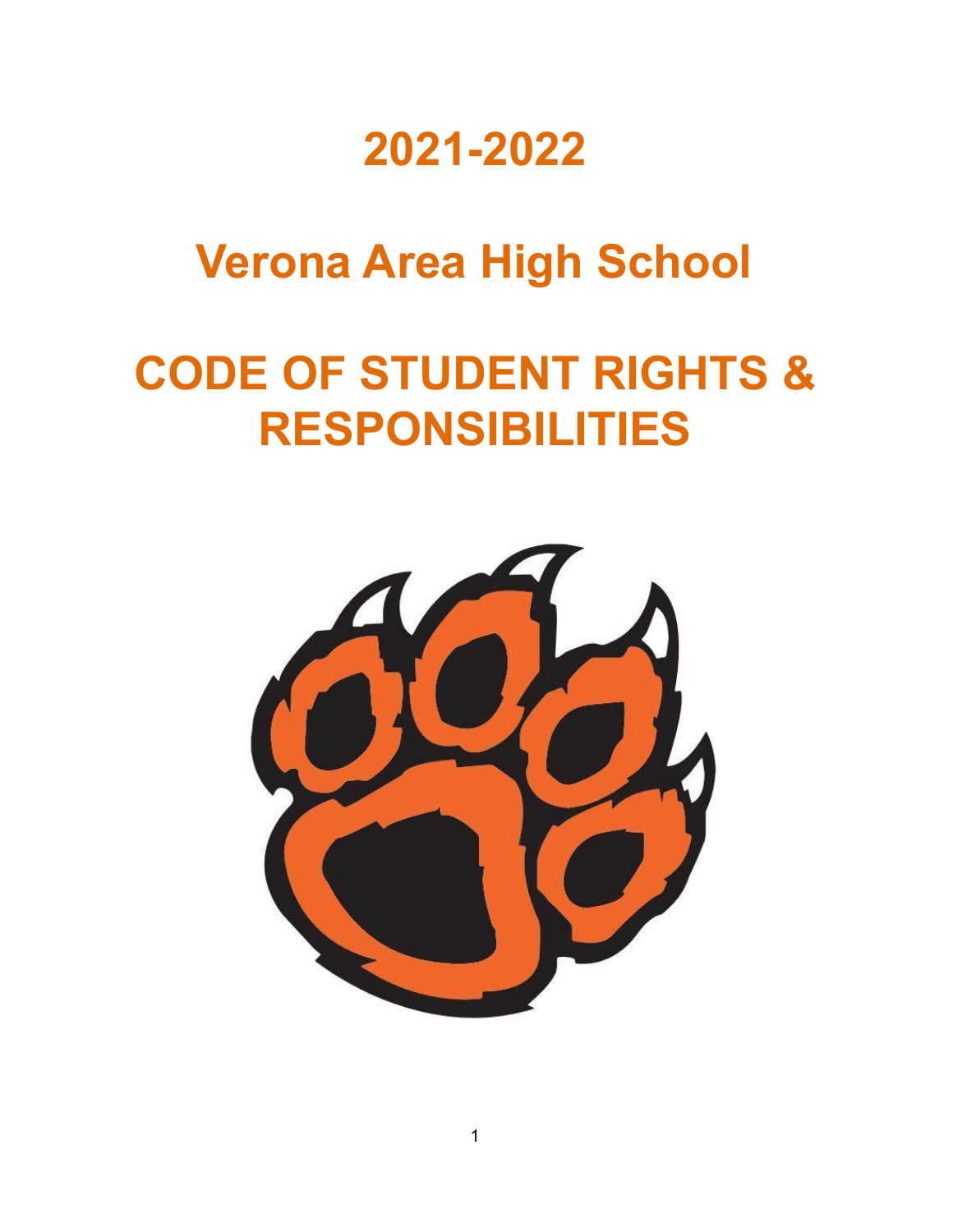# **VERONA AREA HIGH SCHOOL CODE OF STUDENT RIGHTS & RESPONSIBILITIES**

# **TABLE OF CONTENTS**

**Need Help with/Important Numbers----------------------4 The VAHS Preamble and Mission-------------------------5/6 Verona Area High School Song ---------------------------7 Collective Commitments for VAHS-----------------------7 Social Emotional Learning Statement-------------------7 An Overview**

- A. General Principles of the Code of Conduct
- B. Expectations for Classroom Behavior
- C. Consequences for Inappropriate Behavior

# **Specific Rules and Regulations**

- A. Attendance
	- 1. Absences unexcused
	- 2. Tardiness
	- 3. Loitering
	- 4. Leaving the building or school grounds without permission
- B. Behavior/Conduct
	- 1. Anonymity/Identification
	- 2. Assemblage
	- 3. Bullying/Harassment
	- 4. Conduct Around Building (passing time)
	- 5. Dress Code
	- 6. Fighting
	- 7. Gambling/Card Playing
	- 8. Prohibited Substances
		- a. Alcoholic Beverages
		- b. Illegal drugs and controlled substances
		- c. +Look-alike/counterfeit drugs and paraphernalia
		- d. Tobacco
	- 9. Transportation
		- a. District-provided
		- b. Bus behavior
		- c. Driving and parking on campus
	- 10. Trespassing/Unauthorized Presence
	- 11. Vandalism and Theft
	- 12. Weapons
- C. Dishonesty
	- 1. Academic Dishonesty, Plagiarism, Cheating
	- 2. +Lying to School Officials\*
	- 3. +Forgery/Altering School Forms or Unauthorized Possession of School Forms\*
- D. Technology
	- 1. Acceptable Use Policy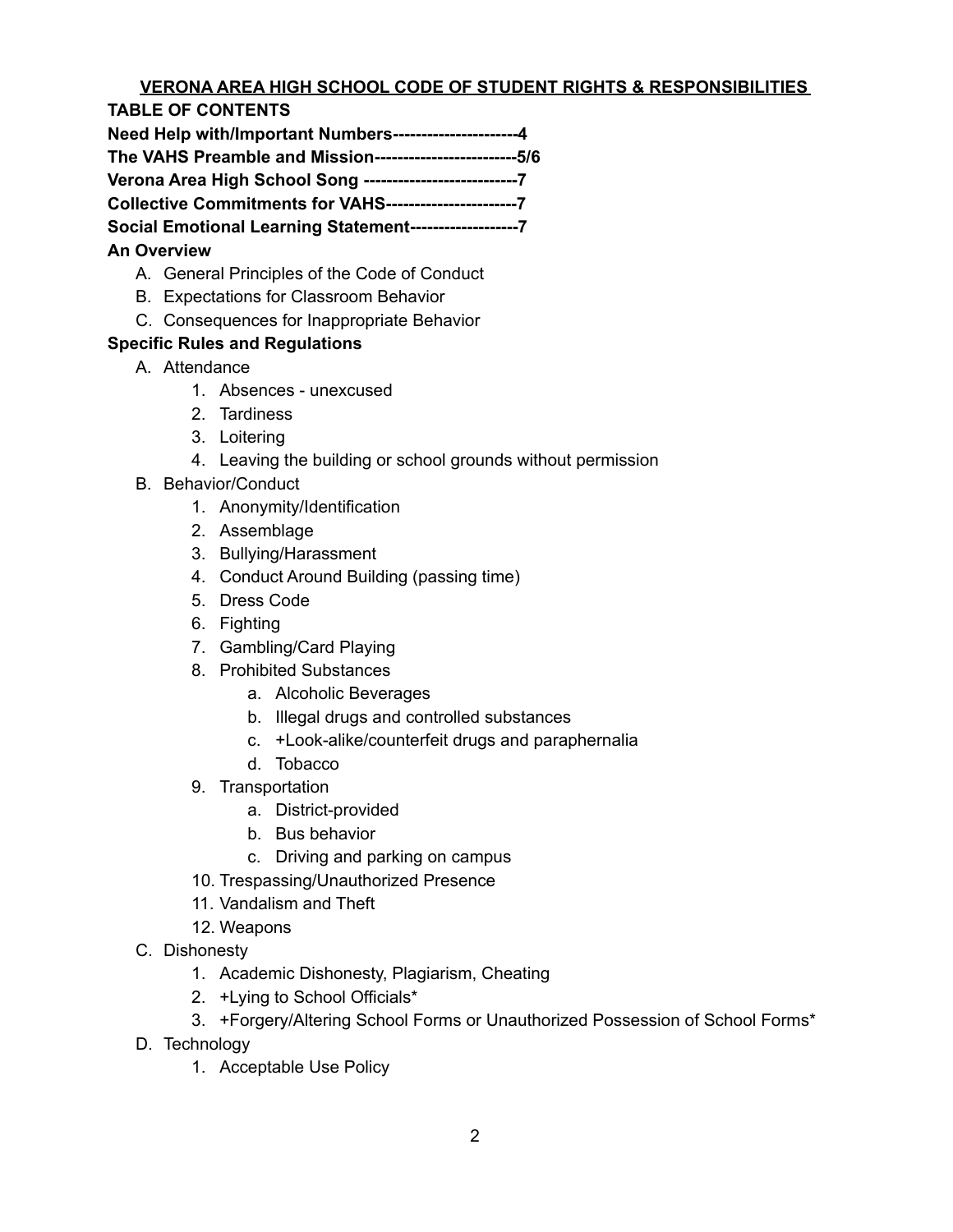# **Procedures**

- A. Absences
	- 1. Reporting an absence (pg. 40 Stevenson)
	- 2. Make-up procedures (pg. 40 Stevenson)
	- 3. Homework Requests (Due to illness) (pg. 41 Stevenson)
- B. Academic Related Procedures
	- 1. Grade change policy
	- 2. Schedule change policy
	- 3. Class rank freeze
	- 4. Graduation requirements
	- 5. Academic distinction of VAHS Commencement
	- 6. Participation in Graduation Ceremony
	- 7. Adornment forms
	- 8. Responsibility Pass Program
- C. Grading Procedures
	- 1. +Grading periods (pg. 55 Stevenson)
	- 2. Grading system
	- 3. Scale grade
	- 4. Grade points
- D. Military Recruitment
- E. Police Interviews
- F. School Dances
- G. Search of Property & Students
- H. Solicitation of Funds

# **Student Rights and Responsibilities**

- A. Confidentiality of Student Record Information
	- 1. Directory data
- B. Due Process
- C. Freedom From Discrimination
	- 1. Nondiscrimination
	- 2. Pupil Discrimination complaint procedure
- D. Property
- E. Publication
- F. Sexual Harassment

# **Extracurricular and Co-curricular Activities**

- A. Co-Curricular Activities at Verona Area High School
	- 1. Student Activities
	- 2. Intramurals
	- 3. Theater and Production
	- 4. Student Publications
	- 5. Student Council
	- 6. Student Congress
	- 7. Poster/Sign Procedures
	- 8. New Club Procedures
- B. VAHS Extracurricular Code of Conduct: Link to Athletic Code of [Conduct](https://docs.google.com/document/d/1W8fjEaffxiSIEP78ExLDsu0dLEuS_HdcoEEJioBSBQ0/edit)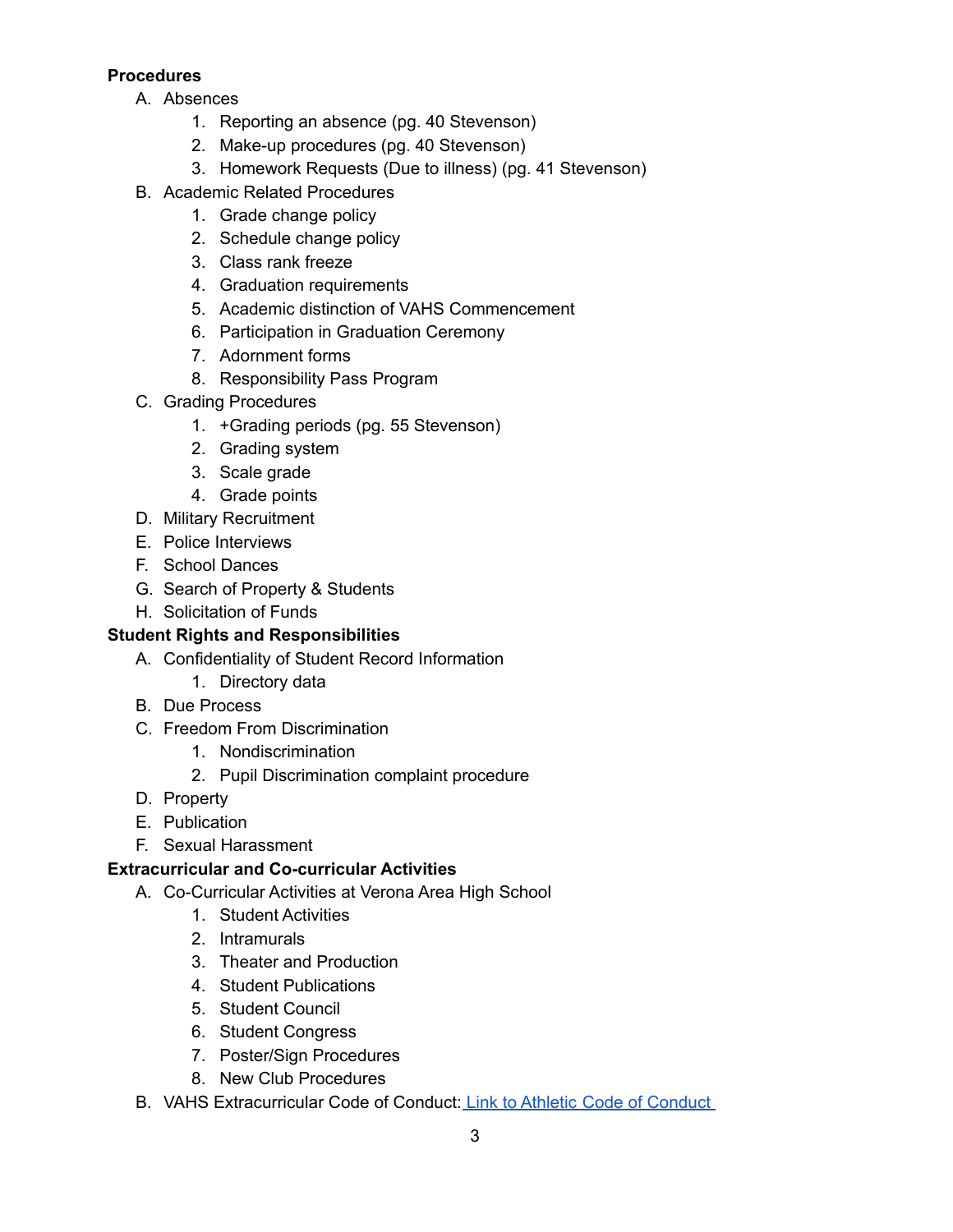# **VAHS Staff:**

# **ADMINISTRATIVE STAFF**

Ms. Pam Hammen, Principal, 608-653-1010 [pam.hammen@verona.k12.wi.us](mailto:pam.hammen@verona.k12.wi.us) Mr. Shawn Harris, Assoc. Principal, House A 608-653-1012 [shawn.harris@verona.k12.wi.us](mailto:shawn.harris@verona.k12.wi.us) Ms. Tamara Sutor, Assoc. Principal, House A, 608-653-1272 [tamara.sutor@verona.k12.wi.us](mailto:tamara.sutor@verona.k12.wi.us) Mr. Michael Murphy, Assoc. Principal, House B, 608-653-1013 [michael.murphy@verona.k12.wi.us](mailto:michael.murphy@verona.k12.wi.us) Mr. Jorge Ávalos, Assoc. Principal, House B, 608-653-1224 [jorge.avalos@verona.k12.wi.us](mailto:jorge.avalos@verona.k12.wi.us) Ms. Sara Halberg, Special Education Supervisor, 608-653-1176 [halbergs@verona.k12.wi.us](mailto:halbergs@verona.k12.wi.us)

# **STUDENT SERVICES**

# **HOUSE 1**

Mr. Shawn Harris, Associate Principal and Director of EA 608-653-1012 Ms. Tamara Sutor, Associate Principal, 608-653-1272 Ms. Lesley Morrison, Counselor, 608-653-1271 Ms. Carri Hale, Counselor, 608-653-1008 Ms. Alejandra Vazquez, Counselor, 608-653-1275 Ms. Andrea Bonaparte, Social Worker, 608-653-1276

# **HOUSE 2**

Mr. Jorge Avalos, Associate Principal, 608-653-1224 Mr. Michael Murphy, Associate Principal, 608-653-1013 Ms. Kazua Yang, Counselor, 608-653-1181 Ms. Kelly Knueve, Counselor, 608-653-1221 Mr. Jeremy Solomon, Counselor, 608-653-1180 Mr. Cory Zimmerman, Social Worker, 608-653-1236

# **HOUSE 1 and HOUSE 2**

Mr. Will Howlett, School Psychologist, 608-653-1219 Ms. Rikki Conwell, School Nurse, 608-653-1023 TBD, School Interventionist, 608-653-1211 Officer Ryan Adkins, Police Liaison, 608-653-1022 Ms. Sara Halberg, Special Education Supervisor, 608-653-1176

# **ATHLETICS**

Mr. Joel Zimba - Activities Director, 608-653-1340 Ms. Jody Witte-Davis, Athletic Secretary, 608-653-1342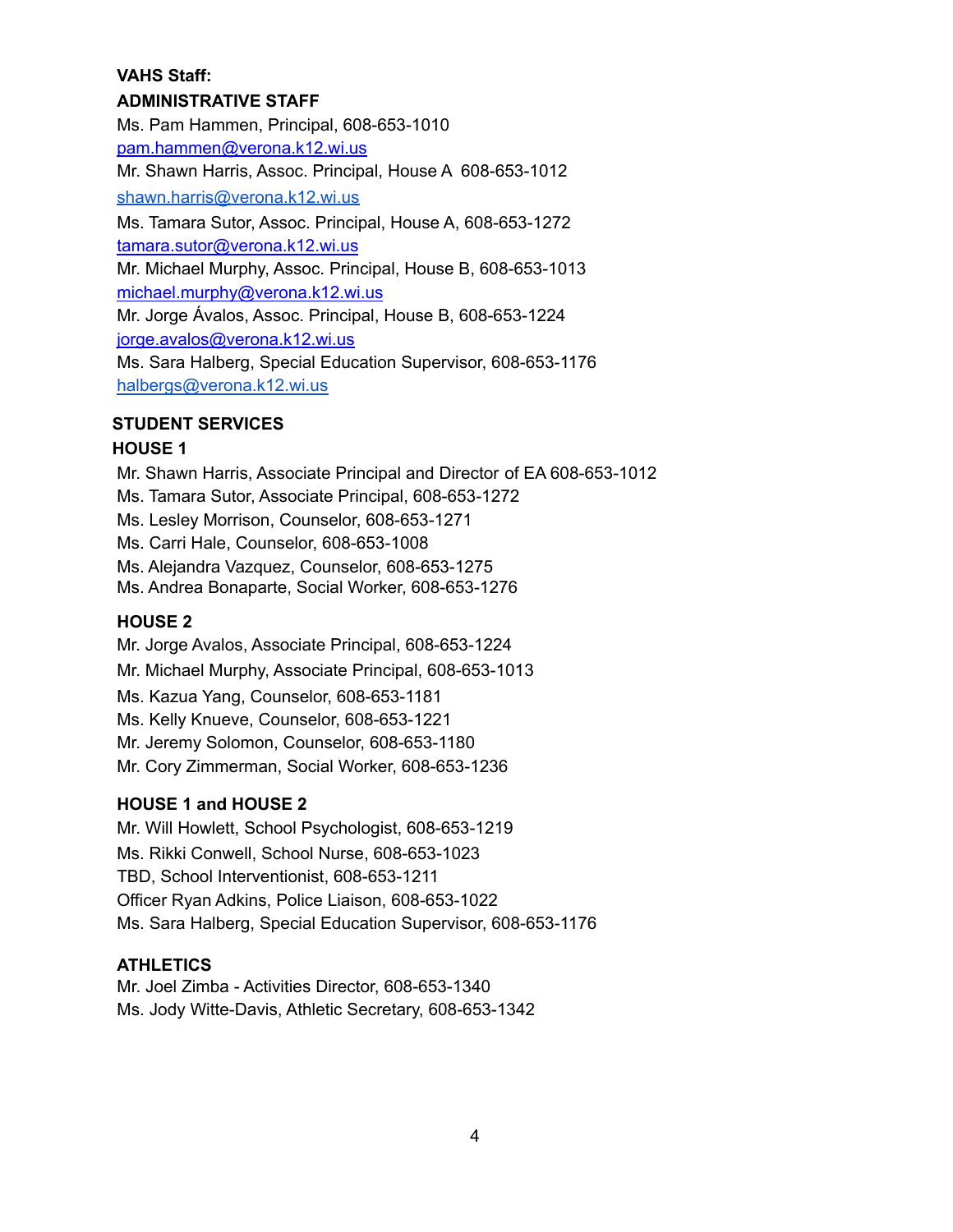### **Verona Area High School Preamble**

There is a strong commitment at Verona Area High School to the creation and maintenance of a school environment that presents our students with the opportunity to study and learn under the best conditions possible. A key factor in providing a positive learning environment is the success realized by the school in its effort to promote positive behavior among its students. Verona Area High School offers an educational program designed to meet the academic, career, and social needs of its students. Just as students have the right to expect this program to be of high quality and one in which they can fully develop their knowledge and skills, the school also expects all students to participate in a positive and productive manner. The balance between a high quality program and positive behavior by students ensures an effective learning environment for all. The maintenance of a good learning atmosphere depends upon a sustained and cooperative effort on the part of students, parents/guardians, teachers, and administrators.

The following Code of Student Rights and Responsibilities is essential to the progress of all the students at Verona Area High School. The provisions of the Code apply in situations in which students are involved: 1) school activities on property owned by the Verona Area Board of Education; 2) travel on school buses; 3) off-site school-sponsored activities; and 4) on- or off-site school-related activities which are the result or cause of disruptive behavior on school grounds.

The success of this Code requires exercise of good faith by students, parents, and school district personnel, as well as basic respect for the worth of each individual and the individual's ability to contribute to society.

# **Mission**

#### **VERONA AREA SCHOOL DISTRICT MISSION STATEMENT:**

EVERY Student MUST be Successful!

#### **Strategic Plan**

Click here to view our [strategic](http://www.verona.k12.wi.us/about_vasd/about_us/strategic_plan_for_the_district) plan, as the Board of Education set the goal in 2018 to unveil a District Strategic Plan as the guiding document for priorities, budgeting and Continuous Improvement Team goals at each school. The plan follows our mission that EVERY student MUST be successful with our success built on a foundation of our values: Equity • Mutual Respect • Cultural Responsiveness • The Pursuit of Excellence • Shared Responsibility at School, at Home, and in the Community. Our five pillars are:

- 1. Authentic Relationships
- 2. Safe, Inclusive Learning Environments
- 3. High Expectations for Every Student
- 4. Supporting & Empowering Staff
- 5. Equitable Allocation of Resources

Click here to view the district's Equity [Framework](http://verona.ss6.sharpschool.com/UserFiles/Servers/Server_139685/File/Kloepping,%20Kelly/News%20Content%20documents/2015-2016/Equity%20Framework%20Design.pdf) sharing the action items below:

- Equity: We will act to eliminate gaps and barriers between our mission and the policies, practices, and structures that may perpetuate systemic inequities. In addition, we seek to remove the predictability of success and failure that currently correlates with any social or cultural factor.
- Excellence: We will ensure all students have access to rigorous content at or above grade level.
- Engagement and Expectations: We will develop knowledge, attitudes, skills and practices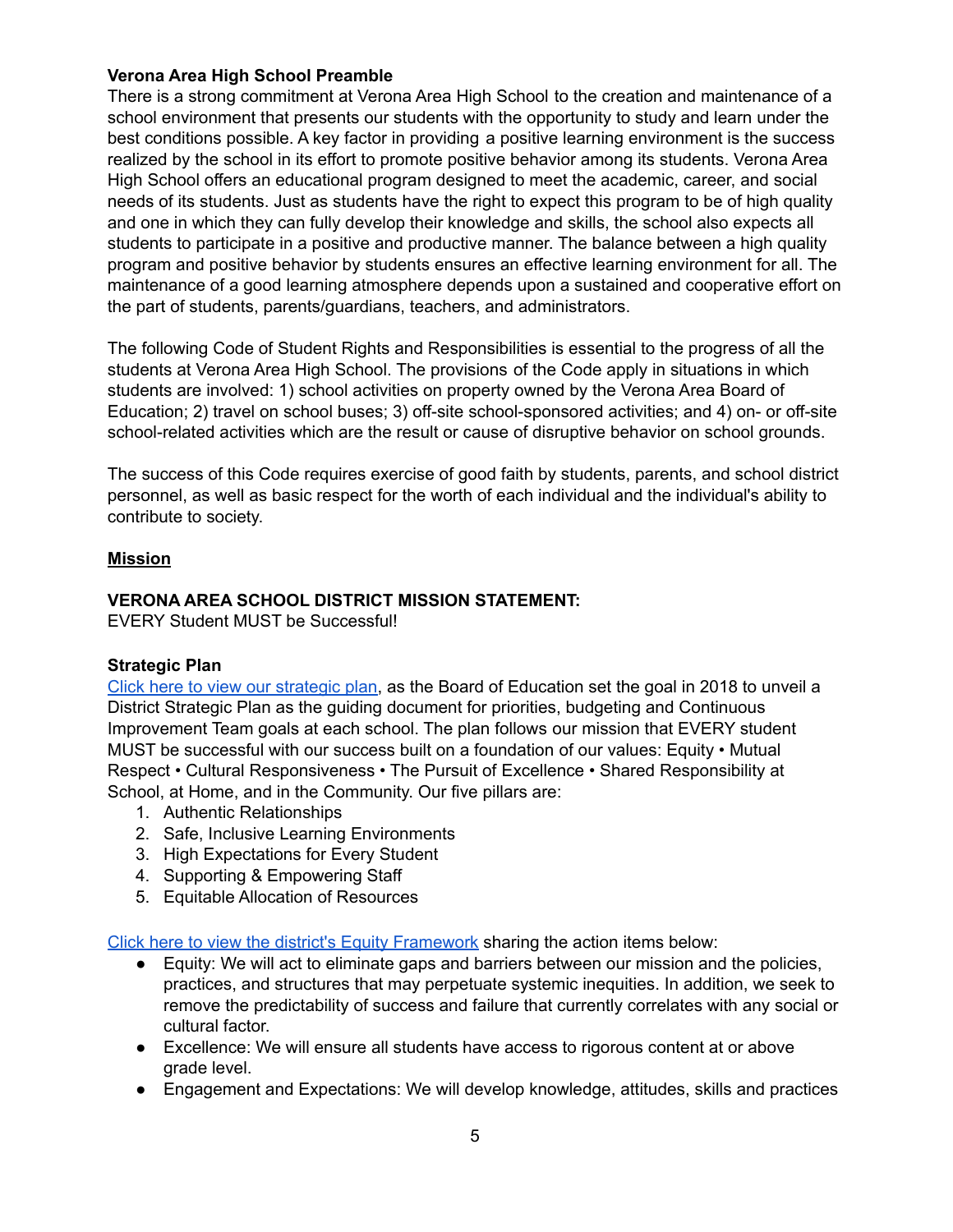to create learning environments and opportunities that expect and support high achievement for all students.

● Empowerment: We will create sustainable partnerships in supporting academic achievement for all students.

#### **Outcomes:**

- Every student in VASD has a personalized learning plan that provides a path to discovery and achievement and that plan is reviewed and changed at least annually based on the student's needs.
- Every student's parent, guardian or advocate participates directly in the design, implementation, and outcomes of that student's personalized learning plan.
- Every student meets or exceeds the goals of his or her personalized learning plan every school year.
- Every VAHS student graduates.
- Every VAHS graduate achieves their choice of college and career path, as detailed in their personalized learning plan.

# **SAFETY TIP LINE:**

Safety is one of our top priorities, as shared in our District's Strategic Plan. We offer SafeSchools Alert, a tip reporting system that allows students, staff, and parents to submit safety concerns to our administration in five different ways:

- 1. App: Search for "SafeSchools Alert" in the App Store to download for free
- 2. Phone: 608.888.9065
- 3. Text: Text your tip to 608.888.9065
- 4. Email: [1817@alert1.us](mailto:1817@alert1.us)
- 5. Web: [http://1817.alert1.us](http://1817.alert1.us/)

Students and family members can easily report tips on bullying, harassment, drugs, vandalism or any safety issue they are concerned about. Tips may be submitted anonymously if desired, but we appreciate everyone's input to help make our school community a safer place to work and learn!

#### **About VAHS**

We are proud to be called "THE WILDCATS"

In the spring of 1992, students in the Verona Area School District voted to establish "The Wildcat" as the mascot for VAHS.

The wildcat is an animal indigenous to the State of Wisconsin whose habitat includes Dane County. Two of Verona's early settlers found,shortly after their arrival, that they shared their land with a fearless wildcat they called "Nicodemus." Wildcats are known as ferocious hunters that will attack animals many times their size.

"The Wildcat" was named Verona Area High School's mascot because of its strength, pride, dignity, playfulness, boldness, and the historical identification with Nicodemus. The fight-to-the-finish attitude and courage that is instinctive to the Wildcat made it an excellent choice for our mascot.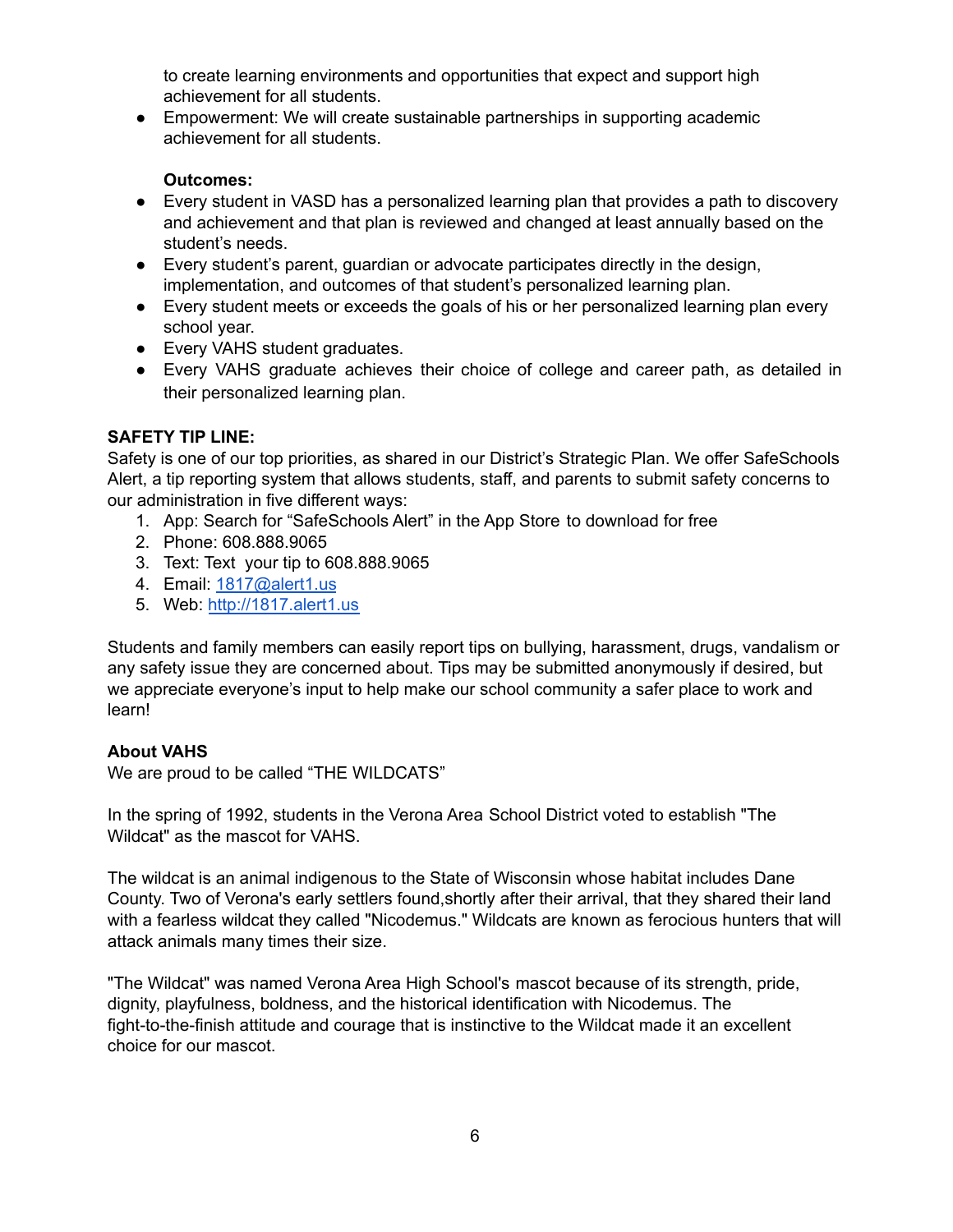Verona Area High School Alma Mater V'rona High! V'rona High! U rah rah! Verona Praise to thee we sing. Praise to thee, Verona High School U rah rah! Verona High!

Verona Area High School Fight Song V'rona High School, hats off to thee, To our colors true we shall ever be, Firm and strong, united are we, Rah, rah, rah, rah, Rah, rah, rah, rah,

#### **PHILOSOPHY ON SOCIAL-EMOTIONAL LEARNING AND WELL-BEING** (Board of [Education](http://verona.ss6.sharpschool.com/common/pages/DisplayFile.aspx?itemId=28325867) [Policy](http://verona.ss6.sharpschool.com/common/pages/DisplayFile.aspx?itemId=28325867) 111)

The District's Equity Framework prioritizes the development of inclusive learning environments. Inclusive learning environments exist when all students have a sense of belonging and feel safe in school. In every school, there are students who have mental health concerns, have experienced trauma, or have not acquired the skills they need to respond to the social and behavioral challenges they face each day. As a District, we must respond to the needs of students and staff through a framework to develop, promote, and sustain social and emotional wellness.

Social and emotional development is critical to academic and lifelong success. For every student to be successful, as expressed in the District's mission, a coordinated system of behavior instruction and support throughout the Pre-Kindergarten - Grade 12 experience is necessary.

#### **WILDCAT CITIZENSHIP**

[Click](https://docs.google.com/document/d/1_ddoANjpuOuKOFH3mNNE34KexKePLda1STRx3aofp1w/edit?usp=sharing) here to view our Verona Area High School Wildcat Citizenship Matrix. Wildcat Citizenship outlines expected skills and behaviors students should exhibit in various areas of the school. The Wildcat Citizenship Matrix follows the mission that EVERY student must be successful and aligns with our strategic plan. The behaviors identified are based on the social emotional standards. The four values of Wildcat Citizenship are:

- 1. We are Scholars
- 2. We are Inclusive
- 3. We are Kind
- 4. We are Safe

These values and attributes form the foundation for a positive school community. If you act in accordance with these principles, you will increase the likelihood of experiencing personal success and satisfaction, and of contributing to a positive school climate.

# **RESTORATIVE PRACTICES**

The VASD Mission states that we are all part of "a community of learners", and that "Democratic communities require responsible, contributing citizens." To develop this community of learners who are also responsible, contributing citizens, VAHS has adopted a school-wide discipline framework that incorporates Restorative Practices.

# **WHAT ARE "RESTORATIVE PRACTICES"?**

VASD believes in the foundational premise of restorative practices which asserts that human beings are happier, more cooperative and productive, and more likely to make positive changes in behavior when the community supports and works with them, rather than doing things to them or for them. This statement is supported in research and practice. It focuses on building life-long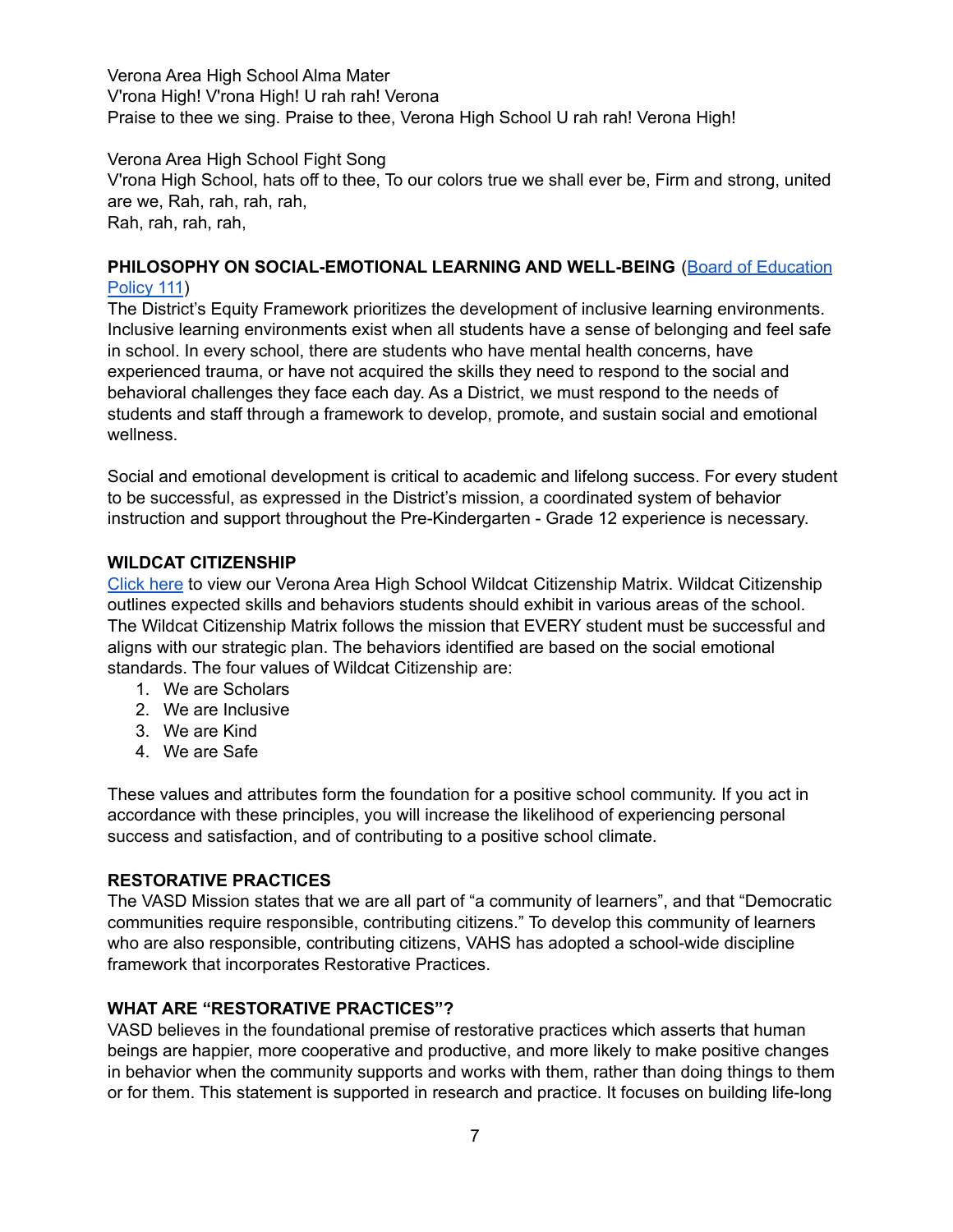skills for all participants to function as independent, empowered, and successful adults.

All members of our school community expect and deserve a safe and secure learning environment so each has the opportunity to flourish. Restorative Practices are built upon the guiding belief that when individuals take actions that harm this community or others within this community, the offender must be held accountable to repair the harm and restore the community. Accountability is not simply enforcement of a punishment. Accountability also includes practices that bring insight into who, and how others, may have been harmed by the actions of the offender, and follow-up actions by the offender that can restore and repair the harm that occurred.

# **WHAT ARE THESE RESTORATIVE PRACTICES?**

Restorative Practices may include:

- Classroom Circles
- Conflict Circles (led by student "Circle Keepers")
- Support Circles (led by student "Circle Keepers")
- Formal Conferences (participants may include students, staff members, parents, community members)
- Youth Court (in lieu of formal municipal citation)

# **WHO DECIDES WHEN A RESTORATIVE PRACTICE IS USED?**

Students have the right to consult with the administrative team, student service staff members, or their teachers to request a restorative circle. However, this practice requires that ALL students involved in the situation agree to participate.

Teachers have the right, as part of their own classroom practice, to implement and facilitate classroom circles. Our Police-School Liaison has the right to request a restorative practice as part of, or in lieu of, a municipal citation. The administrative team reserves the right to recommend a restorative practice for any situation or action that violates school rules and/or disrupts the learning environment and/or school-wide community.

# **EXPECTATIONS FOR CLASSROOM BEHAVIOR**

[Click](https://docs.google.com/document/d/1_ddoANjpuOuKOFH3mNNE34KexKePLda1STRx3aofp1w/edit?usp=sharing) here to view our Verona Area High School Wildcat Citizenship Matrix. The classroom is certainly the most critical area of an educational institution, and your teachers will insist that your behavior and attitude in the classroom reflect the importance of the serious business of learning. More specifically, you are expected to:

- Arrive to class on time.
- Be prepared for class with all materials necessary for class that day.
- Be engaged in the task at hand
- Show respect and consideration for others.
- Demonstrate care and consideration for school property and the property of others.

**Each teacher is able to establish the rules and procedures for his or her classroom. You are expected to observe those rules and to respond promptly to the directions of your teacher. However, teachers are encouraged to utilize classroom circles in the development of community norms and expectations.**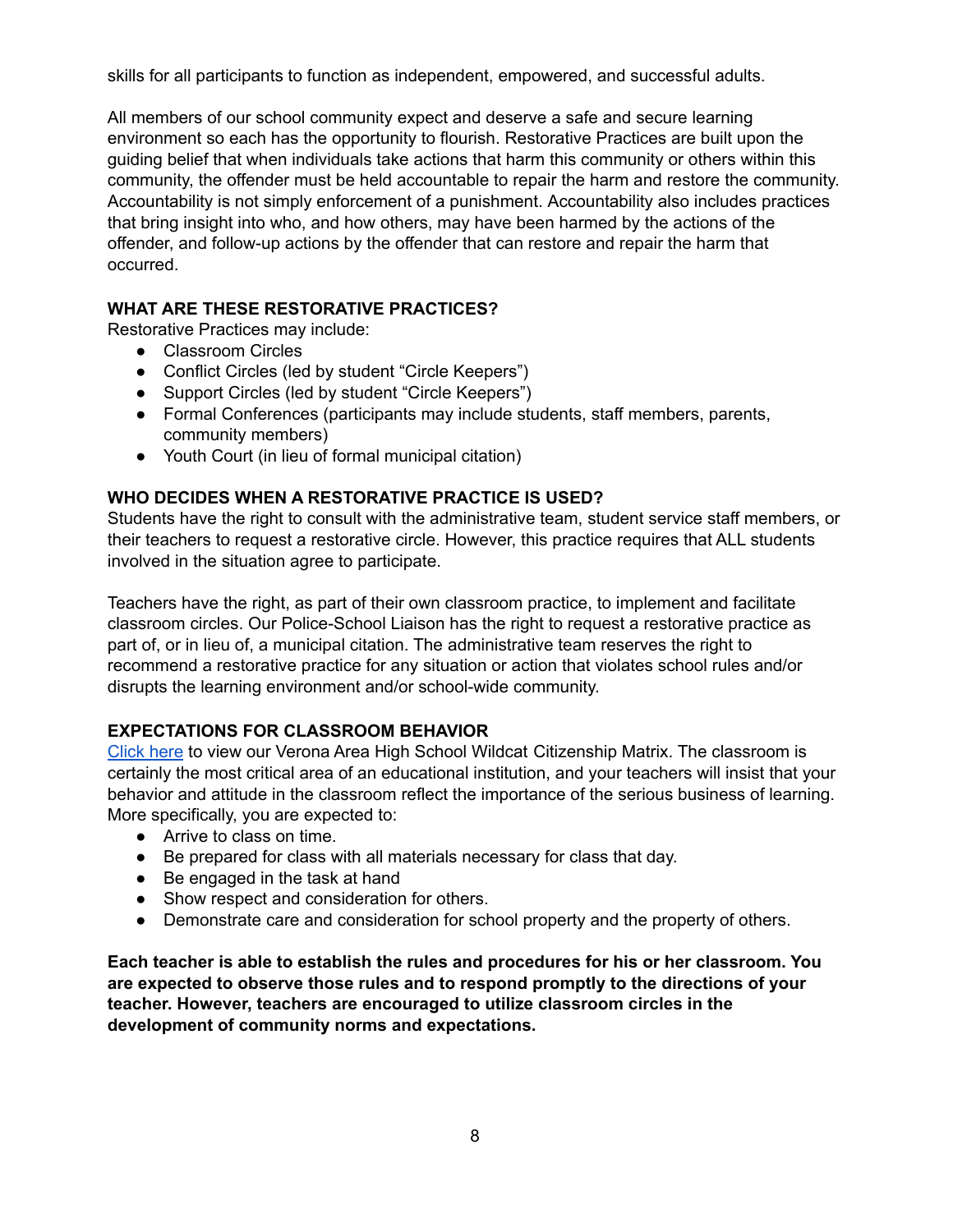# **STRUCTURING THE STUDENT'S DAY**

VAHS is organized on the premise that freshmen and sophomores benefit from a highly structured school day in order to ease their transition into high school. Therefore, freshmen are either in class or student study support (SSS) the entire day with the exception of a 30-minute lunch period. This includes closed campus lunch for 9th and 10th graders.

As you become an upperclassman, you are nearing a time in your life when you must begin to assume more responsibility for your decisions. Thus, an assumption is made that upperclassmen will benefit if they are given more responsibility to determine how they will use their free periods, including open campus lunch. You should keep in mind, however, that the freedom to make these decisions is a privilege that may be removed by your associate principal if you fail to observe the rules of the school.

#### **Lunch:**

- Freshmen and Sophomores = closed campus lunch (eat at VAHS)
- Juniors and Seniors = open campus lunch (may leave VAHS during lunch)
- Juniors and Seniors must display their grade level specific badge to leave and return to school during lunch. Exit and re-entrance to school will occur through the doors located on the south side of the building via the greeter station closest to student parking lots.
- Juniors and Seniors may earn a double lunch up to two times a week if they have all grades of a C or better at the time of scheduling for the following weeks A+ offerings.
- Open campus lunch and a double lunch are privileges that students earn and can be removed by administrative directive.

# **CONSEQUENCES OF INAPPROPRIATE BEHAVIOR (CONSEQUENCES OF BEHAVIOR THAT DISRUPTS THE LEARNING ENVIRONMENT)**

- TEACHER REFERRALS (PowerSchool Log is completed by classroom teacher) Action is determined by the classroom teacher.
- OFFICE REFERRALS (PowerSchool Log is completed by Administrator) Action is determined by student's associate principal
- 1. ORAL/WRITTEN WARNING For first-time and/or minor violations. You may receive an oral or written warning to cease and/or correct your behavior.
- 2. NOTIFY PARENTS/GUARDIANS Teacher or school official will share behavior concern with parent/guardian and collaborate to determine next action.
- 3. DISCIPLINARY CONFERENCE VAHS is committed to using restorative practices (see statement, p.8) in response to student misconduct when possible. We may utilize restorative conferences whenever harm has been done, the offense is deemed appropriate for a restorative conference, and all parties agree to participate. Successful participation and completion of conference agreements may be used to restructure traditional disciplinary consequences.
- 4. SEIZURE OF CONTRABAND School officials may seize from you any item, including but not limited to personal items, which are prohibited or otherwise violates this Student Handbook and/or School Board policy Seized items may be held by the principal, associate principal or school resource officer depending on the nature and severity of the incident. Weapons, drugs, and other illegal items may be turned over to the school resource officer or other law enforcement officials.
- 5. TEMPORARY REMOVAL FROM CLASS Classroom teachers reserve the right to have students temporarily removed from class if deemed necessary. This action automatically becomes an Office Referral.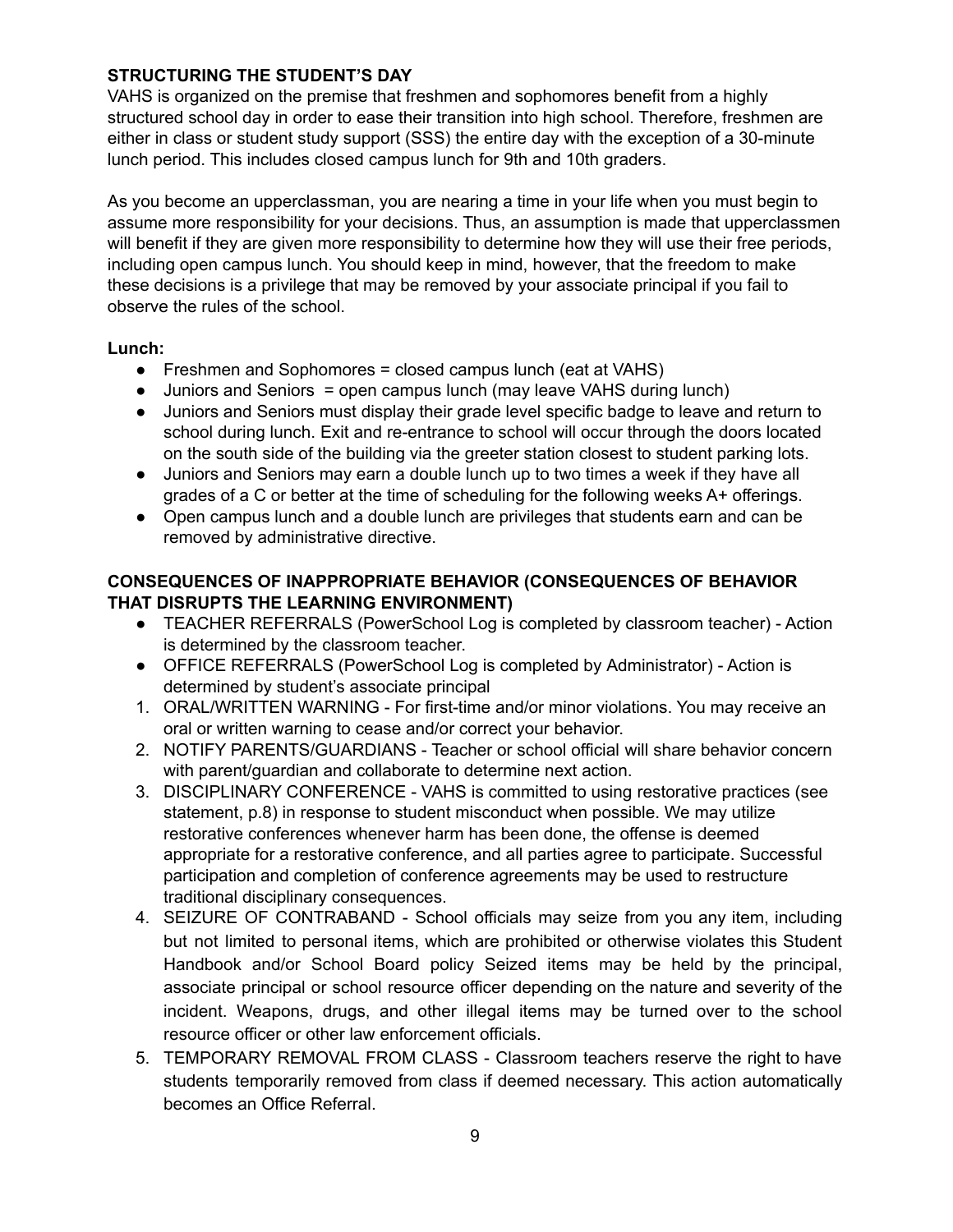- 6. DETENTION Lunch or after school as assigned.
- 7. ALTERNATIVE DAY ASSIGNMENT Equivalent to in-school suspension. Length of the ADA may vary as assigned by the student's associate principal.
- 8. LOSS OF PRIVILEGES May include temporary suspension of or loss of Responsibility Pass, and/or suspension of extracurricular activity participation or attendance.
- 9. OUT-OF-SCHOOL SUSPENSION A student may be suspended out of school for any activity that constitutes significant disobedience or misconduct. **If a student is suspended from school, he/she may not be on campus or attend any school function for any reason unless you have made prior arrangements with your associate principal.** Failure to observe this rule is considered trespassing and may result in additional school consequences and/or legal consequences. The student and his/her parents must have a conference with his/her associate principal prior to resuming school after serving an OSS.
- 10. POLICE REFERRAL All known or suspected illegal acts will be reported to the police. School disciplinary action and extra-curricular/co-curricular disciplinary action, if any, may be imposed for the same incident regardless of whether or not a police report is made. School Resource Officer and School Administration may refer to Youth Court upon discretion.
- 11. SUSPENSION OF BUS RIDING PRIVILEGES A student may be suspended from riding the school bus for any activity on the bus that constitutes significant disobedience or misconduct.
- 12. REFERRAL FOR EXPULSION In cases of significant, and/or repetitive gross disobedience or misconduct, the superintendent, principal, and/or assistant principal may recommend to the Board of Education that expulsion proceedings be initiated.

# **PARENTAL RIGHTS TO SEEK INFORMATION REGARDING STAFF QUALIFICATIONS:**

Federal law requires schools to share information with parents regarding the qualifications of teachers employed by the school district. Among the questions that parents may ask are:

- •Is my child's teacher licensed to teach the grades or subjects assigned?
- •Has the state waived any requirements for my child's teacher?
- •What was the college major of my child's teacher?
- •What degrees does my child's teacher hold?
- •Are there instructional aides working with my child? If so, what are their qualifications?

All teachers employed by the Verona Area School District have at least a bachelor's degree, and approximately 40 percent have advanced degrees. In addition, all of the teachers at VAHS are fully licensed for their assignment. If parents want to see the state qualification for your child's teacher, it can be found on the DPI website at [www.dpi.state.wi.us/dpi/dlsis/tel/lisearch.html.](https://dpi.wi.gov/sites/default/files/imce/title-i/pdf/esea_parent-right-to-teacher-info.pdf) In addition, instructional aides are employed at VAHS, and they are all considered qualified for this work. If you would like more information about the qualifications of our staff, please feel free to call Ms. Pam Hammen at 608-653-1010.

# **SPECIFIC RULES AND REGULATIONS**

The Verona Area High School Administration has the exclusive authority, and sole discretion, to interpret the provisions contained in this Student Handbook and Code of Conduct (the "handbook"). Because no handbook can address every situation that might arise, it may be necessary at times for the Administration to make changes to this handbook. Accordingly, the VAHS reserves the right to modify, amend, add to or delete from the provisions of this handbook at any time, and for any reason, with or without notice.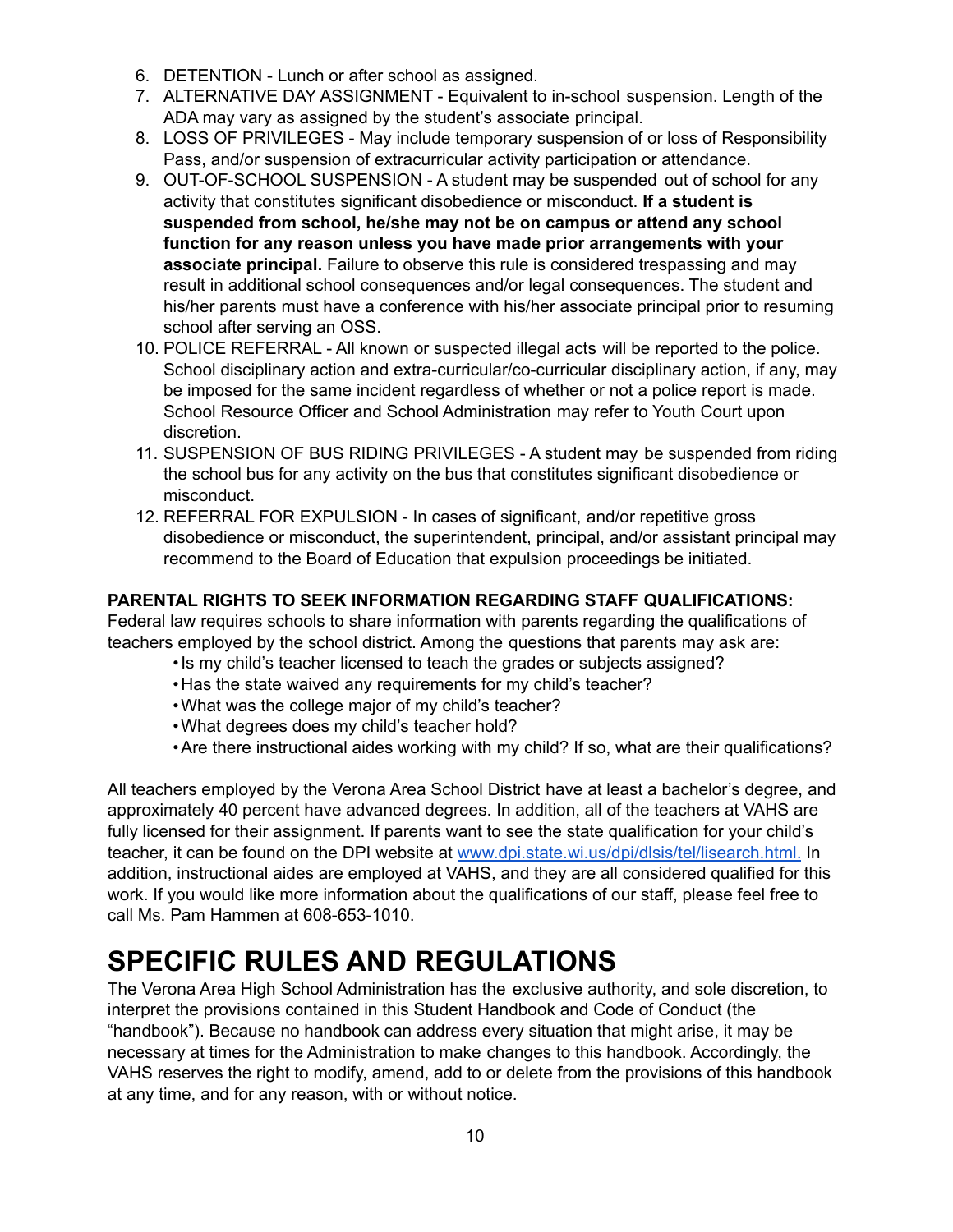The overview of this Student Guidebook presented:

1. the general principles that form the foundation of the Verona Area High School Code of Conduct,

- 2. our expectations for your behavior,
- 3. the rationale for the differences in the way in which the school day is structured for students
- 4. the potential consequences of inappropriate behavior.

NOTE: The following listing of specific rules is not intended to be all-inclusive. You will be subject to disciplinary action any time your behavior is disruptive, illegal, insubordinate, or disrespectful to others and/or otherwise violates the Verona Area High School Code of Conduct. Specific consequences will be assigned by the Assistant Principal, Principal, or the Superintendent.

These rules apply at all times while you are on the school campus and/or in proximity to the campus, on school-sponsored field trips, on school buses, at school bus stops, while you are traveling to or from school or school bus stops, and while you are at school-sponsored events and activities, and at any other time or place that your conduct may affect the safety and/or well-being of other students and/or staff. These rules also apply, and you may be subject to discipline, for any conduct that takes place off-campus and/or outside of school if the conduct interferes with, disrupts, or adversely affects the school mission, instruction, activities, discipline, and/or operations, or is reasonably foreseeable that the conduct will interfere with, disrupt, or adversely affect the school mission, instruction, activities, discipline, and/or operations, including but not limited to conduct that may reasonably be considered to: (a) be a threat or an attempted intimidation of a staff member; (b) endanger the health or safety of students, staff, or school property; or (c) otherwise impinges on the rights of other students. This may include your conduct through email, the Internet, and/or social media, including but not limited to cyberbullying.

You are responsible for following all rules and regulations contained in the Board of Education's policies and procedures and this Student Guidebook. Repeated violations of any portion of the Board's policies or the Code of Conduct may be considered gross disobedience or misconduct and will be subject to discipline, up to and including expulsion.

# **ATTENDANCE**

# **1. ABSENCES/TRUANCY ABSENCES: Student Right:**

Each student has a right to receive an education that fosters personal growth and prepares one for adult roles. Each student has a right (within limits) to make up school work due to an excused absence.

# **Student Responsibility:**

- Each student has the responsibility for attending school punctually and regularly.
- Each student has the responsibility to report to school and scheduled classes on time.
- Each student has the responsibility to prepare for class and to participate meaningfully.
- Students must complete a pre-planned absence form for school related absences such as school-sponsored field trips. A Planned Absence Form must be completed and submitted to a greeter station secretary for absences such as family vacations, pre-scheduled surgeries, and college visits. We recommend that this form be filled out for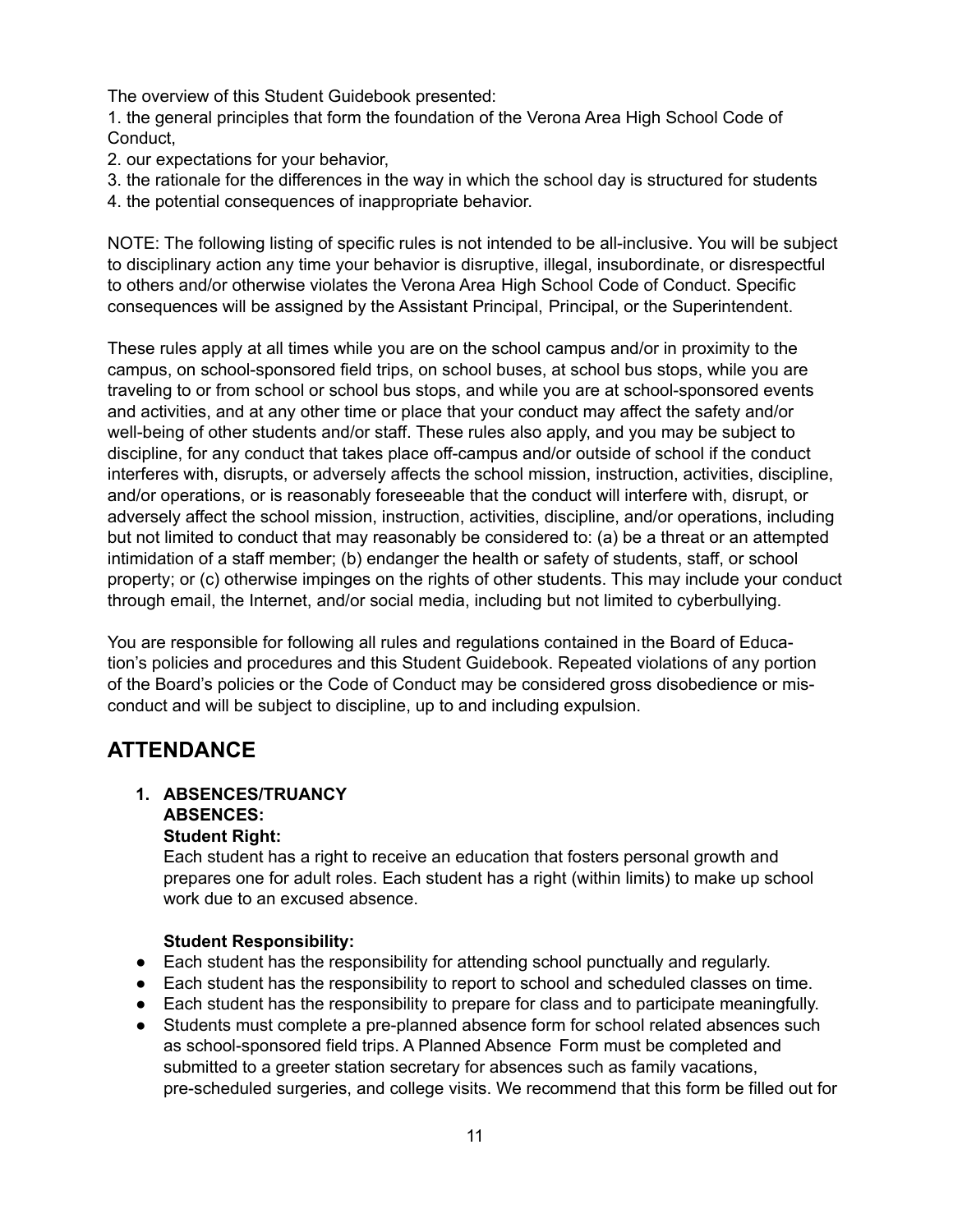all planned absences, but we require it for absences lasting three or more days.

- If a student is unexcused tardy or unexcused absent, student can expect some or all of the following:
- Teacher will meet with the student. Student remains with the teacher for up to 5 minutes of the 10 minute passing.
- Teacher will make contact with the parent/guardian.
- Teacher assigns lunch detention (in supervised study) or after school detention (with teacher). Failure to serve detention will result in additional detentions and/or in-school suspension.
- Teacher will make a referral to student services for further follow up.
- Students with repeated unexcused absences may be ticketed for habitual truancy.

*Wisconsin Statutes 118.15 establishes the ultimate responsibility for regular school attendance with each student's parents. The parent of a student is responsible for reporting an absence, its cause, and, if required, for sending information upon the student's return (except where this responsibility of emancipation has been granted by the parent(s) to a student 18 years of age or older.) A parent may only excuse a student from 10 days of school per school year. Beyond that it is at the discretion of the administrative team as to whether parentally excused days or periods are in fact excused. Students who miss more than 10 days of school will be required to provide medical documentation for any additional absences to be excused.*

#### **School Policy/Regulation:**

Excused absences are granted for reasons of personal illness, illness in the family or family emergencies, personal appointments of a professional nature, death in the family or funerals, religious holidays, court appearances, special educational events, approved school activities and special circumstances that show good cause and are approved in advance by the attendance officer. Absenteeism from school for reasons other than those cited shall be regarded as unexcused.

- Parents are asked to call the Attendance Offices, 608-653-1132 or 608-653-1094 for VAHS grades 9-12, 653-1269 for LEAP by 9:00AM to report the absence and state the reason.
- Students must present a written excuse for their file upon return to school.
- Doctor's notes are required to excuse all medical and dental appointments.
- Attendance in school is mandatory for participation in, and attendance at any extracurricular activity scheduled for a school day.
- Homework requests: Homework will ONLY be collected by teachers for students who miss 3 or more consecutive days.
- Students are responsible for securing all work missed for other absences. The student will have the number of days absent plus one to make up work.

\*Students must be in school for the last 4 hours of the day to be eligible for ANY extracurricular participation. STUDENTS WHO LEAVE SCHOOL ILL ARE NOT ELIGIBLE. Exceptions may ONLY be granted by the VAHS administration. Note: If a student leaves school for an excused absence other than illness or due to a prearranged makeup, this student may be allowed to participate in or be a spectator at a school-sponsored event that same day.

Students/parents must provide the attendance officer with written confirmation for prearranged absences. Please make these arrangements at least one week in advance whenever possible! Teachers will not provide makeup time or assistance to students absent from class without proper excuse. Unexcused Absences (the absence does not meet "good cause" criteria, but is with parental knowledge). Wis. Statute 118.15, 118.16,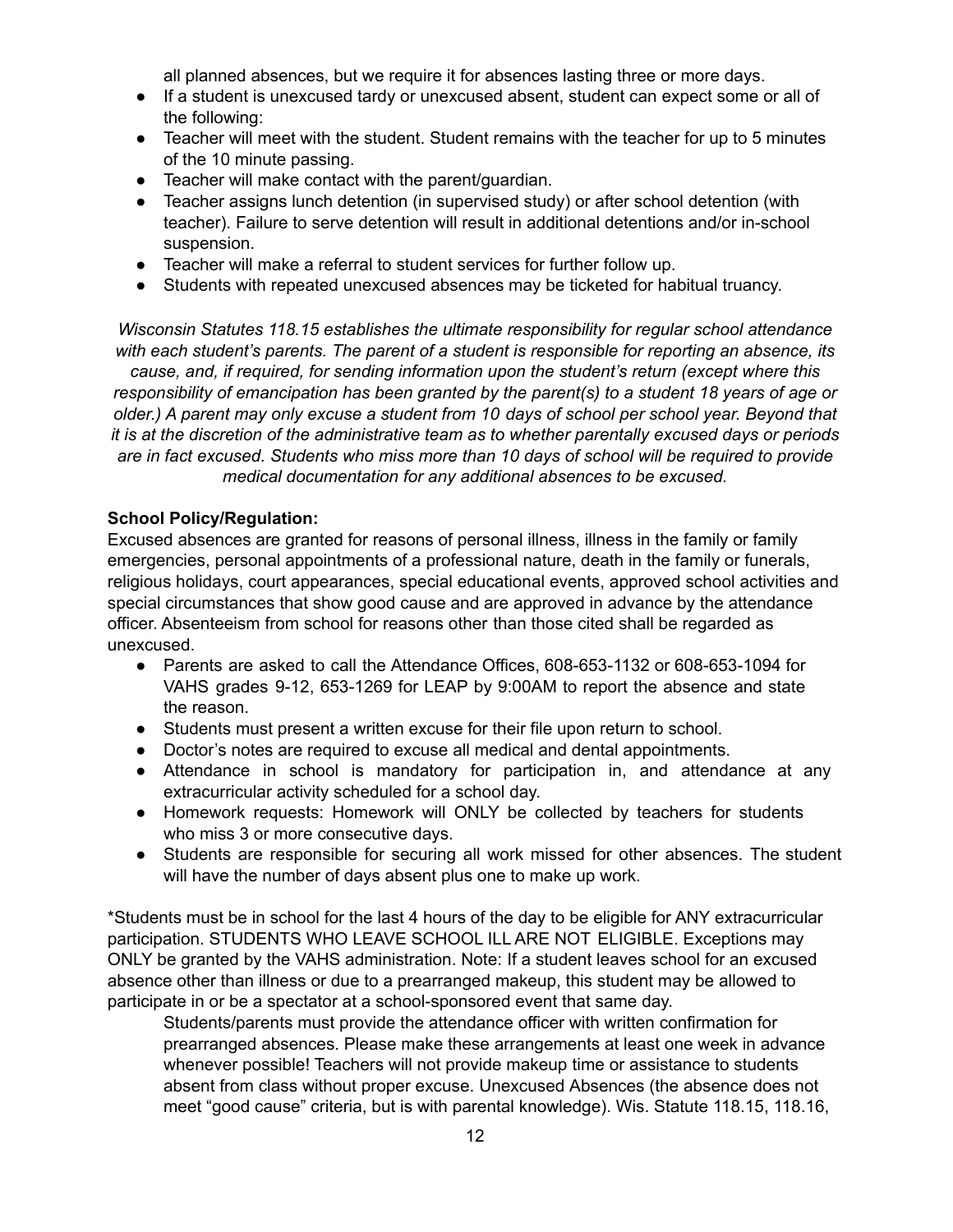118.82, 118.65.; Student Activities Code Handbook

# **Action**

If a student is not present and the reasons for absence have not been reported, school personnel will try to contact the parent. The student and/or parents are subject to, but not limited to:

- Parental notification Referral for evaluation Personal conference Detention
- After-School Detention
- In-School suspension
- Out-of-School suspension
- Referral to local truancy court
- Referral to District Attorney
- Referral to county truancy court
- Community Service
- Revocation of Driver's License
- Revocation of Work Permit
- Foreclosure on co-curricular participation, including spectating and/or participation in practices
- Foreclosure from field trips
- Foreclosure from commencement
- Prohibited from attending school sponsored events/activities Revocation of parking permit
- Loitering Ticket

# **TRUANCY:**

# **Student Right**

Each student shall have the right to an education.

# **Student Responsibility**

Each student shall attend school regularly as defined by Wisconsin Statute and local policy.

# **School Policy/Regulation**

Truancy means any unauthorized absence from school.

"Habitual Truant" is defined by Wisconsin law as a pupil who is absent without an acceptable excuse for part or all of five school days during a semester. The school will notify the parent of a student who is a habitual truant when the child initially becomes a habitual truant. Wisconsin Statutes 118.15 & 118.16 Dane County Truancy Plan Board of Education Policy No. 431 Local Municipal Ordinance 9-3-35

# **Action**

# **Students violating this section shall be subject to the following prior to the initiation of legal action:**

# **First Offense:**

- Parental contact
- Teachers will record assignments as "missing" for work missed during an absence. The student will be given the opportunity to complete the work for credit.
- After-school Detention.
- Student will be subject to monitoring and in-school supervision.
- A parent-student conference will be convened to discuss reasons for truancy and possible solutions and re-admittance to school.
- Truancy Ticket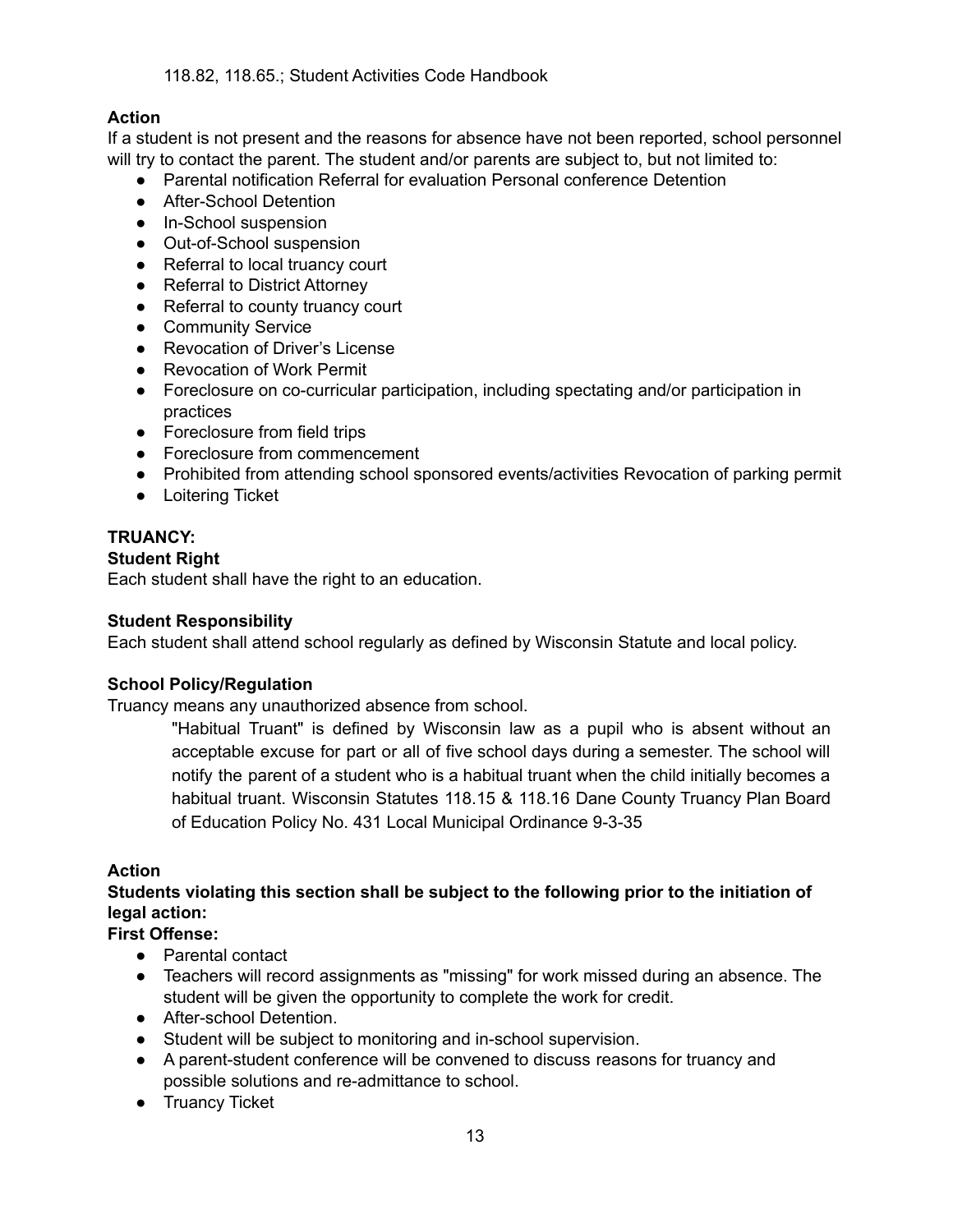- Prohibited from attending school sponsored events/activities and/or practicing/participating in extracurricular activities
- Revocation of parking permit

# **Subsequent offenses:**

- Truancy Ticket
- Program Change
- Schedule Change
- Community service
- Referral to municipal court
- Loss of Driver's License
- Revocation of Work Permit
- Established curfew
- Assigned to alternative education program AODA referral to assess/screen
- Contract signed for attendance
- Legal action under Wisconsin Statutes 118.15 & 118.16

# **2. TARDINESS**

- Students must have a teacher pass if they are tardy to class. If a student does not have a pass, she/he is unexcused tardy. Late arrivals must sign in at the attendance office upon arrival and obtain a pass to class. When a student arrives late and is tardy unexcused, the teacher will follow the tardy policy as outlined below. Students arriving at school after the first hour class has begun must sign in and obtain a pass to class from the attendance office.
- Students who are **TEN OR MORE MINUTES LATE** to a class without an excused pass are charged with an unexcused absence. **The following policy continues throughout the semester per period:**
	- The **THIRD TARDY** in a class will cause the teacher to discuss tardy/attendance concerns with the student, a detention can be assigned.
	- The **SIXTH TARDY** will result in: 1) Student and teacher meeting; 2) Teacher notifies parent; 3) Teacher assigns detention (can be served with the teacher or in In-School Suspension); 4) Teacher completes a PowerSchool "Behavior Minor" entry.
	- The **NINTH TARDY** may result in detentions, and/or in-school suspension, and/or loitering ticket, and/or a truancy violation ticket. Teacher will schedule a student/parent/teacher/administrator conference. Teacher completes a PowerSchool behavior major log entry. A second loitering ticket and/or truancy violation ticket may be issued.

# **Action**

If a student is not present and the reason for absence has not been reported, school personnel will try to contact the parent.

# **The student and/or parents are subject to, but not limited to:**

- Parental notification/Personal conference
- After-school Detention
- In-School Suspension
- Out-of-School Suspension
- Referral to District Attorney
- Referral to county truancy court
- Community Service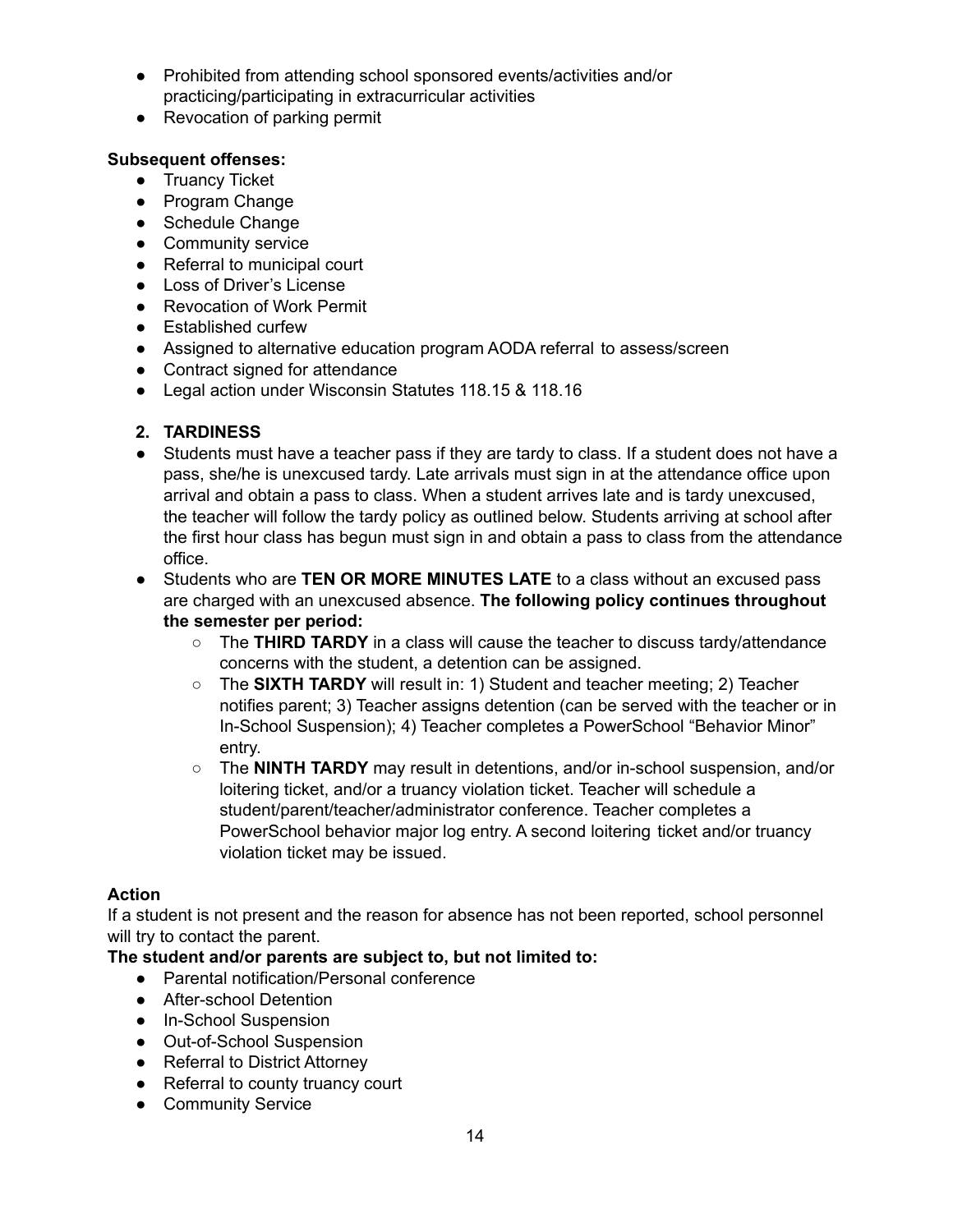- Revocation of Driver's License
- Revocation of Work Permit
- Foreclosure on co-curricular participation including practice, including spectating Foreclosure from field trips
- Foreclosure from commencement
- Any grievance not filed within five days after the occurrence of the event or incident is waived.
- Board of Education Policy no. 441

# **3. LOITERING/NO VISITOR POLICY Student Right**

Students have the right not to be subjected to disruption that may occur from loitering in halls or on school grounds.

# **Student Responsibility**

All students have the responsibility of safe practices whether on school grounds or in school buildings. Students must be in designated areas during class time. Students have the responsibility to follow established procedures in the school and in Verona. City Ordinance No. 9- 3-30 (loitering)

# **School Policy/Regulation**

Students are expected to be in class and/or designated class spaces during their assigned times. Students shall not loiter or idle their time on school grounds during scheduled school hours or off hours. Students who are tardy will be officially warned by PSL officer. Students may be subject to a loitering ticket.

Students who are in the hallway or on school grounds without a pass will also be placed on a no and/or limited pass list. Students will be allowed a maximum of 2 hall passes per semester per class. Teachers may restrict further based on discretion. No student shall be allowed in the building after 4:00 unless under the supervision of a VAHS staff member. **There is a NO visitor policy at Verona Area High School.**

#### **Student Guests/Student Shadowing:**

VAHS will honor student guests or shadowing opportunities only if the student has documented interest in attending VAHS (Completed Open-Enrollment Forms) or has moved or is moving into the district. All shadowing opportunities are for a 1/2 day only. Administrative approval must be obtained at least 48 hours prior to the visit.

Exceptions to the visitor policy will be:

- 1. Visitors from foreign countries wishing to experience our school
- 2. Incoming students who have filed an application with Central Office for Open Enrollment may spend up to a 1/2 day shadowing a current VAHS student Verona City Ordinance Sec. 11-5-10 (minors) Verona City Ordinance Sec. 11-2-0(c) (adults)

Board of Education Policy No.860- Visitors Verona City Ordinance - Trespassing, 9-3-2(a)

**Action**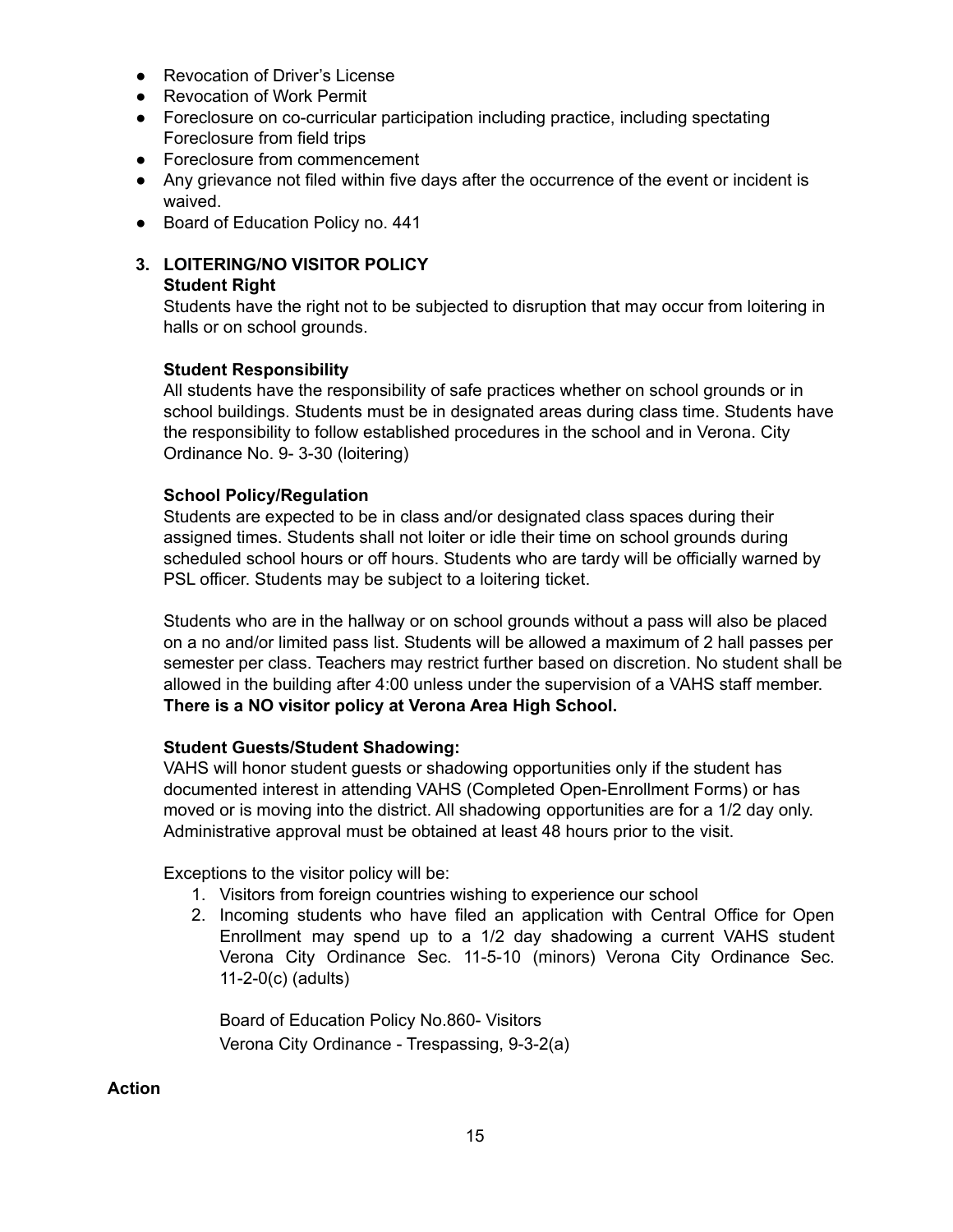#### **Students violating this section will be subject to, but not limited to:**

- Verbal reprimand
- Physical restraint
- After-school Detention
- Community service
- Restricted privileges (including extracurricular participation)
- Notification of parents
- Loss of Responsibility Pass
- Failure to follow sign-in/sign-out procedure will result in the recording of an unexcused absence(s).
- Suspension from classes or from school
- Loss of Parking Permit
- Truancy Ticket
- Loitering Ticket

#### **4. LEAVING THE BUILDING OR GROUNDS WITHOUT PERMISSION Student Right**

Students have the right not to be exposed to the dangers involved in leaving school premises without permission.

#### **Student Responsibility**

Students have the responsibility for following the procedures outlined for Verona Area High School students.

#### **School Policy/Regulation**

Wisconsin Statutes 121.02(1) provides that schools schedule at least 1137 hours of direct pupil instruction annually. Students absent from class without authorization create their own problems and are considered truant.

Students are required to sign in and out when leaving and/or returning.

Students must present valid notes and expect phone confirmation of such notes. Forgery and/or falsified notes or passes will not be tolerated and will be dealt with accordingly. Board of Education Policy No. 431

#### **Students violating this section will be subject to, but not limited to:**

- Verbal reprimand
- Physical restraint
- After-school Detention
- Community service
- Restricted privileges
- Notification of parents
- Loss of Responsibility Pass
- Failure to follow sign-in/sign-out procedure will result in the recording of an unexcused absence(s).
- Suspension from classes or from school
- Loss of Parking Permit
- Truancy Ticket
- Loitering Ticket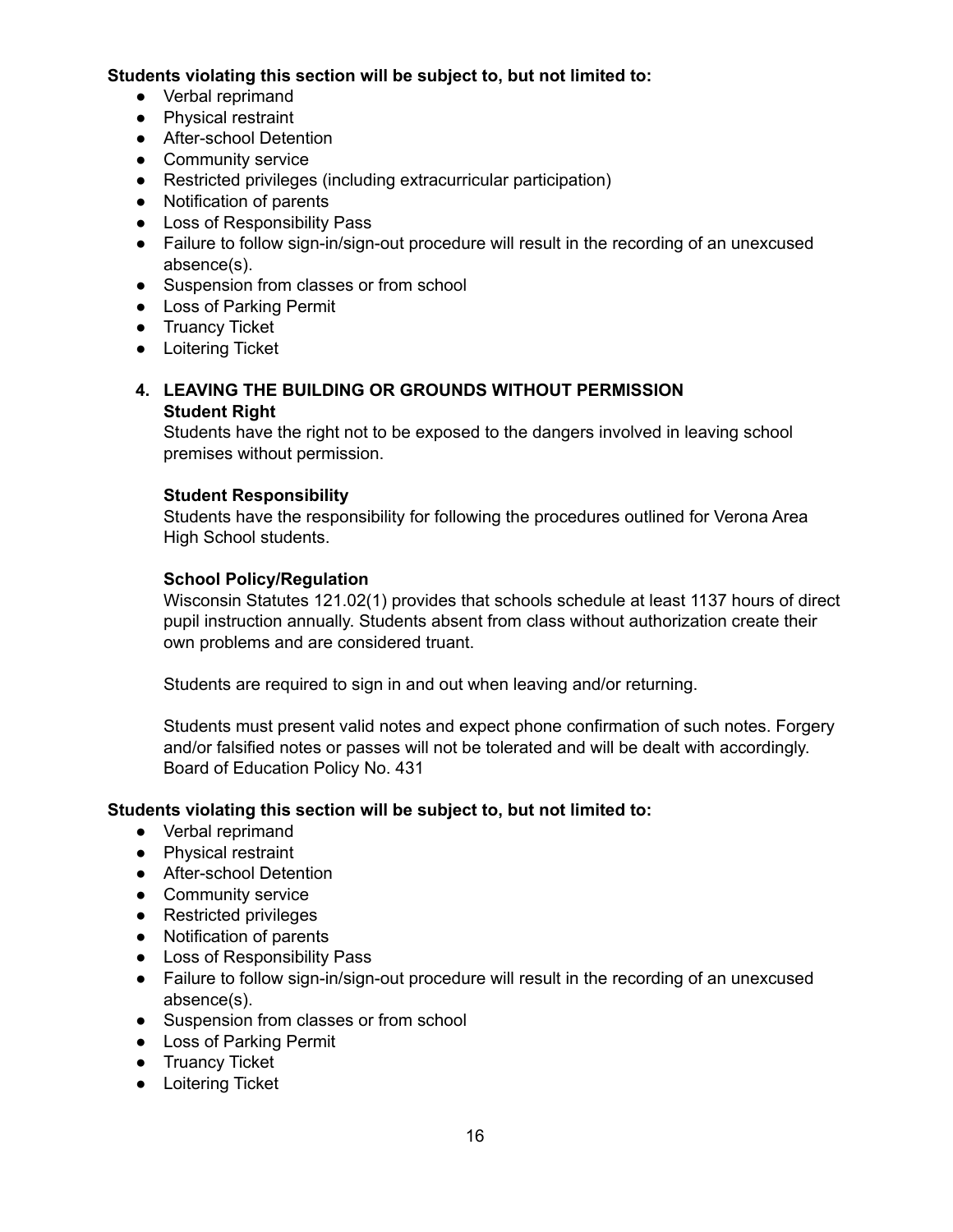# **BEHAVIOR/CONDUCT**

# **SAFETY TIP LINE:**

Safety is one of our top priorities, as shared in our District's Strategic Plan. We offer SafeSchools Alert, a tip reporting system that allows students, staff, and parents to submit safety concerns to our administration in five different ways

App: Search for "SafeSchools Alert" in the App Store to download for free Phone: 608.888.9065 Text: Text your tip to 608.888.9065 Email: [1817@alert1.us](mailto:1817@alert1.us) Web: [http://1817.alert1.us](http://1817.alert1.us/)

Students and family members can easily report tips on bullying, harassment, drugs, vandalism or any safety issue they are concerned about. Tips may be submitted anonymously if desired, but we appreciate everyone's input to help make our school community a safer place to work and learn!

#### **5. ANONYMITY/IDENTIFICATION**

#### **Student Right**

Students have a right to attend a school where all persons are known or will identify themselves.

#### **Student Responsibility**

Students have a responsibility to identify themselves when known or will identify when requested by authorized personnel or monitors. All visitors (student or adult) during the school day must report immediately to the office and identify themselves for permission to remain in the school or on the campus.

#### **School Policy/Regulation**

Persons entering Verona Area High School or the school premises shall identify themselves to authorized personnel. Students must carry ID cards at all times and present for identification whenever requested.

Board of Education Policy No.860- Visitors Verona City Ordinance - Trespassing, 9-3-2(a)

#### **Action**

Persons on school grounds or in the school without permission may be subject to legal action. Students providing false identification will be subject to disciplinary action. (See General Conduct)

Students failing to identify themselves when requested by authorized personnel or monitors will be subject to disciplinary action (see General Conduct).

#### **STUDENT IDENTIFICATION**

#### **Student Right**

A Student has the right to be safe at school and at school events.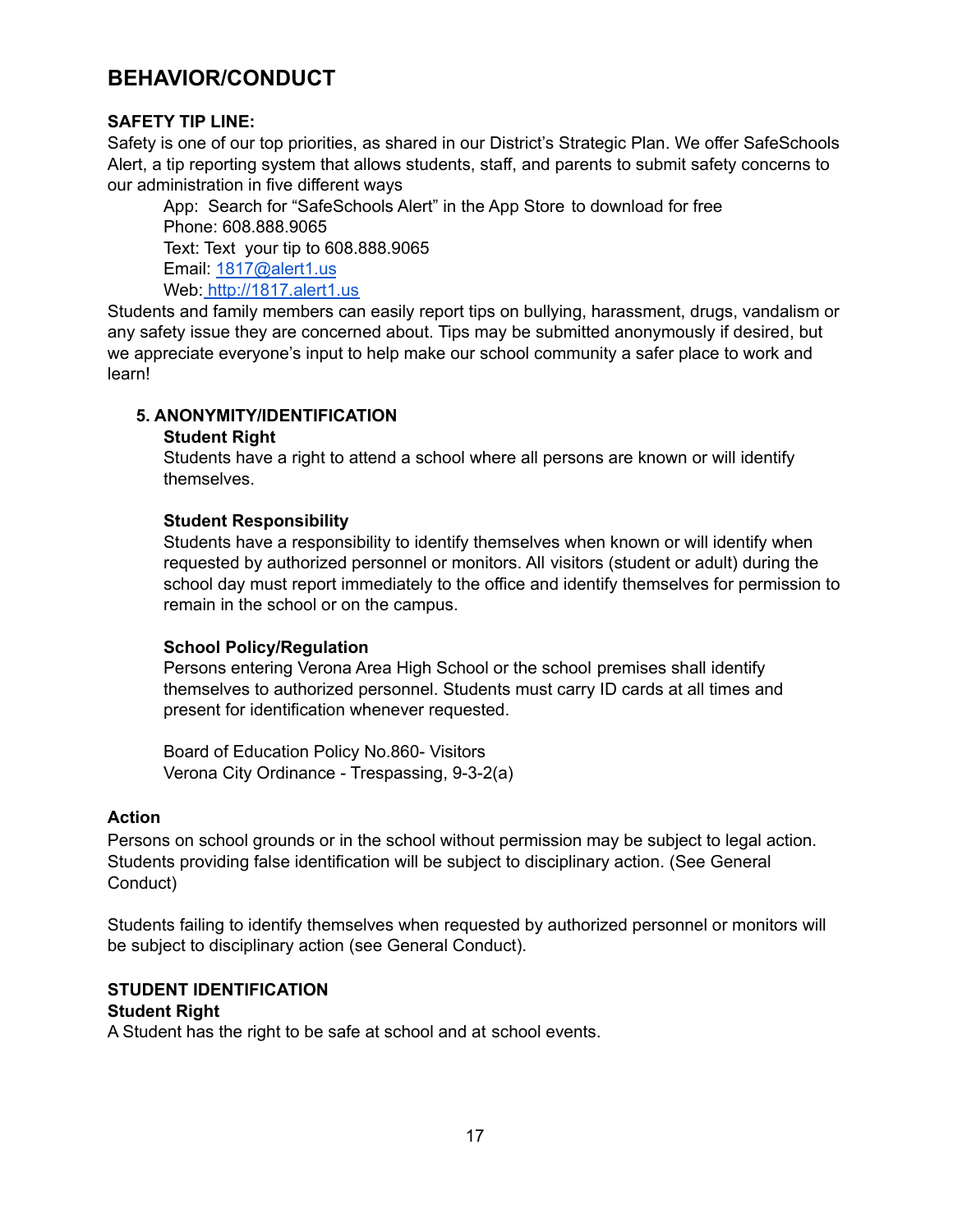# **Student Responsibility**

Students have the responsibility to possess and display their school identification when asked by staff while on school property or at school sponsored events. This includes school events that are held off of school property.

In an attempt to simplify and be more efficient, school identification badges will also be used for the following:

- 1. To access the school lunch program
- 2. To utilize school transportation
- 3. To check out materials from the LMC
- 4. To attend all school related events (i.e., athletic events, plays, concerts)

\*Note that The Big 8 Conference REQUIRES all students to possess and show their school identification badge in order to be admitted to any Big 8 event.

#### **Action**

- Students who do not show their school identification when requested by school staff may be denied access to extracurricular events, bus transportation, food services and LMC materials.
- If students need a replacement identification badge should see the secretary in the guidance area.
- Lack of possession or proper displaying of school identification may result in the following (repetitive incorrigibility):
- Removal from building/school grounds
- Conference with school officials
- Notification of parents
- After-school Detentions
- Restricted Privileges
- Suspension
- Parental conference for re-admittance
- Trespassing Citation
- Loitering Citation

# **6. ASSEMBLAGE**

#### **Student Right**

Each student has the right to peaceably assemble for the expression of opinions and beliefs as long as that assembly is permitted by law and does not disrupt normal operations of Verona Area High School.

#### **Student Responsibility**

Students have the responsibility to assemble at times and in areas approved by the administration. The designated times and areas shall be determined by the principal after reviewing the daily class schedule and facilities for the educational program in accordance with each request for assembly.

#### **School Policy/Regulation**

School policy prohibits assemblies that disrupt the normal operation of the school, are prohibited by law, prevent any student from securing regular access to school facilities or classes, or are inconsistent with school goals for teaching/learning.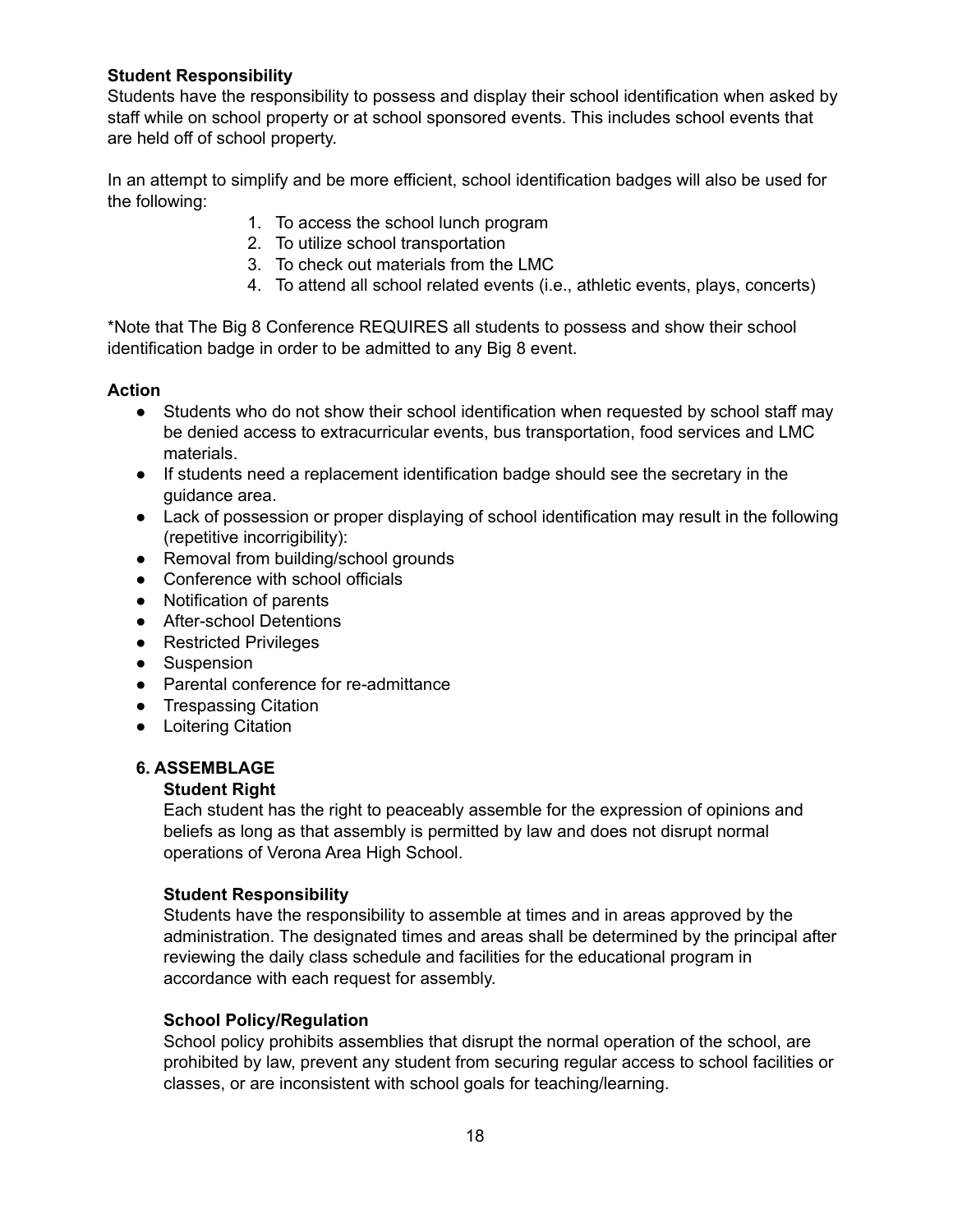VAHS will not give permission for students to attend assemblies in which students are expressing their First Amendment rights. However, parents may excuse their student from class for these purposes.

Verona City Disorderly Conduct Ordinance 9-3-3 Wis. Statute 941.01 Disorderly Conduct Wis. Statute 941.06 Unlawful Assembly

# **Action**

**Students not complying with the provisions of this section shall be subject to, but not limited to:**

- Notification of parents
- Notification of police
- Suspension
- **•** Expulsion
- Citation

# **7. BULLYING/HARASSMENT**

The Verona Area School District strives to provide a safe, secure and respectful learning environment for all students in school buildings, on school grounds, in school buses and at school-sponsored activities. Bullying has a harmful social, physical, psychological and academic impact on bullies, victims and bystanders. The District shall consistently and vigorously address bullying so that there is no disruption to the learning environment and learning process.

Bullying behavior is prohibited in all schools, buildings, property and educational environments, including any property or vehicle owned, leased or used by the District. This includes public transportation regularly used by students to go to and from school. Educational environments include, but are not limited to, every activity under school supervision. "Bullying" is defined as deliberate or intentional behavior using words or actions, intended to cause fear, intimidation or harm. Bullying may be repeated behavior and involves an imbalance of power. The behavior may be motivated by an actual or perceived distinguishing characteristic, such as, but not limited to: age; national origin; race; ethnicity; religion; gender; gender identity; sexual orientation; physical attributes; physical or mental ability or disability; and social, economic or family status. Bullying behavior can be:

- 1. Physical (e.g. assault, hitting or punching, kicking, theft, threatening behavior)
- 2. Verbal (e.g. threatening or intimidating language, teasing or name-calling, racist remarks)
- 3. Indirect (e.g. spreading cruel rumors, intimidation through gestures, social exclusion and sending insulting messages or pictures by mobile phone or using the Internet – also known as cyber bullying)

LEGAL REF.:Sections 118.13 Wisconsin

Statutes 118.46(2) CROSS REF.:

PI 9 of the Wisconsin Administrative Code

443.8-Rule, Procedures for Reporting and Investigating Bullying Incidents 347, Student Records 363.2-Rule, Internet Safety and Acceptable Use Rules

411, Equal Educational Opportunities

443, Student Conduct and Discipline 443-Rule, Classroom Code of Conduct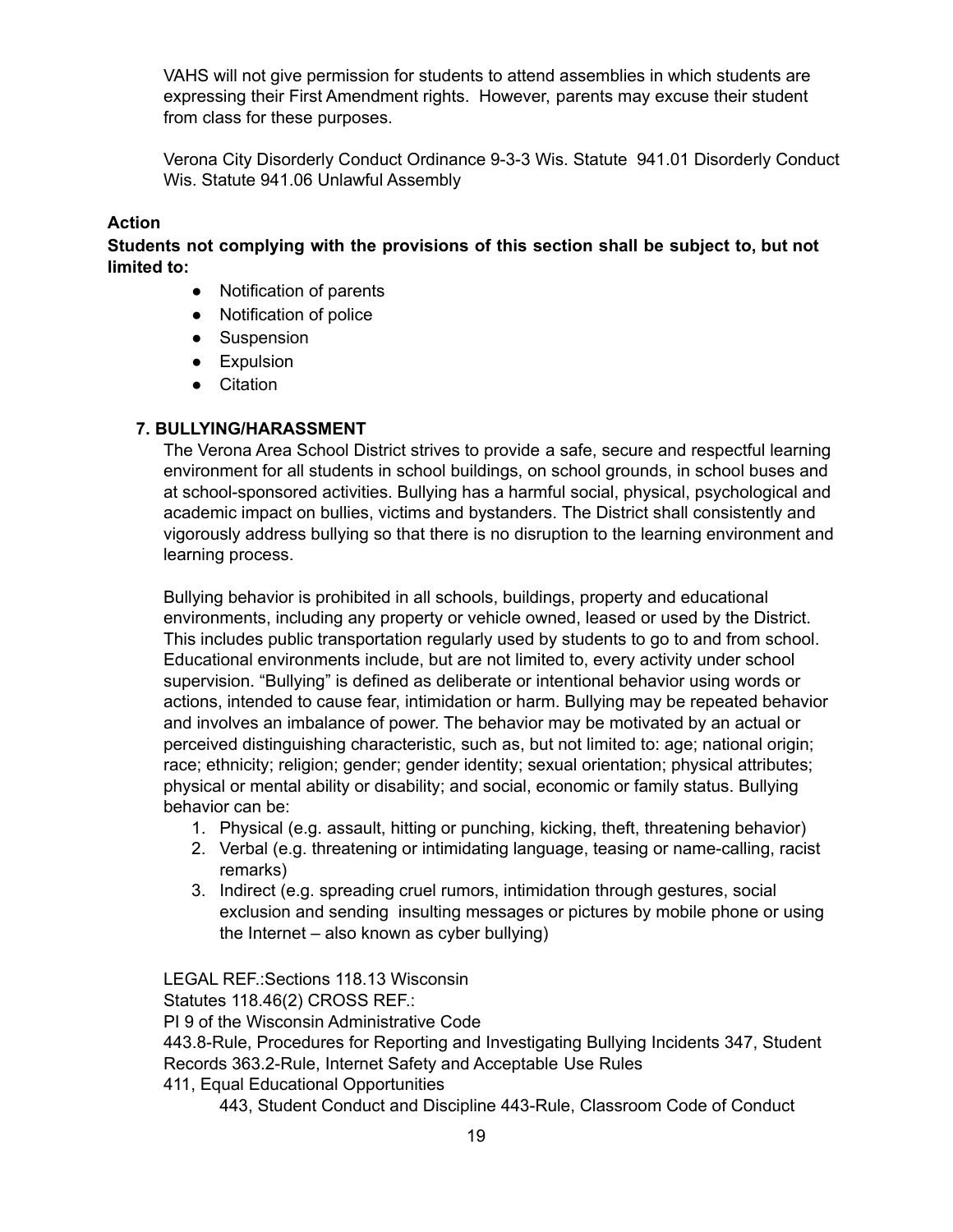443.5, Student Use of Cellular Telephones 443.7, Gangs and Gang-Related Behavior 447.3, Student Suspensions and Expulsions 454, Reporting Child Abuse/Neglect

511, Employee Harassment 522.3, Employee Discipline 522.4, Staff Misconduct Reporting 720, Safety Program APPROVED: Oct. 25, 2010

#### **8. CONDUCT AROUND BUILDING**

During the school year over 1800 people spend a significant portion of each day at Verona Area High School. In order for our school community to function smoothly, each individual must observe certain standards of conduct around the building

#### **Student Rights**

Each student has a right to an education.

#### **Student Responsibility**

Students at VAHS have the responsibility to be in assigned areas except during passing time or while carrying a hall pass. Students have the responsibility to be in all classes for the entire duration of a class.

#### **School Policy/Regulation**

Students are expected to be in assigned areas at all times indicated by their educational programs. Students must have a Hall Pass/Responsibility Pass/Flex Pass if out of class during a scheduled time.

Students will be allowed a maximum of 2 hall passes per quarter per class. Teachers may restrict further based on discretion.

Only one student may use an all-gender restroom at a time. In multi-user gender specific bathrooms, only one student is permitted in a stall at a time.

Wisconsin Statute 118.15, 118.16, 118.82, 118.65 Compulsory Attendance Wisconsin Statute 118.33(1)b Graduation Requirements Board of Education Policy No. 431, 455.2

**Use of Unsupervised Areas:** Students may not be present in any unsupervised or locked area of the campus. Examples include, but are not limited to: athletic facilities, locker rooms, music department, Performing Arts Center, Auditorium, Computer Labs, Learning Centers, and classrooms. Students must leave the campus at the end of the school day unless they are involved in a supervised activity or meeting with a staff member. Students waiting for transportation at the end of the supervised activity must wait in a designated area.

#### **Action**

- Students violating this section will be subject to, but not limited to: Verbal reprimand
- After-school Detention
- Community Service
- Loss of privileges (including extracurricular practice/participation)
- Notification of parents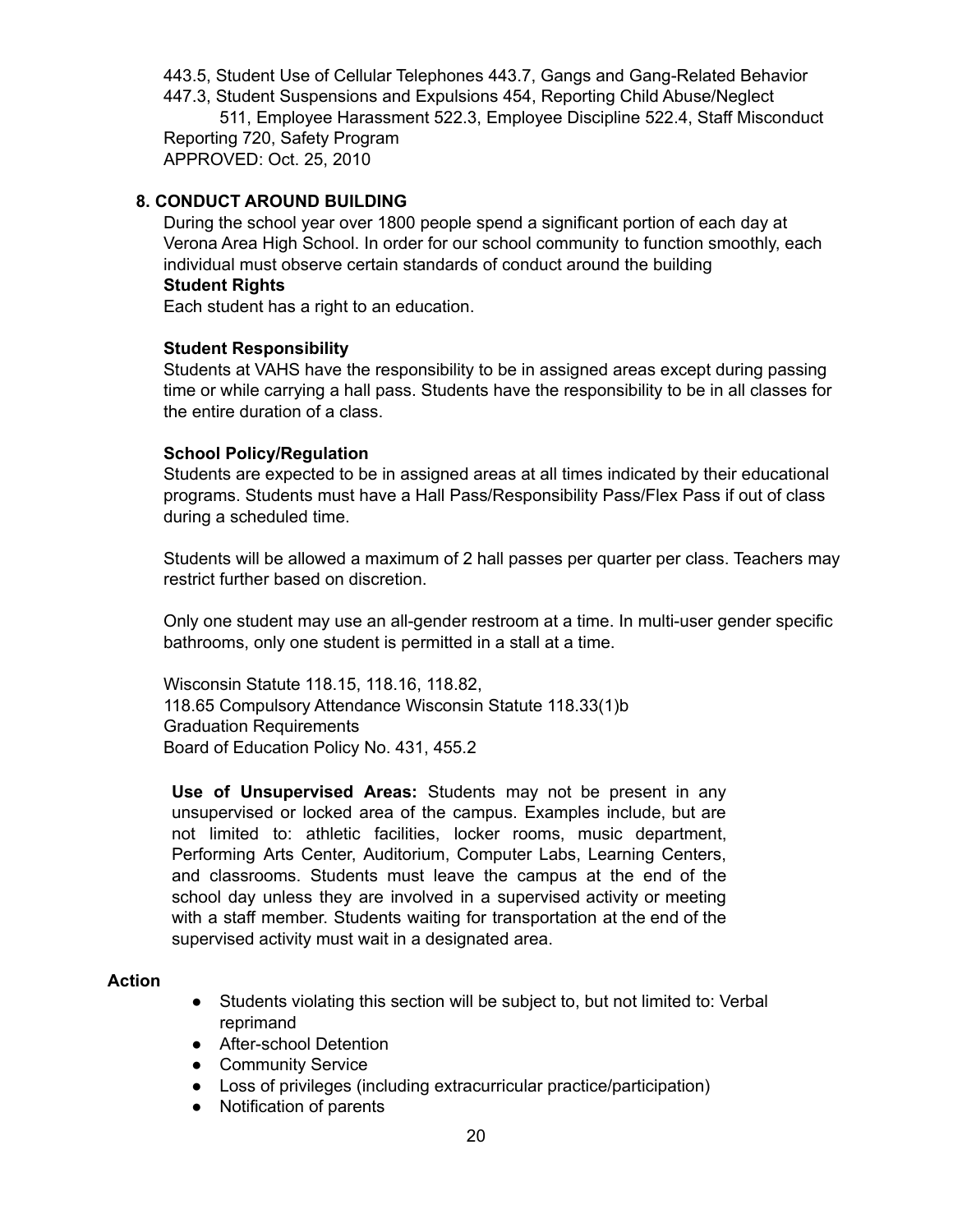- Conference with parents
- Suspension from classes or school Ticket for loitering Physical Restraint
- Loss of Responsibility Pass

# **GENERAL SCHOOL CONDUCT**

#### **Student Rights**

Students have the right to move about the school and take advantage of instructional and related activities in an atmosphere where students can learn and teachers can teach.

# **Student Responsibility**

Students have the responsibility to abide by all reasonable district, building, and classroom rules established by school officials. Students shall practice common rules of courtesy that are necessary in group settings to avoid disruption in the school and to protect school property and the health, safety, and welfare of students and teachers. Students have the responsibility to conduct their behavior in such a way that does not disrupt the learning environment or offend others. This includes loud talking, inappropriate gestures, and inappropriate public displays of affection. Students may not engage in repetitive incorrigibility.

# **School Policy/Regulation**

This code will be distributed annually to all VAHS students via the VAHS Student Handbook.

Open containers are ONLY allowed in the commons. Containers that are unopened or sealed securely may be carried in the hallways (i.e. plastic containers from Culver's, McDonalds, etc. are not permitted --- covers must snap or twist on).

Containers that do not meet approval will be confiscated. The teacher will set the policy for food, gum, and beverages in their classroom. Teachers will comply with their established policy and model the expectation during class time. A teacher may vary from their established policy during prep time. Board of Educational Policy No. 443

Verona City Disorderly Conduct Ordinance 9-3-3 Wis. Statute 941.01 Disorderly Conduct Verona City Ordinance No. 9-3-20 (loitering)

Other action may include, but not be limited to:

- Citation
- Suspension from classes and/or school for up to 15 days pending expulsion for possession and/or distribution.
- Suspension from classes and/or school for up to 5 days for being under the influence of alcohol, non-prescribed drugs, chemicals or illegal substances.
- Possibly placed on Administrative Contract (including but not limited to) Closed **Campus**
- Drug Tests
- Restrictions for activities (including extracurricular practice/participation)
- Referral for evaluation/treatment
- Alternative education placement
- **•** EXPULSION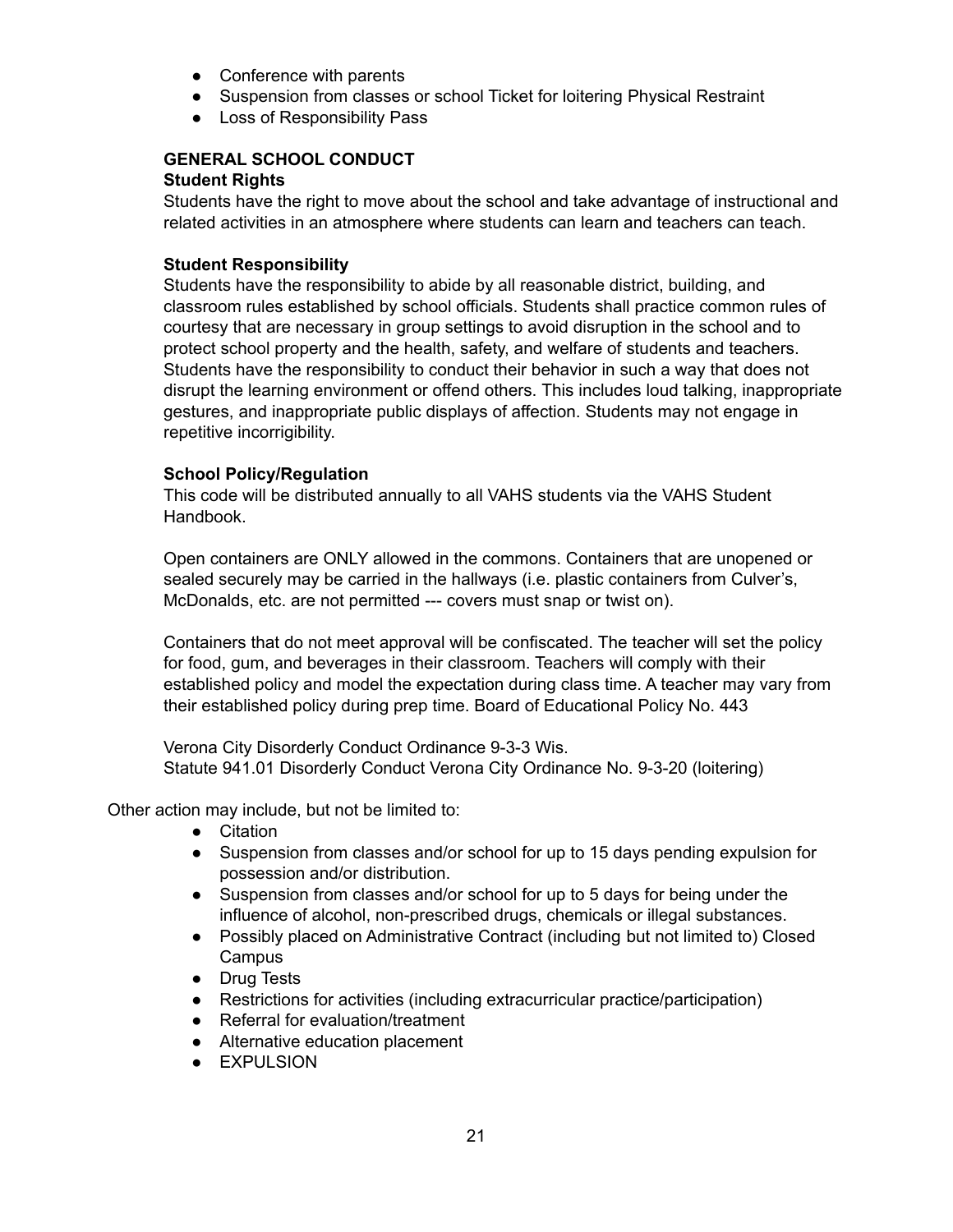# **Action**

Confiscation of any food/beverage if present outside the designated area. Students violating this section shall be subject to action as determined by the school or teachers, which may include:

- Verbal reprimand
- Parent notification
- Referral to administration
- Suspension
- Detention
- Community service
- Suspension
- **•** Expulsion
- Parental conference for re-admittance
- Citation

Authority to expel a student is granted in Wisconsin Statutes 120.13(1) (c): "The school board may expel a pupil from school whenever it finds him/her guilty of repeated refusal or neglect to obey the rules (repetitive incorrigibility), or finds that the pupil engaged in conduct while at school or while under the supervision of a school authority that disrupted the ability of school authorities to maintain order or an educational atmosphere at school, conduct while not at school or while not under the supervision of a school authority that endangers that property, health, safety of others at school or under the supervision of a school authority, and conduct while not at school or not under the supervision of a school authority that endangers the property, health, or safety of a district employee or school board member, or attend activity supervised by a school authority and that such conduct does not constitute grounds for expulsion." Conduct that endangers a person or property includes making a threat to the health or safety of a person or making a threat to damage property.

# **9. DRESS CODE**

Student Rights

Each student may determine personal dress and grooming within guidelines. Student dress and grooming should not:

- 1. Jeopardize the health or safety of the student or other students,
- 2. Be disruptive to the learning environment, or
- 3. Invade the rights of others.

Student Responsibility

Students have the responsibility to dress appropriately for school. Students have the responsibility for wearing safety or special purpose equipment whenever it is required.

#### School Policy/Regulation

Students are expected to dress appropriately for all school activities. The limits that are imposed relate to health, safety, cleanliness, distraction, or indecency. Students are expected not to wear or display inappropriate, offensive, or vulgar slogans on their dress or persons (i.e. alcohol, tobacco, sexual innuendos). Undergarments may not be visible and shoes must be worn in and around the school at all times (state law).

Good judgment when selecting clothing for school is expected. Remember that weekend attire might not be appropriate for school. Clothing or lack of clothing should not disrupt the educational process of the school; such as necklines that are too low, exposed midriffs, or shirts, skirts or dresses that are too short. There are three areas of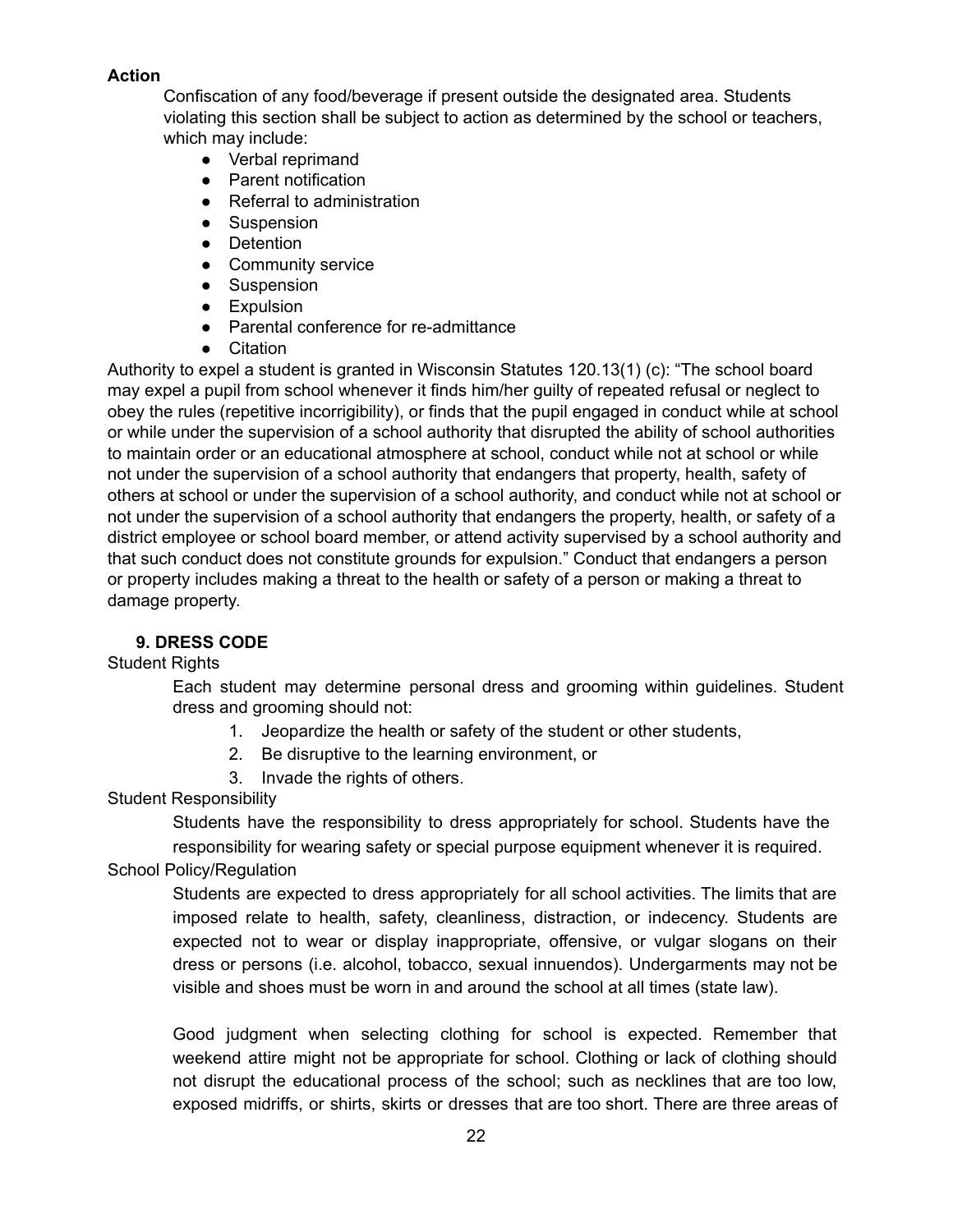the body that should be covered appropriately, they are:

- 1. Chest
- 2. Midriff
- 3. Bottom

Strapless garments worn alone are prohibited.

Chains may not be worn or draped if they exceed one foot in length and more than a half inch in diameter. [Only one chain may be worn.]

Backpacks may be brought to school. We encourage students to keep backpacks in their lockers throughout the day.

Gang-affiliated jewelry, dress, identification, handshakes/signs will not be tolerated. We will not allow anything designating affiliation to be shown, including graffiti and gang affiliated writings or drawings on binders, work handed in, backpacks, or any school or personal property.

Final decisions regarding violations will be at the VAHS Administration discretion. Wisconsin Statutes 120.13 Board of Education Policy No. 443.1 Students violating this section will be subject to, but not limited to:

- Request to change to appropriate attire
- Immediate confiscation of item
- Conference with school officials and possible exclusion from classes for the day
- Parental conference for re-admittance
- Failure to wear appropriate safety or protective clothing when required will result in action to ensure the safety of the student
- Student sent home w/parent approval to change clothing
- After-school detention
- Withhold opportunity for extracurricular participation (including practice)
- Suspension
- Citation

#### Personal Headgear

Headgear/bandanas/hats may be worn during the school day as long as it is not a disruption to the learning environment. Teachers may request that students remove headgear/hats if it poses a disruption to learning. Limits imposed will be related to health, safety, cleanliness, distraction, or indecency. Headgear/bandanas/hats must not display inappropriate, offensive, or vulgar slogans. Inappropriate headgear or refusal to comply with teacher/staff directive will result in confiscation of headgear.

#### **Acceptable Uniform and Photo Policy**

While competing, VAHS students must wear WIAA and school approved uniforms. While practicing, VAHS students must wear VAHS approved practice attire. Individual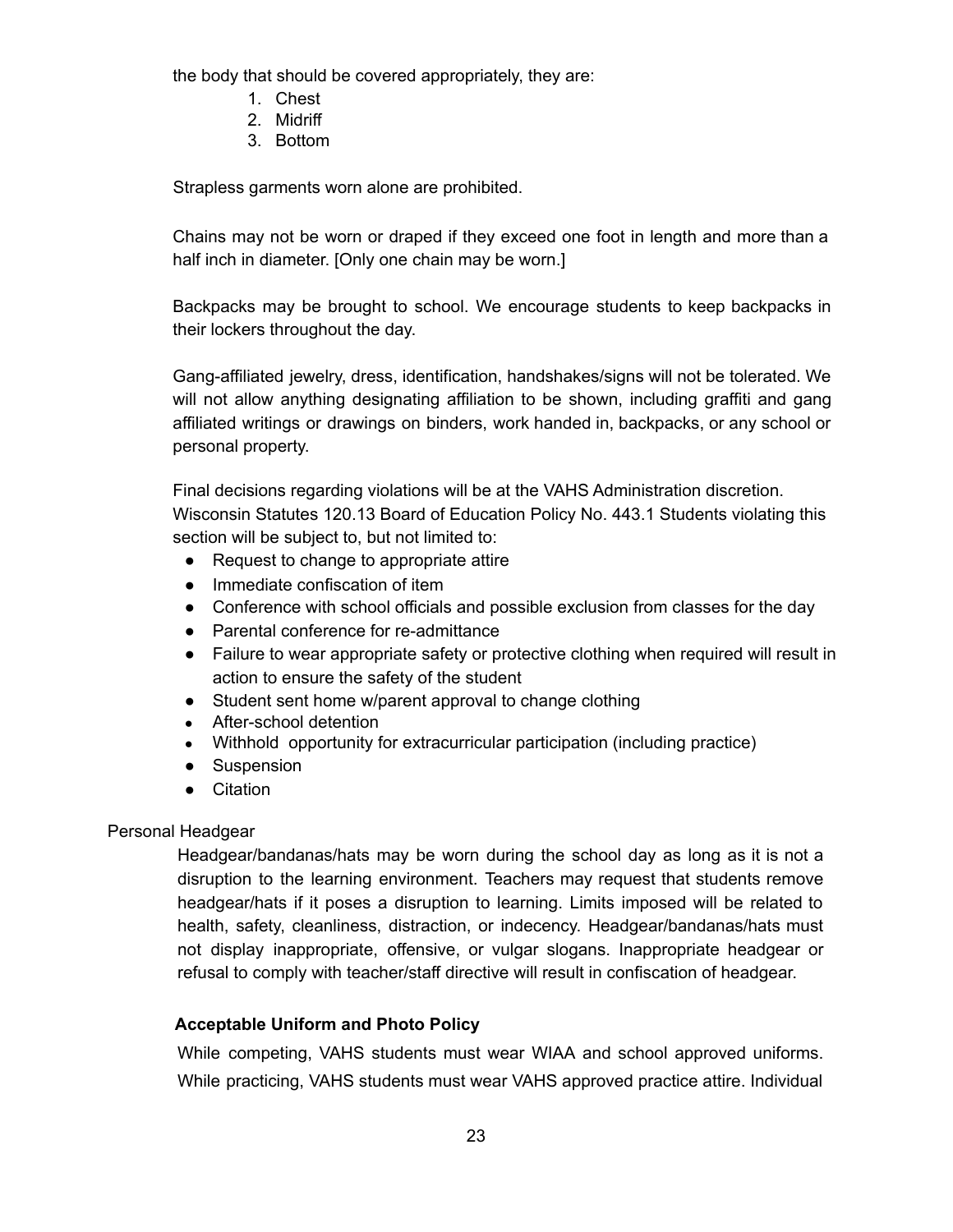or team photos of athletes wearing their WIAA and school approved uniforms, set within the competitive arena, may be included in the yearbook, posters, programs, or other VAHS publications. Any VAHS individual or team photos set outside of the competitive arena must meet the VAHS dress code policy. All athletic uniforms, photos, and school publications must be pre-approved by the VAHS Activities Director.

The school dress code policy is applied to non-athletic photos (senior class photo, picture day, etc.). Administration has the right to request the student meet the dress code prior to the photo, be removed from the photo, the photo to be retaken, or the photo not used for its intended purpose.

January, 2018

# **10. GAMBLING/CARD PLAYING**

#### **GAMBLING**

Gambling shall be prohibited on school premises and at all school sponsored events both home and away at all times.

#### **CARD PLAYING**

Cards may be played ONLY during lunch periods.

#### **11. Prohibited Substances**

- **a. Illegal drugs and non-prescribed drugs**
- **b. Tobacco**

#### **ILLEGAL SUBSTANCES AND NON-PRESCRIBED DRUGS**

#### **Student Rights**

Students have the right not to be subjected to the influences or related problems associated with the use of alcohol, non-prescribed drugs, chemicals, or illegal substances.

#### **Student Responsibility**

Students have the responsibility of abstaining from the use or possession of alcohol, non-prescribed drugs, prescription drugs not prescribed to them, chemicals, or illegal substances.

Students have the responsibility of adhering to Wisconsin Statutes relating to alcohol, non-prescribed drugs, prescription drugs not prescribed to them, chemicals, or illegal substances and Board of Education Policy.

#### **School Policy/Regulation**

The use, huffing, snorting, injecting, possession, sale, or furnishing of alcohol, non-prescribed drugs, prescription drugs, drug paraphernalia, chemicals, look-alike/vaping devices, or illegal substances anywhere on the school premises or within the drug-free zone of 1000 feet by a student at any time is prohibited.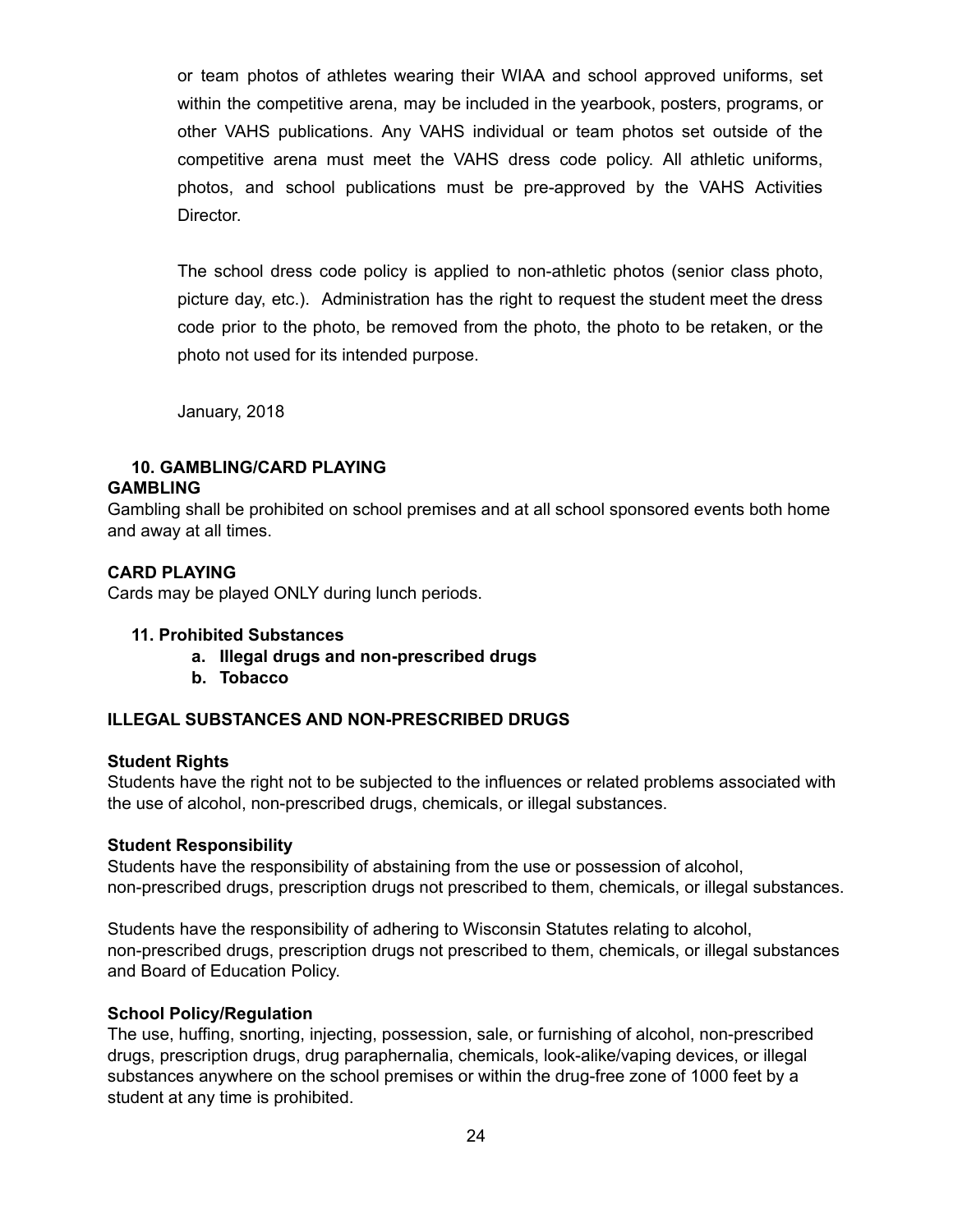No student may appear at any school-sponsored function having consumed, being under the influence, or in possession of alcohol, non-prescribed drugs, prescribed to others, chemicals, or illegal substances.

Board of Education Policy Wisconsin Statutes 66.054 (24) Wisconsin Statutes 161.41 Wisconsin Statutes 947.04 (Drinking in common carriers)

Use and/or possession of medication must have parental consent, notification and permission of the building principal or designee. Medication administered at school will only be done under the established guidelines of our Health Office/Nursing Services.

Board of Education Policy No. 443.3 Wisconsin Statute 118.29 Verona City Ordinance 9-3-28 (Controlled substances) 9-3-26 Juvenile drinking Consumption/possession of alcoholic beverages 9-3-34 Purchase or possession of tobacco prohibited

#### **Action**

The use or possession of alcohol, non-prescribed drugs, prescription drugs, chemicals, drug paraphernalia, or illegal substances would require that there be an automatic referral to the police department and notification of parents.

# **Students violating this section will be subject to, but not limited to:**

- Citation for underage drinking Citation for possession Referral to law enforcement Parental contact
- After-school Detention
- Suspension
- Referral for expulsion
- Referral for ATODA assessment
- Contract to remain in school
- Loss of Responsibility Pass (RP)
- Restricted privileges (including extracurricular participation/practice)
- Loss of open campus
- Urine Analysis
- Parents will be notified after the investigation is completed to share findings

# **TOBACCO/TOBACCO PRODUCTS**

#### **Student Rights**

Students have the right not to be subjected to the influences or related problems associated with the use of tobacco and tobacco products.

#### **Student Responsibility**

Students have the responsibility to comply with smoking and tobacco product usage regulations outlined under Board of Education Policy No. 831.

#### **School Policy/Regulation**

Smoking or other use and possession of tobacco or tobacco related products, including electronic cigarettes/vaping devices are prohibited on school premises at any time or for any function in which the student body participates, including daily or extracurricular bus transportation (Board of Education Policy No. 831).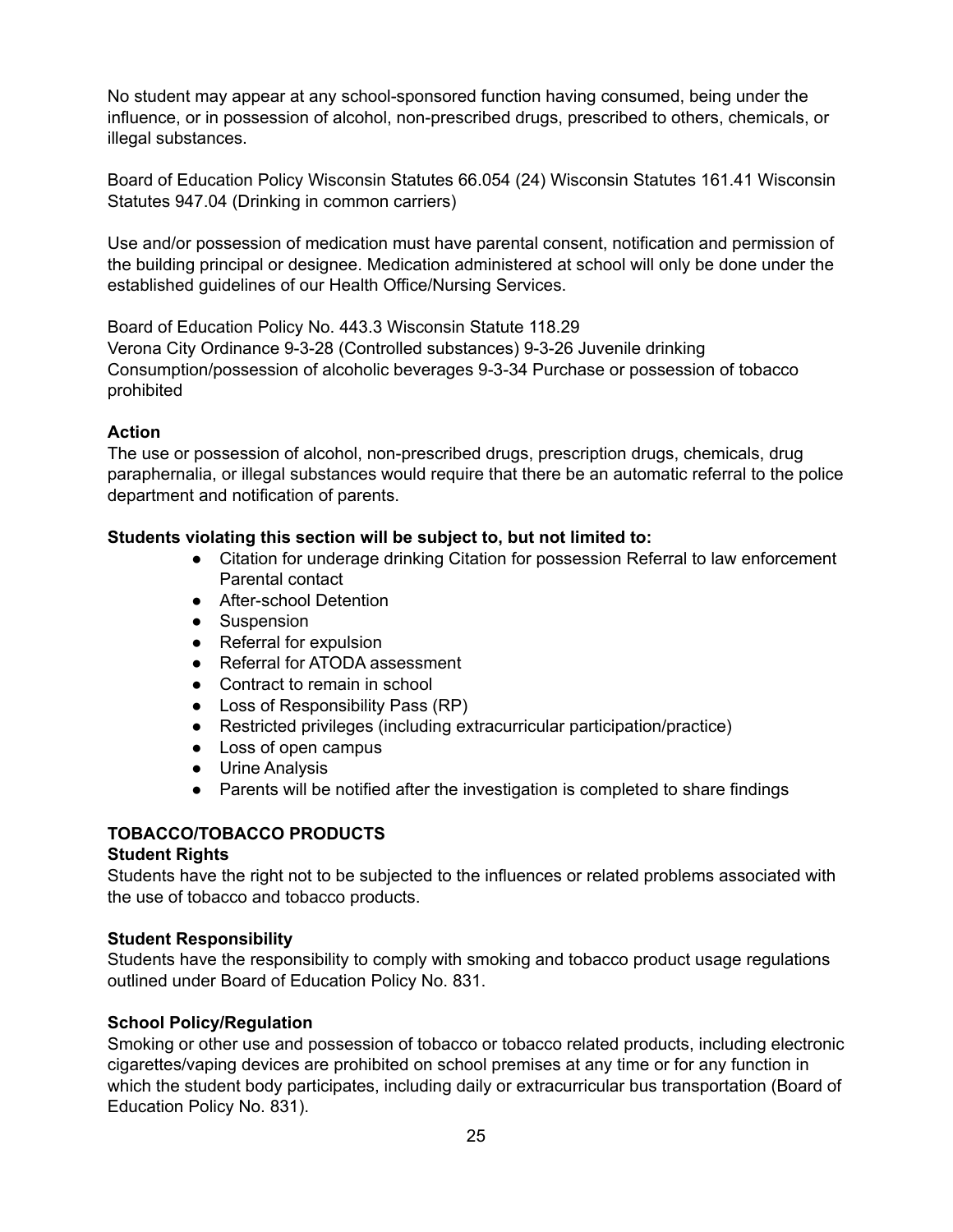Wisconsin Statute 101.123 Verona City Ordinance 92-448 Verona City Ordinance 9-3-34

# **Action**

# **Students violating this section may be subject to, but not limited to:**

- Citation and fine
- After-school Detention
- In-school suspension
- Parental notification
- Referral for AODA assessment
- Out of school suspension; parent-student conference before reinstatement
- Expulsion consideration
- Extra-curricular Code of Conduct violation

# **12. THREATS OF VIOLENCE/FIGHTING IN THE VERONA AREA SCHOOL DISTRICT: Administrative Rules, Practices, and Procedures Proactive and Preventative Actions:**

# **SAFETY TIP LINE:**

Safety is one of our top priorities, as shared in our District's Strategic Plan. We offer SafeSchools Alert, a tip reporting system that allows students, staff, and parents to submit safety concerns to our administration in five different ways

- 1. App: Search for "SafeSchools Alert" in the App Store to download for free
- 2. Phone: 608.888.9065
- 3. Text: Text your tip to 608.888.9065
- 4. Email: [1817@alert1.us](mailto:1817@alert1.us)
- 5. Web: <http://1817.alert1.us>

Students and family members can easily report tips on bullying, harassment, drugs, vandalism or any safety issue they are concerned about. Tips may be submitted anonymously if desired, but we appreciate everyone's input to help make our school community a safer place to work and learn!

Curriculum will be reviewed to assure opportunities for learning relative to conflict resolution, mediation strategies, and developing healthy life practices. Pupil services personnel, classroom teachers, and administration will review procedures and practices relative to threats of violence at each school.

Staff in each building will talk with students at their level regarding the seriousness of threats and the importance of reporting threats to a responsible adult. Each principal will be responsible for communication to staff and parents. Each school will include practice for "lock-down" in crisis or dangerous situations along with fire and tornado drills as part of school safety procedures.

# **Reactive and Disciplinary Response to Threats:**

There is a ZERO TOLERANCE of threatening behavior in the district. All threats will have a reactive response by school personnel.

Threats are considered to be serious "Acts of Violence".

All staff members are required to refer threats to the Building Administrator or his or her designee.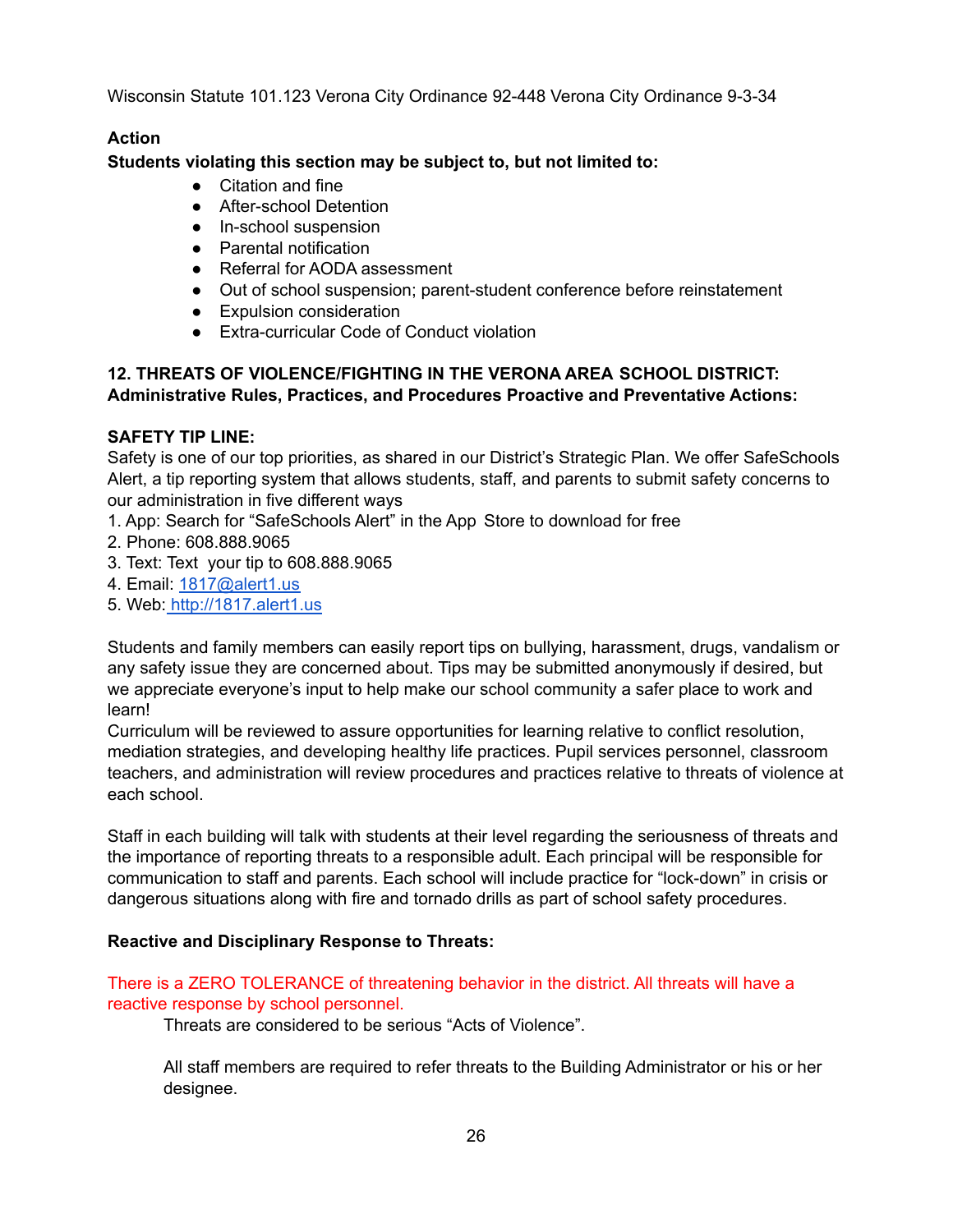The Building Administrator or designee will review the referral and determine the response to the threat. The Administrator or designee will take the age of the student and the nature of the immediate situation into account when considering a response. The school response may include:

- Immediate removal and suspension from class and/or the school.
- Parent notification
- Counselor Review
- Referral to police.
- Assignment to alternative programming.
- Mandatory Threat Assessment
- Recommendation to the Board of Education for expulsion.

#### **ACTION**

#### **Students violating this section shall be subject to, but not limited to:**

- Confiscation of item
- Notification of parents
- Immediate referral to local law enforcement agency
- Citation
- Community service
- Assigned sensitivity training
- Mandatory Threat Assessment will be completed during the suspension. Educational Programming, which may include change of educational placement, will be developed based upon the results of the assessment.
- Suspension from classes or school for up to 15 days, pending expulsion; parental conference for readmission
- Alternative education placement
- Expulsion
- Weapons violations will result in a one year expulsion state law determines the violation
- Report filed to State Education Agency describing the circumstances of a weapons-related expulsion that includes the student name, number of students expelled from the school and types of weapons confiscated
- Foreclosure from school-wide activities: field trips, dances, commencement, sporting events

#### **13. TRANSPORTATION**

- **c. Bus Ridership**
- **d. Bus Behavior**

#### **Bus Ridership**

As a provider of school bus transportation for the Verona Area School District, our first priority is to provide safe transportation for all eligible students. Transportation is a privilege and can be revoked. Observing these guidelines and rules keeps all students safe on the bus and at the bus stop.

**Responsibilities:** Students must be aware of and understand the rules and procedures and abide by them. Students must realize that they alone are responsible for their actions and behavior, and that school bus transportation can be denied if they do not conduct themselves in a safe and appropriate manner. Students must display proper respect for the rights and comfort of others, and must be aware that misconduct causes driver distraction which is potentially hazardous to their safety.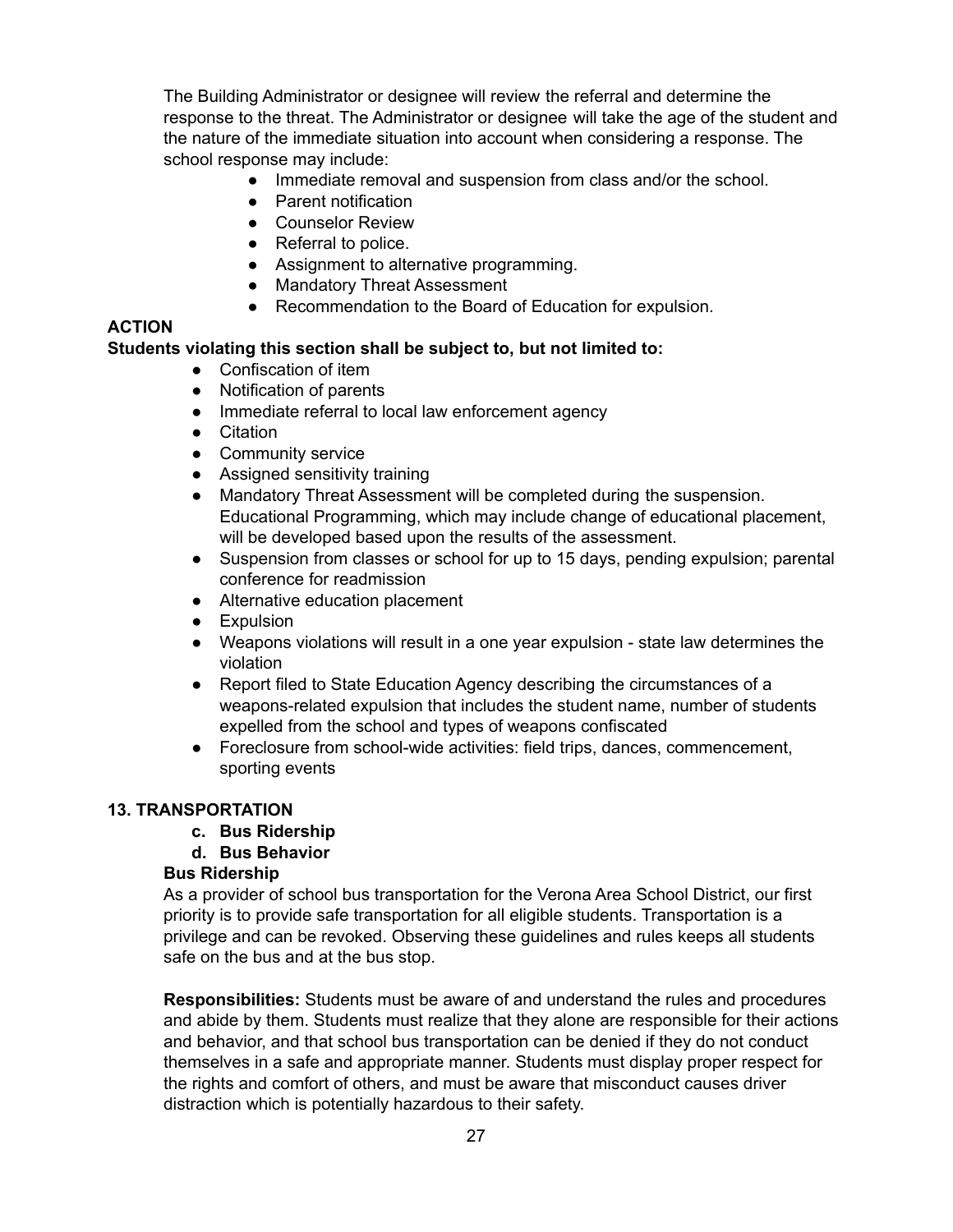Parents are responsible for making sure their student understands and follows the rules set forth by the district and the bus company, as well as basic rules for safety and social interaction. Parents are expected to support disciplinary actions that are necessary to help the student change his/her behavior. Should suspension of riding privileges become necessary, the parent will have the responsibility of seeing that the student is transported to and from school. The primary responsibility of the bus driver is to safely transport students to and from school. The driver also has the responsibility of maintaining and monitoring discipline on the bus.

**Additional Information:** Students are to ride only on assigned buses; no passengers are allowed except those authorized to ride. Transportation may be approved only with a written permission slip from the parent/guardian. The student must take the parent permission slip to the school office which will issue a pink "bus permission slip" to give to the driver. Students without pink bus permission slips will be refused a ride.

**At the Bus Stop:** Walk and wait safely. You should be at the bus stop **FIVE MINUTES** before the bus arrives. Stay at the stop. The house, yard, garage, trees and fences near the bus stop are the property of others and must be respected. If your student has to cross the street to get to and from his/her stop have them wait for the driver's signal that it is ok to cross traffic, this is usually a hand signal, if the driver sounds his horn the student should stop and return back quickly.

**Rules of Safety for Bus Riders:** Drivers will not tolerate any behavior that distracts or interferes with them from driving safely. All passengers are entitled to receive safe transportation; drivers will not allow behavior that jeopardizes safe transportation.

Transportation to and from school is a privilege, which may be suspended or revoked if necessary.

Classroom Behavior is expected at all times on the bus – Use an inside voice. Electronic devices are allowed as long as they do not cause a distraction. Students must use an earbud; one ear must remain open at all times, on, near or around the bus. This allows students to hear the driver's instructions at all times.

- No profane language or obscene gestures, be respectful to others and their property
- Do not spray perfume, deodorant, and like substances on the bus
- Keep all harmful materials (drugs, tobacco, alcohol, matches or lighters, weapons, etc) **OFF THE BUS!**
- No fighting, bullying, pushing, tripping or horseplay allowed on the bus
- Depart at your designated stop only
- Remain seated facing forward at all times. Keep the aisle clear. Anything you bring on the bus needs to be on your lap, this includes backpacks and instruments. If it is bigger than that, you need to find other means to get the materials to/from school. No skateboards, roller blades, sleds, skis, etc. Seat to seat, back to back, feet on the floor with your backpack on your lap!
- Verona Area High School Students must show a valid Verona Area High School ID with proper symbol, before boarding the bus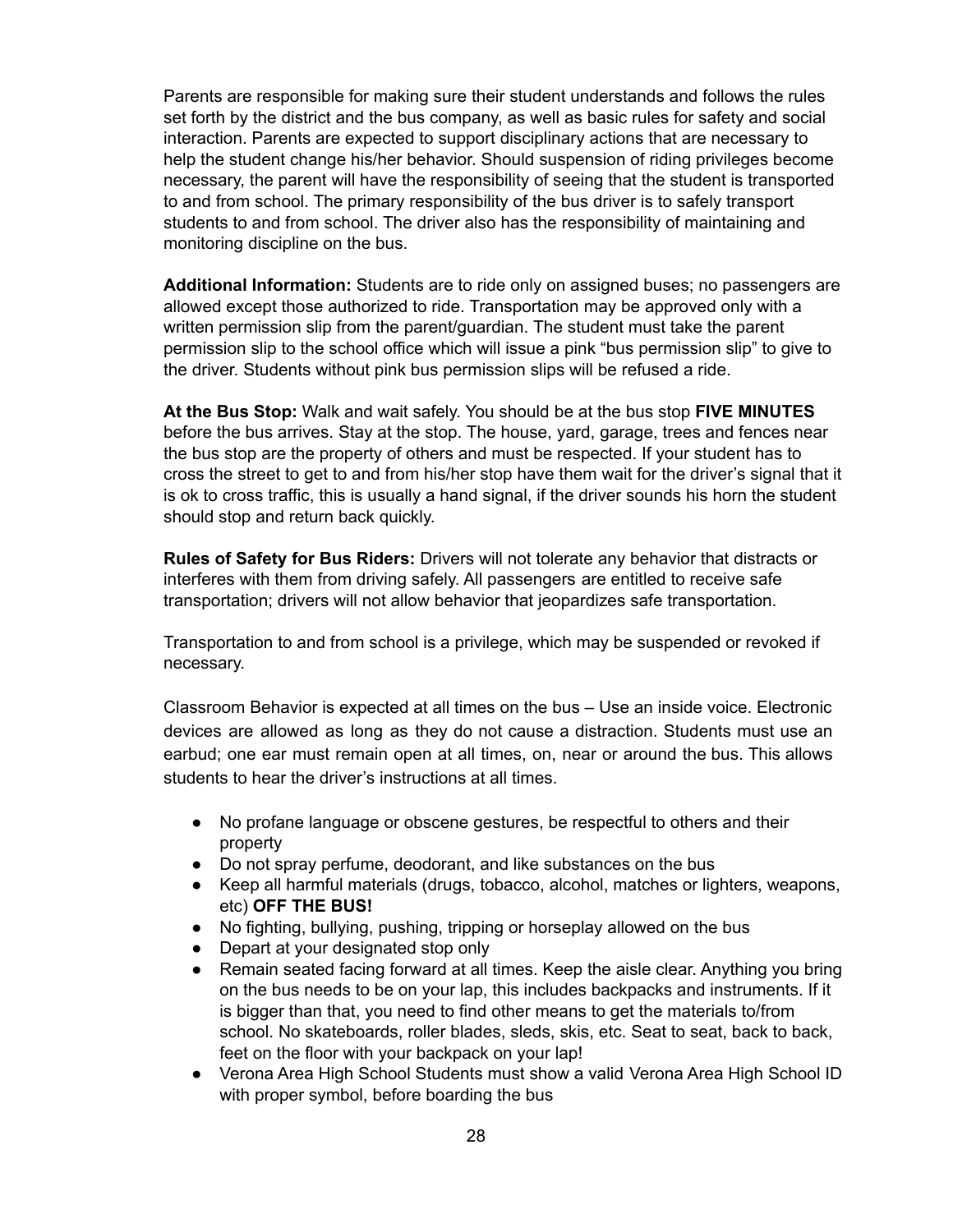- OBEY BUS DRIVER OR ATTENDANT AT ALL TIMES! Assigned seats may be given at any time
- **Consequences:** Consequences issued by the school and bus company may include: restorative practices, designated seating, loss of privileges, temporary suspensions or permanent loss of transportation. Depending on the severity of the incident the consequence could be accelerated.
- **Outside of the Bus:** Stay outside of the danger zone that exists around all buses. This is the area that is within 10 feet of any part of the bus. DO NOT EVER attempt to touch the outside of the bus. Wait for the doors to come open before walking towards the bus.
- **Adults on Buses:** Drivers will NOT allow any unauthorized adults on a bus. If an unauthorized adult gets on board and will not step off the bus when directed, the driver will call for police assistance. Parents wishing to obtain authorization to ride a bus must contact the appropriate school office with sufficient notice. The school will then notify the bus company of any authorizations. In the past parents have boarded a bus and threatened students due to interactions with their own student. If you have discipline concerns regarding any other student on the bus; please call the school and or the bus company office (845-8516) to resolve the issues.
- **● Safe transportation of school children is the joint responsibility of bus contractors, drivers, school authorities, students and parents/guardians, cooperating to assure safe, comfortable transportation.**

**School bus transportation is a privilege provided by the district and contractor, which will be denied to those who disregard policy and regulations, which have been established in the interest of safe transportation.**

#### **Video Camera Use on School Busses**

- The District may use video cameras on school buses for the primary purpose of reducing disciplinary problems and vandalism on the bus and also for the intent of providing safer transportation for students.
- Building principals shall notify parents/guardians and students annually, via the school handbook, that video cameras are being used on the buses. A sign shall also be placed at the front of each bus indicating that video cameras may be used on that bus. The bus contractor shall determine the rotation as to which bus a video camera shall be located, and maintain proper documentation regarding video camera use. Individual drivers and building principals may request that a video camera, if available, be used on a specific bus on designated dates.
- Only the Business Manager, Superintendent, bus contractor, and building principal or designee may view the bus videotape for the purpose of documenting a problem and determining which student(s) may be involved. Disciplinary action may be taken with students based on the video documentation. A student being disciplined based on the viewing of a videotape recording and/or their parent(s)/guardian may view that isolated segment of the videotape that documents the incident for which the student is being disciplined. The videotape shall not be available for viewing by the public in general, employees in general, the media or other individuals. The persons designated above may authorize other individuals such as a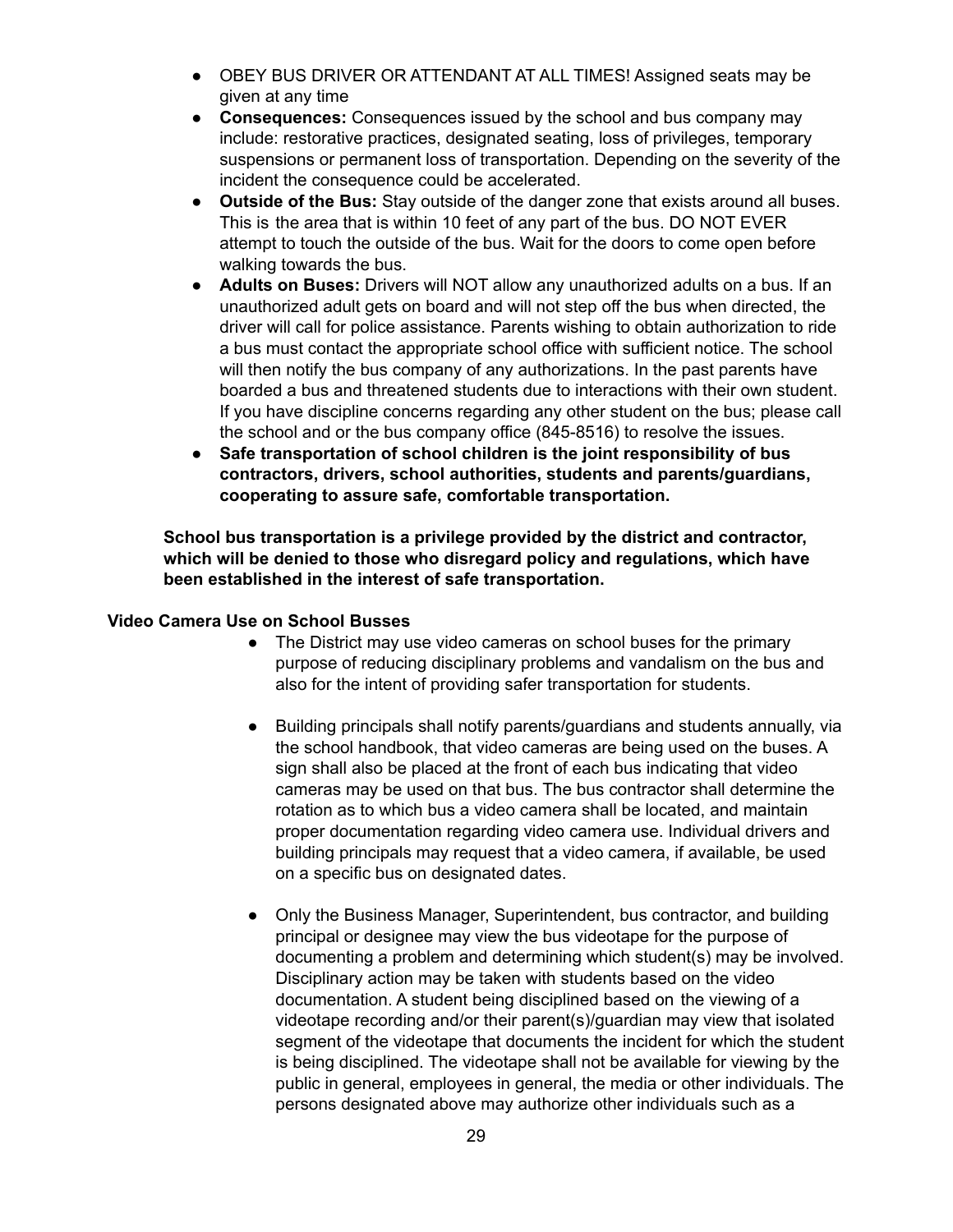guidance counselor, school psychologist or social worker to view segments of a specific videotape if: (1) such individuals are working with the student on the videotape because of a behavior, emotional or learning problem, and (2) viewing the videotape is beneficial to their role in assisting the student. The videotape may be used by the District and bus contractor to assist in the bus driver performance evaluation process.

● The bus videotape shall be kept for 15 school days, unless the Board or administration requests the videotape to be kept for a longer period of time.

#### **Student Vehicles (Automobiles, Bicycles, Motorcycles) Student Right**

Students and their parents have the right to choose their own means of transportation to and from school.

#### **Student Responsibility**

Students electing to use their own transportation or those not eligible for district-provided transportation have the responsibility for being familiar with and abiding by the established laws of the city, state, and regulations of the school relating to the use of vehicles.

Students must park in areas designated for student parking (south parking lots at the rear of the high school building) during school hours.

#### **School Policy/Regulation**

Cars not displaying a VAHS parking hang tag will not be allowed to park in the VAHS parking lot. Cars may be towed and will be ticketed.

Motorcycles are to be parked in parking stalls and must have a permit. Bicycles are to be placed in designated bike racks located around the campus. There are bike racks at the front and rear of the building. Bicycles must be locked.

Students who have their parking permit revoked will not be refunded.

Verona Area High School assumes no liability for students who violate these provisions or who drive their cars during school hours.

Board of Education Policy No. 455.3

Wisconsin Statute 118.105 (Control of Traffic on School Premises) Verona City Ordinance 8-1-12 (Parking)

#### **Action**

- Students violating this section will be subject to, but not limited to: Notification of parents
- Community service
- Suspension of riding, driving, or parking lot privileges
- Revocation of riding or driving privileges
- Vehicles in violation of this policy will be towed at the owner's expense
- Suspension from school
- Referral to Police Department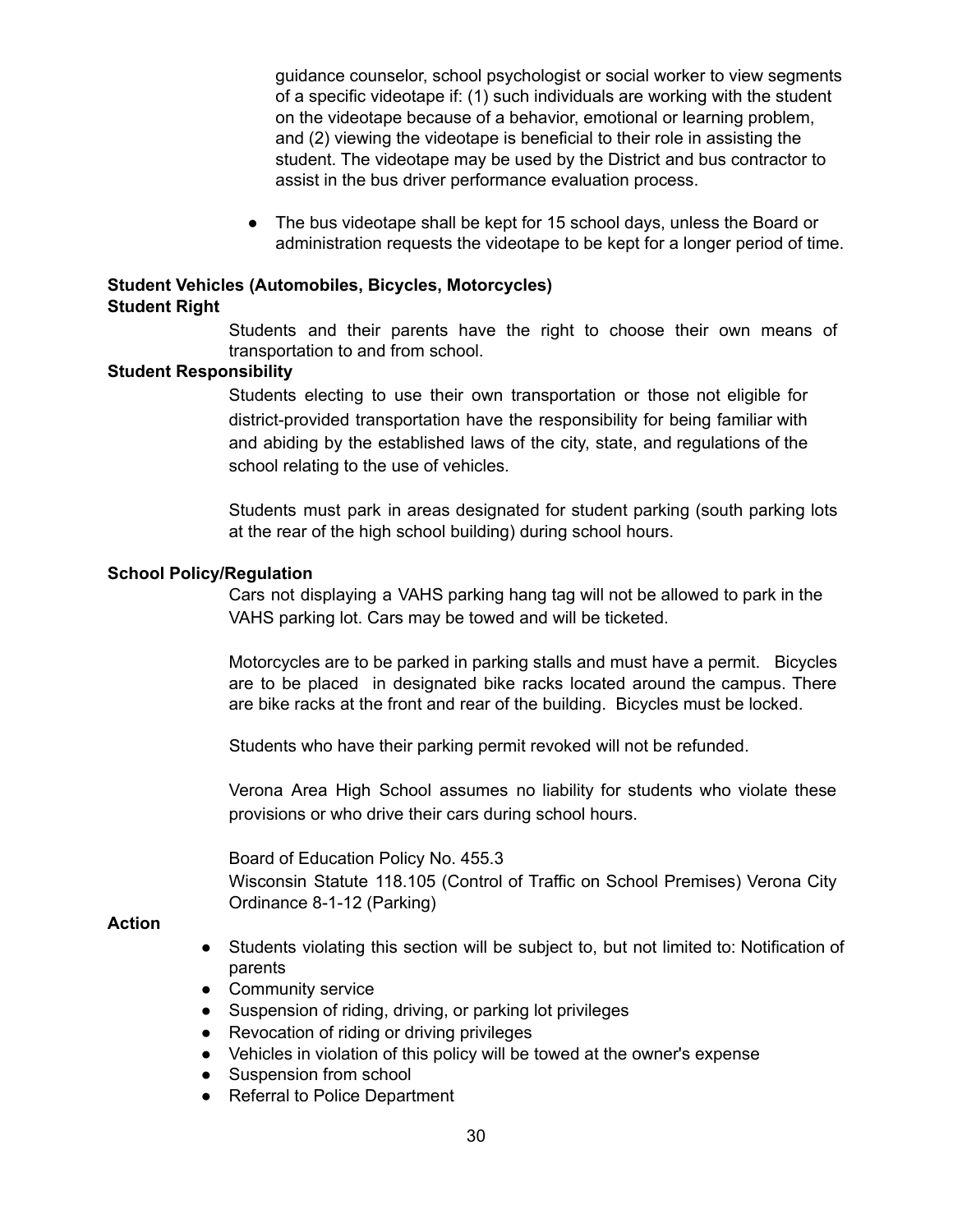- Citation
- Towing at owner's expense
- Revocation of parking permits without refund
- $\bullet$  1st violation = loss of privileges to park in lot for one week
- 2nd violation = loss of privileges to park in lot for one semester and must reapply for a permit 3rd violation = loss of privileges to park for the school year

# **Parking Traffic Rules & Regulations**

The following parking and traffic rules and regulations have been adopted by VAHS to assure the safety and proper traffic procedures:

● Student drivers must obtain a parking hangtag from the student services office. The cost is \$50 to register a vehicle. The application process must be completed and a valid driver's license shown to be issued a permit. Hang Tags are to be hung from the rearview mirror.

Replacement fee for a parking lot hang tag will be \$50.00. This replacement may be obtained from a student services office.

- Only vehicles belonging to students, employees of the Verona Area School District, or persons having an authorized purpose or function at VAHS may park on school property.
- Student drivers are encouraged to purchase a parking permit and use the school's student parking lot(s). Parking is prohibited anywhere else on campus. Parking permits insure parking in the lot if space is available.
- Parking lanes are designated by painted lines. Parking is restricted to a maximum of one parking lane per vehicle. Students cannot park on lane lines or in a position which occupies more than one parking lane.
- All vehicles must be parked immediately upon arriving at school. Loitering in automobiles and/or in the parking lot area is prohibited. Students should lock their vehicles at all times.
- A maximum speed of 15 miles per hour on school property will be strictly enforced.
- Exhibition driving is prohibited. No person shall turn, accelerate, decelerate, or otherwise operate a motor vehicle on school property in a manner which causes unnecessary engine noise or backfire, squealing tires, skidding, sliding, swaying, throwing of sand or gravel, or in any manner simulating a race.
- State, county, and local law enforcement agencies will enforce traffic laws in effect in the jurisdictional area of the campus. These laws are assumed to be common knowledge and must be obeyed.

# **Parking Permit Issue Process**

- 1. Parking application process opens to juniors and seniors only on the first day of online school registration. They will continue to be offered to student drivers throughout the school year until student parking lot capacity is reached.
- 2. Following the initial start of school year registration, parking permits will be available to students as they obtain their license until all spots are filled. Prorating will occur only at semester.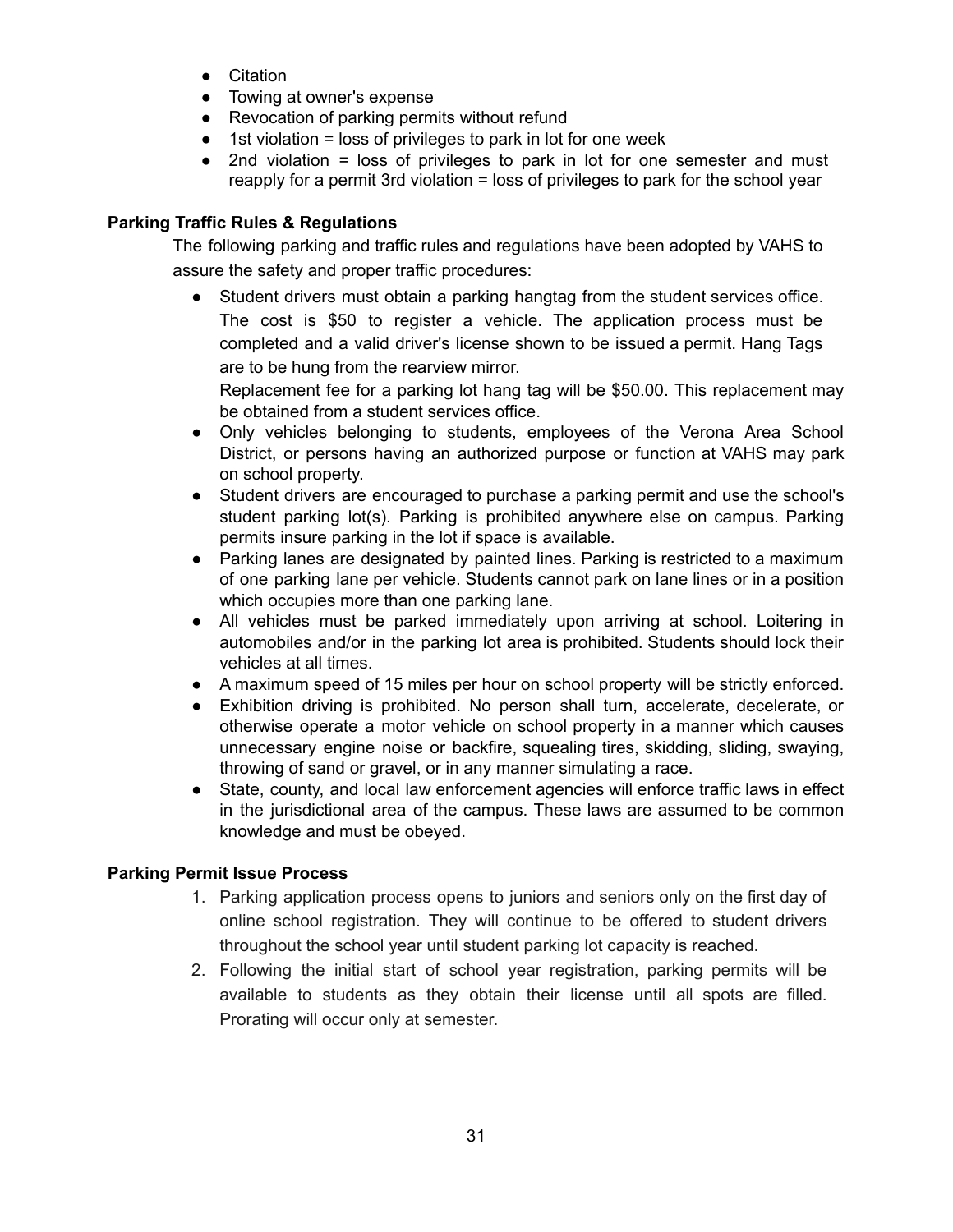#### **14. TRESPASSING/UNAUTHORIZED PRESENCE**

#### **School Entrance**

At the beginning and end of the school day, students may enter VAHS at either of the greeter stations, the field house main doors, or doors located at the top of the social stairs. All other entrances to VAHS will be locked at all times. All visitors/late students will need to check into the greeter stations before they are allowed to enter the school building. Students will need to show their school ID and visitors will need to obtain visitor badges.

# **UNAUTHORIZED PRESENCE**

#### **Student Right**

Students have the right to attend school without disruption of unauthorized persons.

#### **Student Responsibility**

All students have the responsibility of following established rules to be in the school building or on school grounds.

# **Student Policy/Regulation**

No student who is under out-of-school suspension, expulsion, other disciplinary procedures, or has completed their scheduled day, or is not enrolled in the school shall be present in any school building or on school grounds without first having secured authorization to be there from the high school administration staff, except while en route to secure such authorization.

# **Parent/Guardian Visitor Policy**

The partnership between the school and parent/guardian is necessary for student success. Therefore, we encourage parents/guardians to contact school, set appointments, and/or visit the school building. However, ONLY parents/guardians listed in PowerSchool will be permitted entrance into the school building during the school day unless with prior approval by administration and/or with a scheduled appointment.

Verona City Ordinance 11-2-9 (Unauthorized Presence on School Property)

# **Action**

# **Students violating this section shall be subject to, but not limited to:**

- A verbal/written warning
- Parental notification
- Removal from building/school grounds
- Citation for trespassing
- Referral to law enforcement
- Foreclosure from attendance at future activities (including participation in extracurricular activities/practice)
- Suspension
- After-school Detention
- Expulsion

# **15. Vandalism and Theft**

● Refer to "Property" section (pp. 61-62)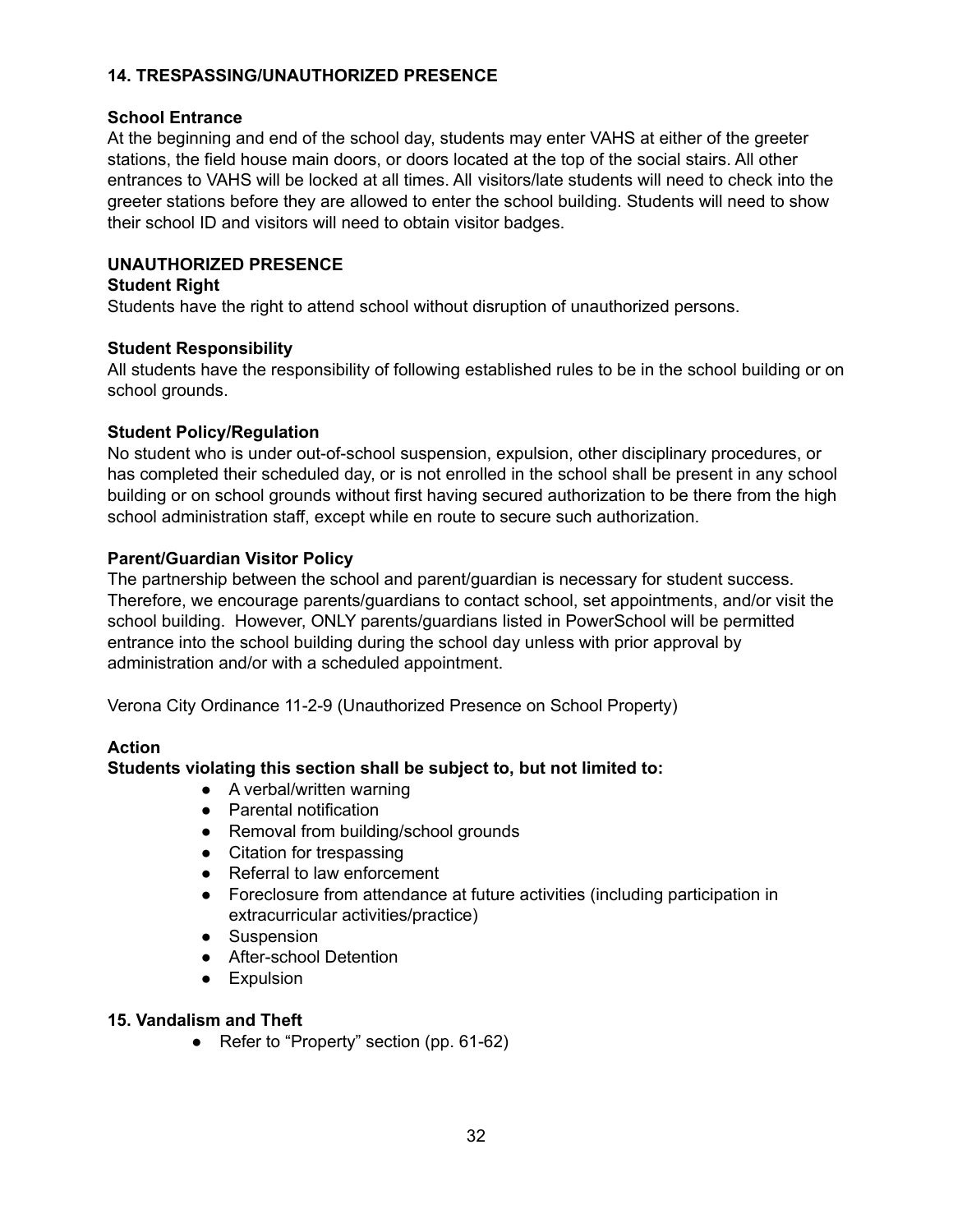# **16. WEAPONS/VERBAL AND PHYSICAL THREATS (PROFANITY, BEHAVIOR & WEAPONS)**

### **Student Right**

Students have the right to attend a school that is safe and secure without fear of physical threat, harm or verbal abuse.

#### **Student Responsibility**

Students have the responsibility to refrain from conduct that does not respect the rights, dignity, and safety of all individuals. Students have the responsibility to express their thoughts and feelings in a manner that does not offend, slander, or ridicule others.

#### **School Policy/Regulation**

Inappropriate behavior, both physical and verbal, shall not be permitted in school, on school premises or at school sponsored functions wherever held. Within the Verona Area School District no one shall possess, use or store a knife, cutting instrument, dangerous weapon, weapon or look-alike weapon in or on school property, in school vehicles (including school buses), within vehicles (including private vehicles) on school grounds, or at school-related activities wherever held. A weapon or look-alike weapon is any object which, by the manner in which it is used, designed, or intended to be used is capable of inflicting bodily harm or could pretend to be capable of inflicting bodily harm, property damage, or endangering the health and safety of students or staff. Threatening to use such force is also prohibited. Ammunitions, pepper spray, mace and explosives are included within the weapons category.

#### **Policy exceptions include:**

- 1. Weapons under the control of law enforcement personnel.
- 2. Weapons properly registered and handled in a legal manner during the community use of school facilities (i.e. Hunter Safety courses)
- 3. Theatrical props used in appropriate settings and approved in advance by the Principal or designee.
- 4. Starter pistols used in appropriate sporting events.

#### **Confiscation, discipline:**

Weapons or look-alike weapons confiscated from a student shall be reported to parents/guardians and to law enforcement authorities, and disciplinary measures shall include immediate suspension, referral to the Board of Education for expulsion, and possible expulsion for one calendar year or more in accordance with applicable law. Employees violating this policy shall be disciplined up to and including termination from employment in accordance with employee policies and bargaining agreements and shall be referred to law enforcement officials for prosecution. Any other person violating this policy shall be referred to law enforcement officials for prosecution.

This policy shall be published in all district student and staff handbooks.

#### **Definitions:**

**Cutting instrument** - refers to all objects that have as their primary intended purpose being an object utilized to cut something (e.g., box cutter, carpet cutter, razor blades, and straight razor).

**Dangerous weapon** - means any firearm, whether loaded or unloaded; any device designed as a weapon and capable of producing death or great bodily harm; any electric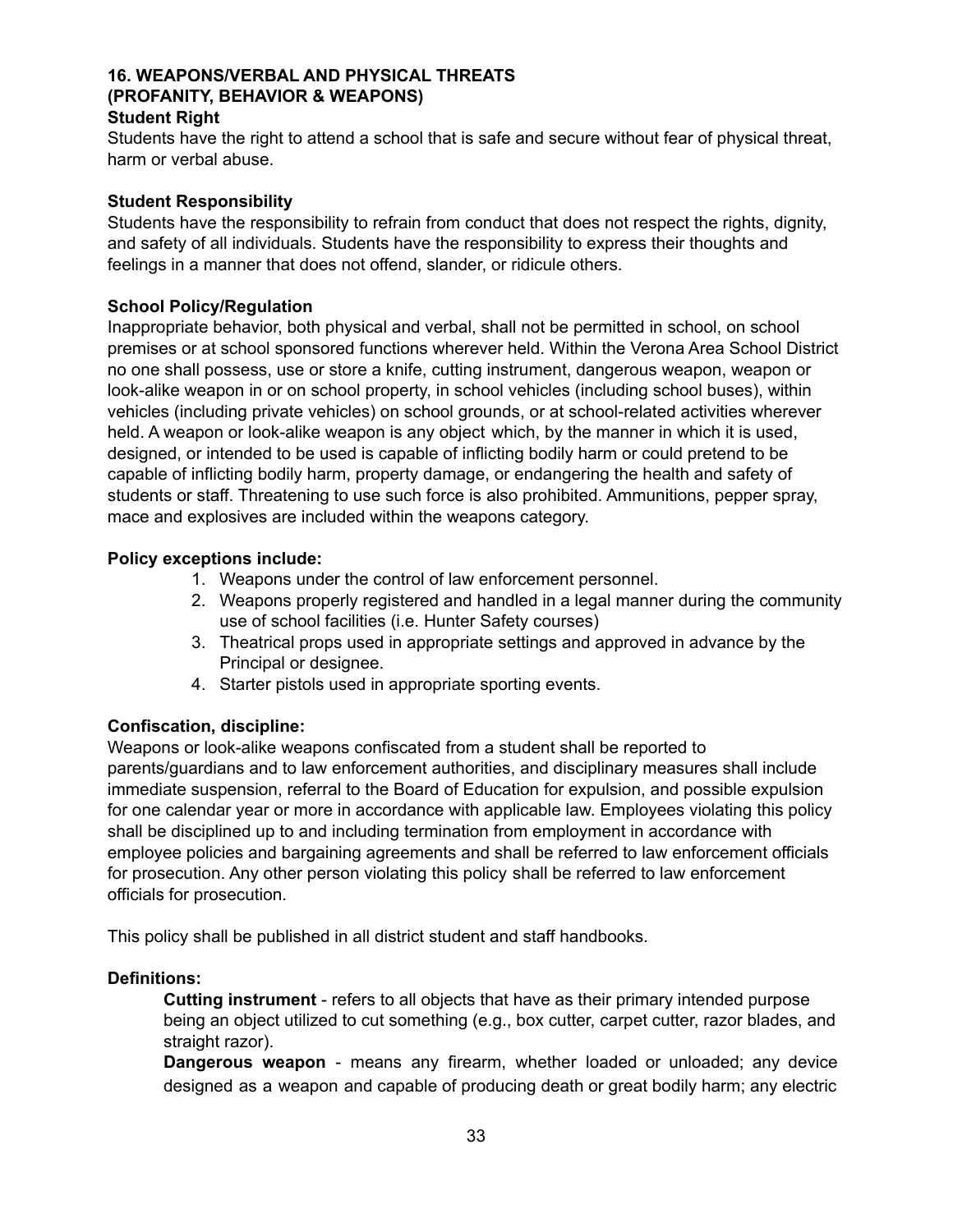weapon or any other device or instrumentality which, in the manner it is used or intended to be used, is calculated or likely to produce death or great bodily harm.

# *Inappropriate behavior includes, but is not limited to:*

- Taunting
- Rumor spreading
- Insightful behavior
- Racial slurs
- Harassment
- Possession of ANY look-alike weapon (toy)
- Profanity
- Verbal abuse
- Fighting or similar behavior
- Possession or use of any article as a weapon to threaten or injure others
- Possession or use of potentially dangerous, illegal, or disruptive articles or missiles (including explosives, firecrackers or other incendiary devices)
- Knife refers to all types of knives, without regard to blade length.
- School premises means school buildings, buses, grounds, recreation areas and athletic fields, and property owned, used or operated for school administration or school purposes. Further, Wisconsin law prohibited the possession of a dangerous weapon in a school zone which is defined as "in or on the grounds of a school or within 1000 feet from the ground of a school."
- Weapon or look alike weapon Any object which, by the manner in which it is used, designed or intended to be used is capable of inflicting bodily harm or could reasonably be mistaken as a weapon or which could pretend to be capable of inflicting bodily harm, property damage or endangering the health and safety of students and staff.

Verona City Ordinance No. 9-3-3 (Disorderly Conduct)

Various Wisconsin Statutes addressing personal and property rights, Chapters 940, 941, 942 and 947. 1987 Act 303 Prohibiting Corporal Punishment Board of Education Policy No.443 Verona City Ordinance 9-3-20 (Loitering) Gun Free Schools Act 1994 ESEA 1965

#### **DISHONESTY**

- **1. Academic Dishonesty, Plagiarism, Cheating**
- **2.**

# **Student Right**

Students have the right to fair and consistent review of their own work.

#### **Student Responsibility**

Students have the responsibility to complete and submit their own work. Students shall follow established procedures.

#### **School Policy/Regulation**

Academic dishonesty, cheating, or plagiarism, either with or without the use of computers, is prohibited in ALL education classes in the Verona Area School District.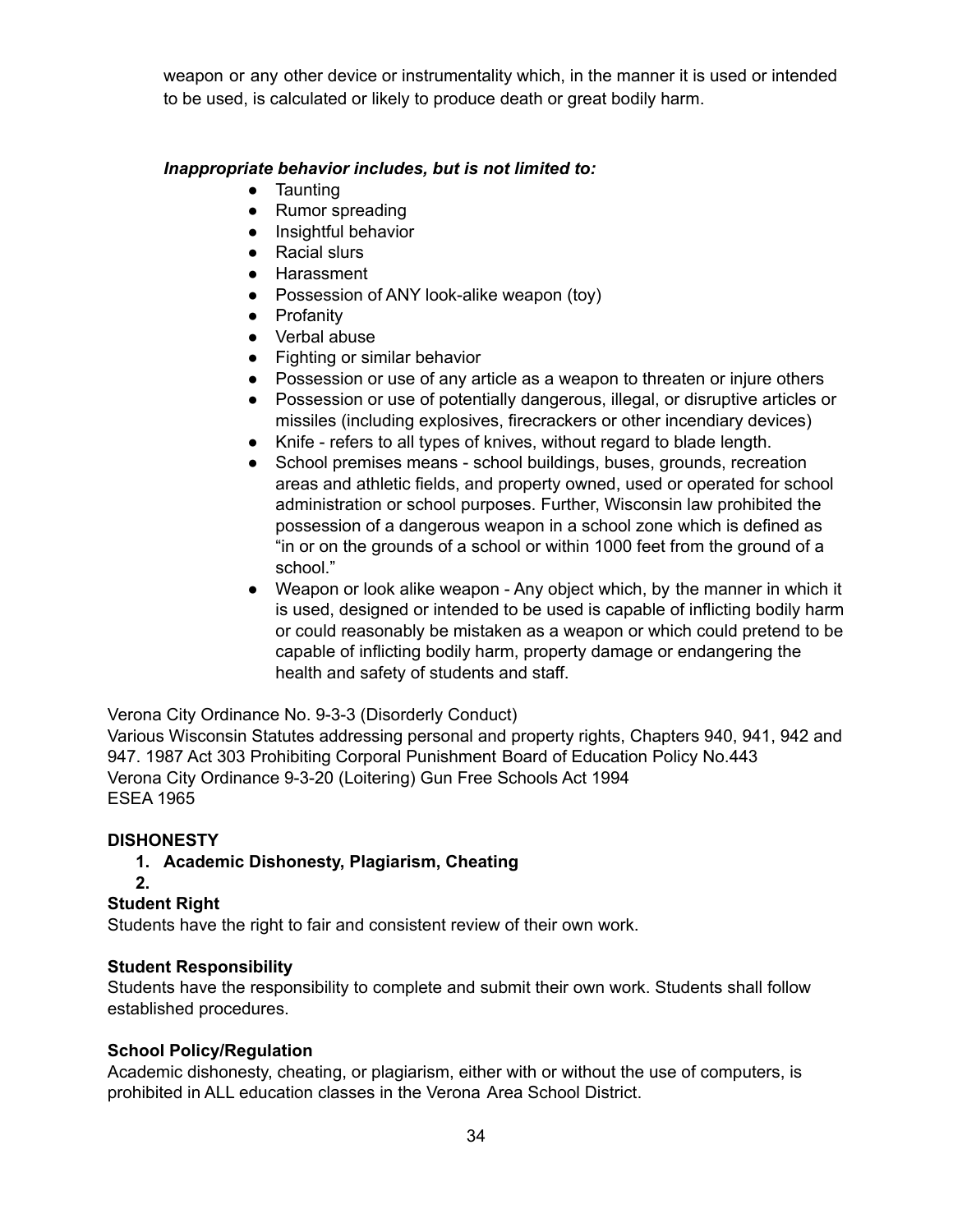#### **Dishonesty, cheating, and plagiarism are defined as:**

Copying or stealing another person's work and submitting it as one's own; Submitting someone else's paper or test; Copying from the internet to plagiarize; Allowing another person to copy one's own work and submit as their own; Doing another person's class work; Creating more than one copy of one's work and allowing it to be used by someone else as their own; Copying or stealing teachers' answer keys, test keys, teacher's' edition texts; Cheating or providing another person with the answers on tests or quizzes; Altering any document already assessed; Altering any records/grade book;

Selling stolen answers and/or material; or any other method used in not being honest with the work one does.

Academic honesty requires that a student's work reflects the student's own academic efforts. Students and staff are expected to share the responsibility for maintaining high standards of honesty and integrity in their academic work. Student learning is measured through assessment tools such as tests, quizzes, projects, presentations, and performances. Cheating includes communicating with another student during an assessment, using any written material or electronic device not permitted by the teacher, asking another student about the assessment without permission to do so, leaving answers exposed, or attempts to read another student's assessment. A regular pattern of absences on the date of assessments or the due date for projects raises concerns of cheating.

Other forms of academic misconduct include, but are not limited to: plagiarism (see below), changing or creating data in a lab experiment, obtaining or selling tests or course materials, using an online translator for more than a word or phrase, altering a transcript or report card, signing another person's name to an attendance roster, forging a hallway pass or an absence excuse note, and tampering with the lab experiment, an art project, or electronic files of another student.

**Plagiarism** is an especially serious offense. Plagiarism, whether deliberate or not, involves using another person's ideas, works, or research, and presenting it as one's own by not properly crediting the author. Plagiarism also includes downloading papers from the Internet and downloading parts of a paper from the Internet without enclosing the downloaded material within quotation marks and/or without crediting the source. It is the student's responsibility to know how to cite sources properly. Websites such as mla.org and <http://www.library.cornell.edu/resrch/citmanage/mla#mla> contains detailed explanations. Absent or inappropriate citations will be deemed plagiarism. Cooperative learning and group work present unique learning opportunities. It is important to remember, however, that each student is responsible for submitting his or her own work consistent with teacher guidelines for individual or group work and use accepted standards such as the MLA format for citations as appropriate.

#### **Action**

The class instructor will report the incident to the student's Associate Principal and contact the student's legal guardian. Students' work may undergo electronic detection for plagiarism and an anonymous copy will be archived for comparative purposes. Teachers will log entry into PowerSchool and fill out a Discipline Referral form to give to the appropriate Associate Principal. The Associate Principal will notify the Athletic Director. Repetitive violations (2 or more) will qualify as a Code of Conduct violation. The classroom teacher will select the most appropriate consequence based on the incident.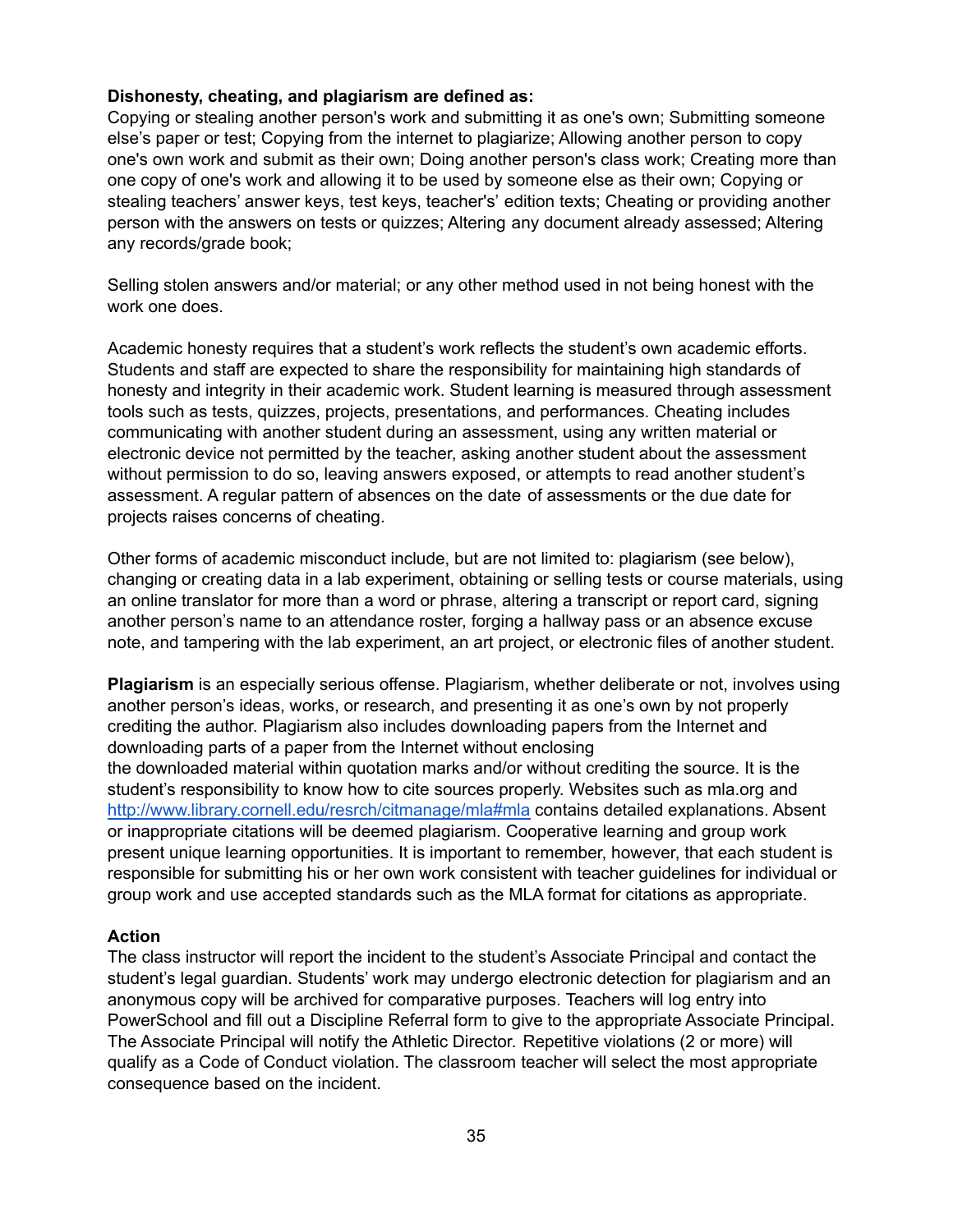#### **The consequence may be, but is not limited to, one or more of the following:**

- Personal conference
- Teacher will log entry into PowerSchool
- No credit given for project/exam/quiz/homework/etc.
- Lowered grade for project/exam/quiz/homework/etc.
- Alternative project/exam/quiz/homework/etc. assigned
- Retake of project/exam/quiz/homework/etc.
- Foreclosure from class field trips
- Loss of privileges in a given area (including extracurricular participation/practice)
- Code of Conduct Referral
- After-school Detention

**Depending on the severity, and/or repetition, of the incident, the administration may also determine an additional consequence that may be, but is not limited to one or more of the following:**

- Foreclosure from school activities: dances, sporting events, commencement, etc.
- In school suspension
- Out of school suspension
- Removal from class with an "F", with administrative approval
- Recommend expulsion to the board of education.

#### **TECHNOLOGY**

#### **1. Acceptable Use Policy**

Verona Area High School-offers access to a variety of technology resources to enhance and support student learning. The Verona Area School District provides students with access to the District's technology Systems, which includes Internet and email. Students are issued a username and password which allows access to the Systems to support and enhance their educational experience. Students must adhere to the District Acceptable Use/Internet Safety Rules (363.2 Rule) which can be found on the Verona Area School District website which is [www.verona.k12.wi.us.](http://www.verona.k12.wi.us/) Failure to follow these rules will result in consequences that could include loss of privileges, suspension, expulsion or other disciplinary measures. For more information, please contact the Educational Technology Coordinator at your school.

#### **Mobile Technology**

In the spring of 2015, the School Board approved a 1:1 iPad initiative. By going to a 1 to 1 device with our students, we will be more able to fully implement personalized learning. This means that every student at Verona Area High School will be issued an iPad. When issued their iPads, students will be able to take them home for the duration of the academic school year.

#### User Agreement for District-Owned Mobile Devices

Before all students are issued an iPad will have to read and agree to the terms of the User Agreement for Student Use of District-Owned Mobile Devices. When signing the User Agreement for Student Use of District-Owned Mobile Devices, students and parents/guardians are acknowledging that you understand and accept the rules and responsibilities outlined in the document.

#### **Use of computers in any of the following ways is prohibited:**

Unauthorized copying or use of software; Copying or using another student's data or allowing such use;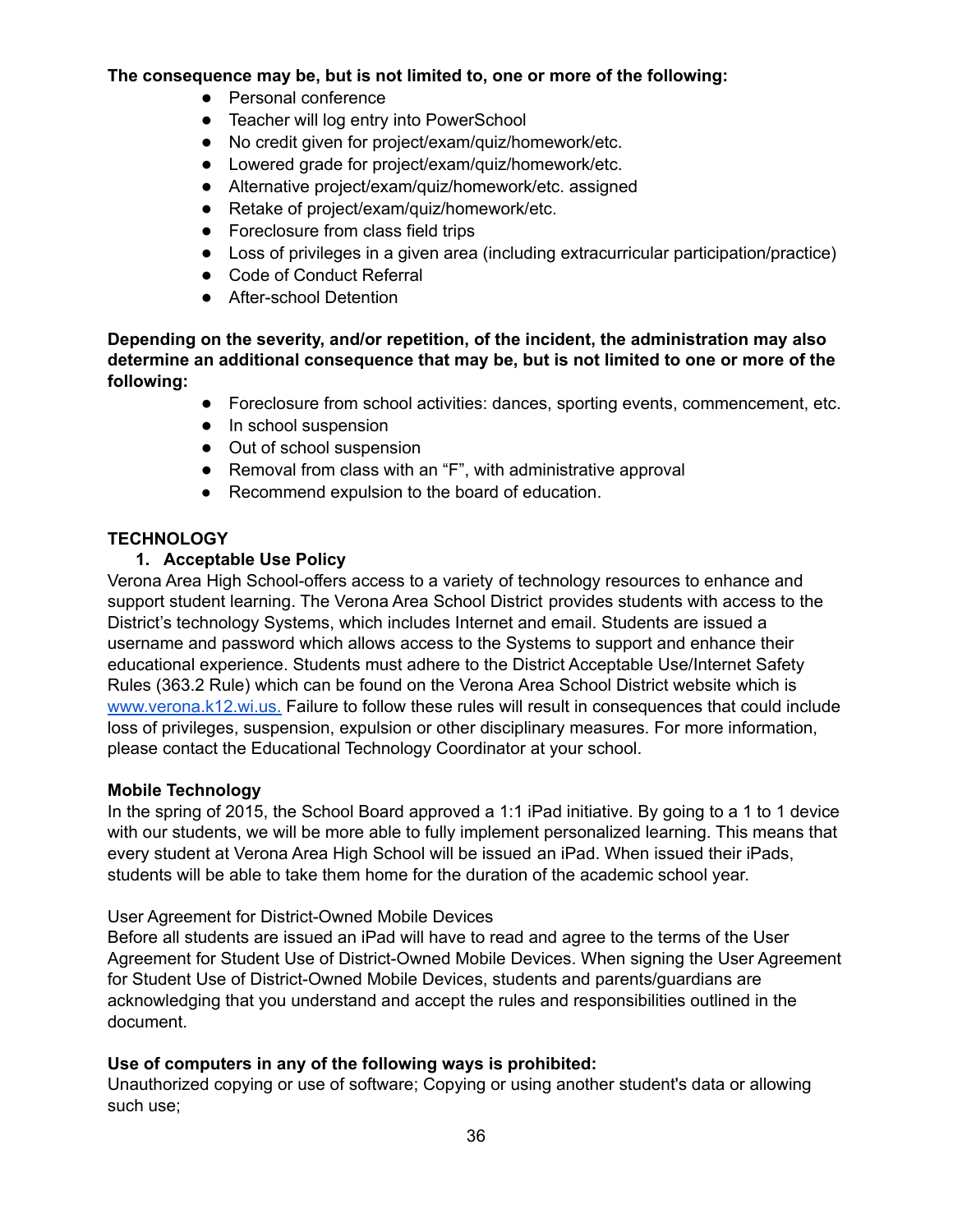Unauthorized use of hard copy (printed material) to develop one's own software; inappropriate use of Passwords (sharing); Any tampering with the network - system - hardware - software; Downloading any illegal, profane, or potentially endangering information. Use of Internet Relay Channel (IRC); Playing of games; Use of chat rooms or message boards at any time.

Students violating this policy shall be disciplined in accordance with established procedures and the Board established policy. Legal ref: Section 943.70 Wisconsin Statutes Cross ref: Student Code of Rights and Responsibilities VASD Network Policy

Violations of the VASD Network Policy will be dealt with in accordance with established procedures within that document.

School issued or personal technology may not be used in a way that creates a disruption to learning and/or the school environment and/or threaten the personal safety of other students.

Students may not use school issued or personal technology to post or distribute videos of verbal disagreements or physical fights involving students.

Students may not use social media, texting, or other technology based means of communicationation to incite or promote disruption in the school.

Students may not use social media, texting, or other technology based means of communication where the purpose or effect of such communication is to incite or promote disruption in the school.

Students may not use technology to distribute or post video of other students in which the purpose or effect of such posting or distribution is to disrupt or critique orthodoxy (personal identity, beliefs, etc.) of any other student.

Students may not video and/or record teaching staff without staff permission..

#### **Lost, Stolen, or Confiscated Technology:**

From School Board Policy 522.7-Rule:

If a personally-owned technology device (e.g., cell phone) is found, or is confiscated, the person recovering the device is not authorized to view the contents of the device. District protocol requires staff to place the device in a clear ziplock bag (depending upon the size of the device), label it with the time/date, and turn it into the office. The district administrative staff or agent and/or a law enforcement representative are the only one authorized to view the contents, and any search or review of the contents of the device must be consistent with legal requirements.

# **PROCEDURES**

# **ACADEMIC RELATED POLICIES**

### **1. GRADE CHANGE POLICY**

(Est. August 2003/Revised December 2003) A student enrolled in Verona Area High School requesting a change in quarter and/or semester grades must follow the procedure and criteria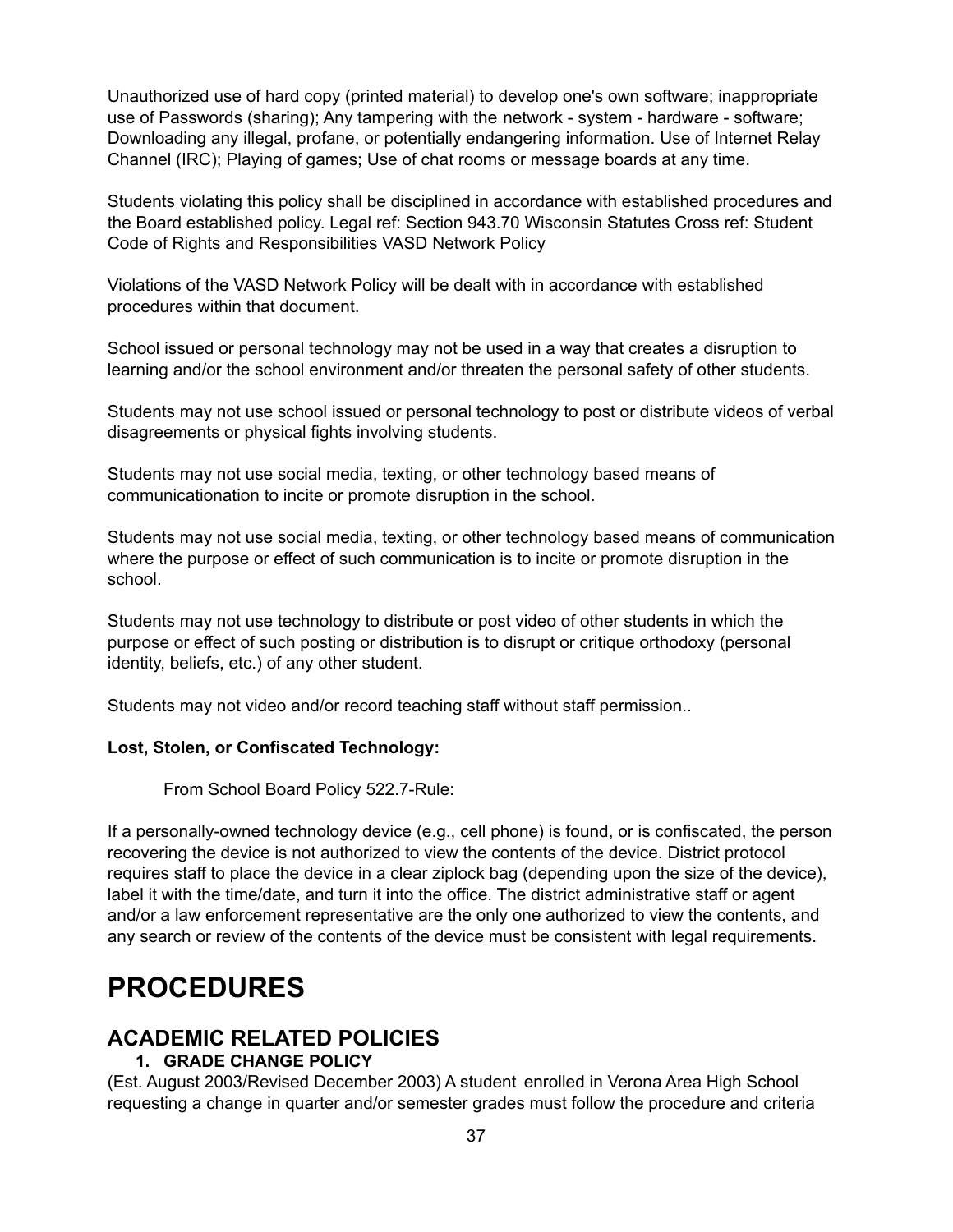outlined in this policy.

# **In order for a semester or quarter grade to be changed, the student must prove the following:**

1. A test grade, assignment grade, or other grade recorded in the teacher's grade book and/or PowerSchool that was not correctly recorded and that such an error resulted in an incorrect quarter grade or semester grade.

#### **OR**

2. An incorrect grade that was given on a test, assignment, or other activity, was recorded in a teacher's grade book and/or PowerSchool and resulted in an incorrect quarter grade or semester grade.

# **Requests for changes in quarter or semester grades shall be made using the following procedures:**

- 1. The student and/or the student's parent or guardian shall obtain a request form from the main office of the high school. The form must be completed in its entirety and returned to the high school office to the attention of Principal, Pamela Hammen, within twenty (20) school days after the end of the quarter or semester in which the grade being challenged was received. In the event that a requester submits to the principal a request form that is incomplete, the form will not be reviewed. Requests for grade changes that are filed past twenty (20) school days of the end of a quarter or semester will not be reviewed.
- 2. Within three (3) school days of receipt of the complete request form, the building principal shall transmit the form to the teacher who shall respond to the request in writing within five (5) school days of receipt of the form from the principal. The building principal shall transmit the form to the student or the student's parent or guardian within three school days of its return from the teacher.
- 3. A student or his or her parent or guardian who is dissatisfied with the response submitted, may within five (5) school days of the date of mailing of the form to him or her, request a conference which shall be held within ten (10) school days of the date of the request. A conference, if held, will include the student and/or his or her parent/guardian, the teacher, and the building principal. The conference will be held for the purpose of determining whether one or more of the criteria for changing grades have been met. After the conference the building principal will decide whether the student's grade will be changed. The principal shall inform the teacher and the student or his/her parent or guardian of the decision in writing within three (3) school days of the conference. The principal's decision is final.
- 4. Copies of all documents relating to requests for grade changes will be placed in the cumulative file of the student and maintained as a pupil progress report in accordance with law.
- 5. No request for a grade change will be considered unless it meets the criteria and procedural requirements of this policy, including deadlines.
- 6. Nothing in this policy shall prohibit a teacher, if he or she realizes that a grading error has been made due to miscalculation or misrecording a grade, from correcting the grade. The deadlines established herein will begin to run on the date when notice is sent to the student or his/her parent or guardian of the change.

# **SCHEDULING**

Course selection impacts every member of our community - staff, students and families. Course selection is an important process that directly impacts FTE and which courses will run in the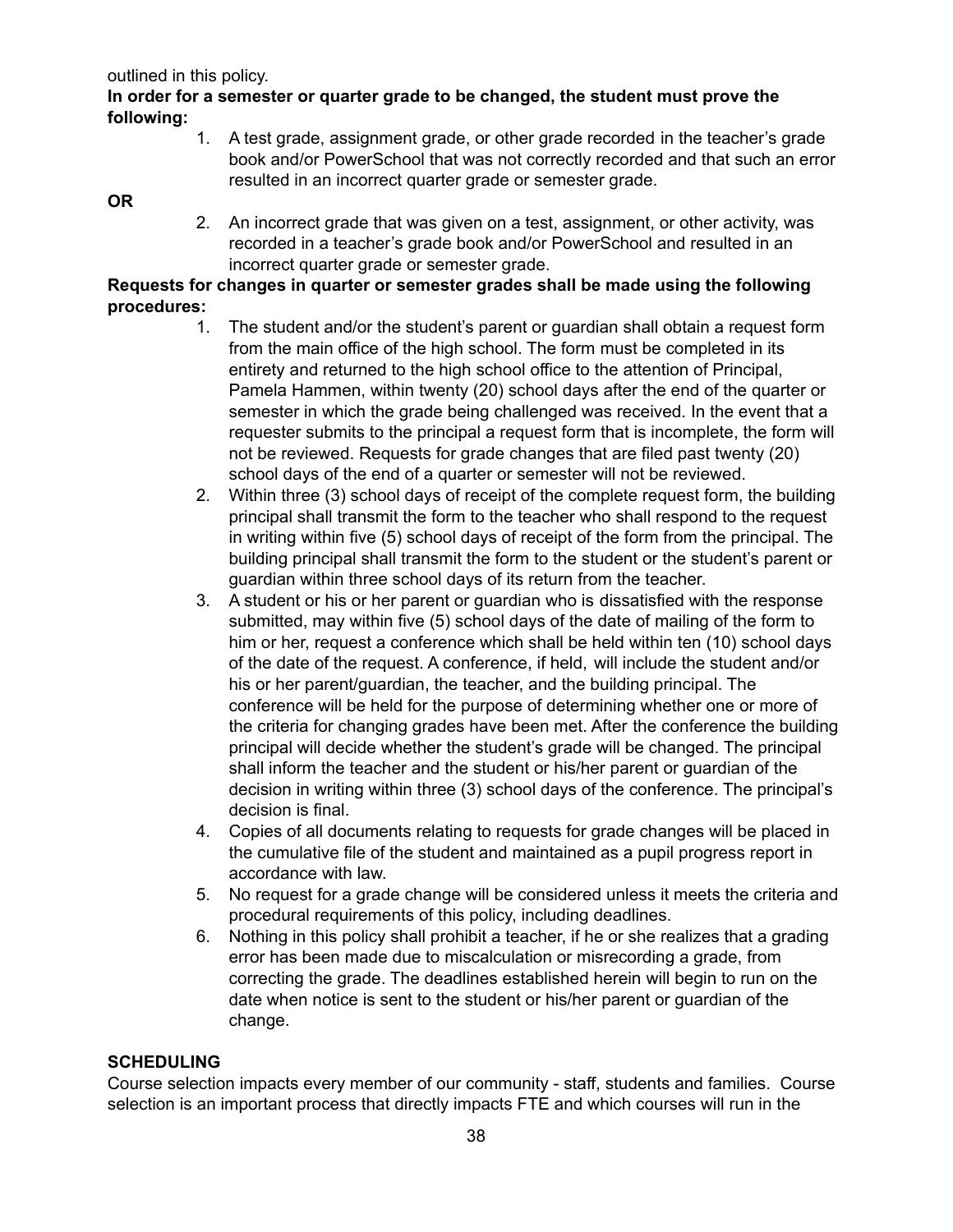following school year. Students select courses through their advisories with the support of the counseling staff. Students will be scheduled into courses based on their requests.

# **2. SCHEDULE CHANGE POLICY**

Verona Area High School schedules each student in their advisories. Counselors support the advisories to ensure that placement is as accurate as possible. Course enrollments impact recruitment and assignment of staff, as well as the purchasing of supplies and materials. Due to these facts, it is necessary to establish formal scheduling procedures. Academic and Career Planning (ACP) lessons in advisories throughout the school year help inform students about course selection decisions.

# **Scheduling Calendar**

- September January: Students participate in Academic and Career Planning activities through their advisories.
- January/February: Students receive scheduling information and select courses through Course Planner in Career Cruising for the following year.
- March/April: juniors review senior course selections in junior seminar with parents and counselor.
- August: Students receive a final copy of their schedule.

# **Schedule Adjustments**

All schedule adjustments must be made by the student with a member of the counseling team. Requests must be scheduled with the counseling staff by the end of the fourth day of a new semester.

#### **Please note that schedule changes will be made ONLY for the following reasons:**

- Student has not met proper course prerequisites.
- A different course is needed to fulfill graduation requirements.
- Class conflicts (two classes scheduled during the same period).
- Recommendation of a post-secondary institution and mandatory for admission consideration.
- Desire to strengthen a schedule and not take a study hall.
- Requests a study hall and does not have one within their schedule.
- Completed a course during summer school, or through correspondence work and a class is no longer needed (official documentation from the institution where the course was taken is needed for any level of consideration to be given toward such a request).
- Collaboration between parent/guardian, student and staff that confirms the original placement was not appropriate.
- Extenuating circumstances that do not fall into a category noted above must be submitted in writing, signed by a parent/guardian, and then submitted to the student's counselor for review. Collaboratively, the counseling team, parents/guardians, and administration will review the request. Administration will make the final decision.

#### **Schedule adjustments will NOT be considered or allowed for the following reasons:**

- Student wishes to change to improve grade point average.
- Student has concerns with the teacher assignment.
- Student wishes to be in the same class with a friend.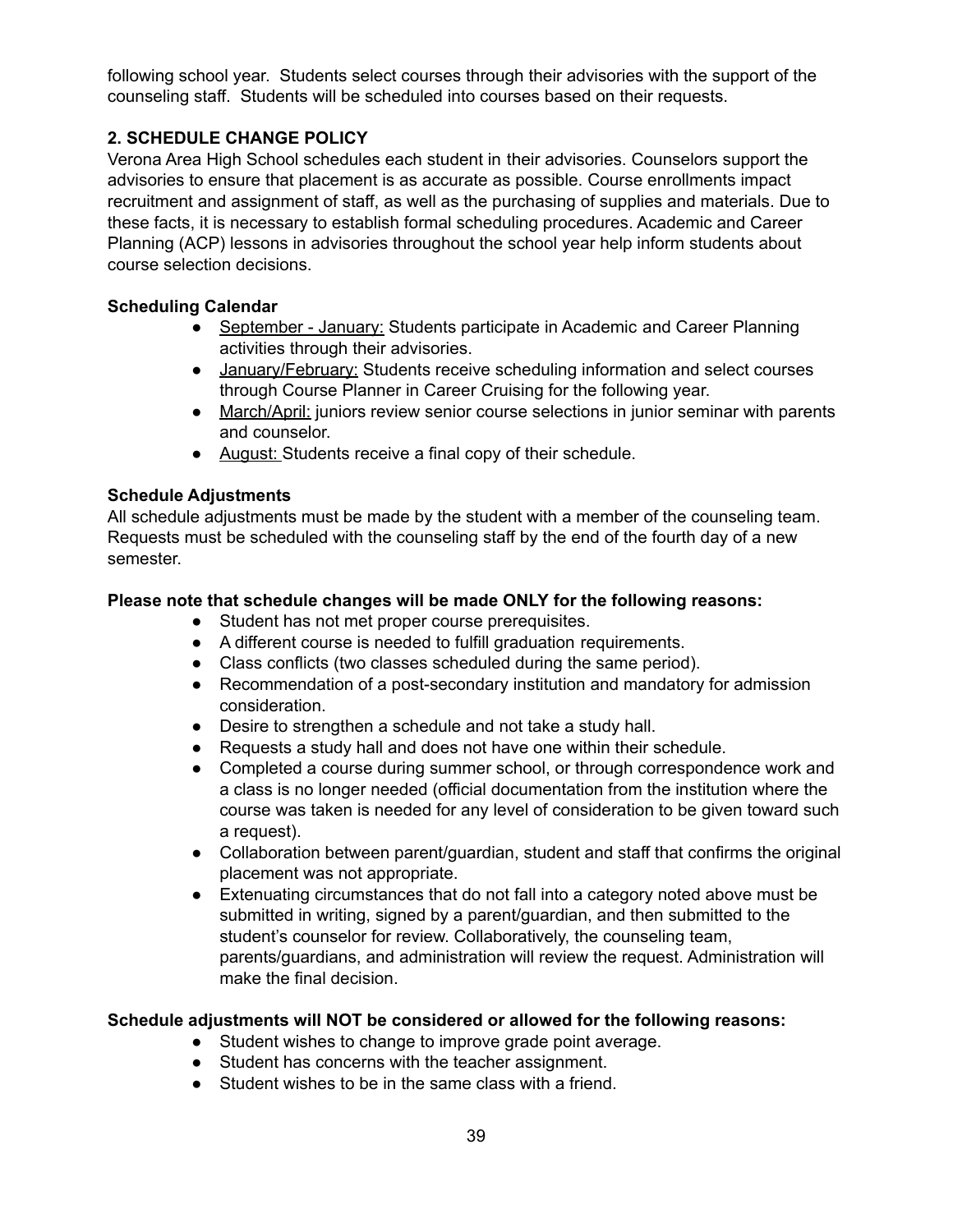# **Schedule Changes after the Schedule Adjustment Period**

Any withdrawals from courses after the first four days of class in a given semester requires a Course Change Request Form with teacher and parent signatures. The course drop will be transcribed as an "W/F" (Withdrawal with an F), unless that withdrawal is recommended by the instructor or counselor; due to inappropriate placement or extenuating circumstances supported by the counselor and brought to a building administrator for approval. The high school building administrator's decision is FINAL on any schedule change requests.

#### **Students will be allowed to drop a course in order to have a study hall.**

- Students with a full schedule of seven classes will receive a "W" (Withdrawal) on their transcript.
- Students who already have a study hall, release, or RP will receive "W/F".

Students are responsible for being aware of how a post-secondary institution will view this mark and following up with those institutions to inform them of any changes made to your schedule.

# **3. CLASS RANK FREEZE**

Class rank is not routinely provided to colleges for purposes of college admission. The transcript contains a list of courses and grades earned in all of the student's completed courses as well as the student's cumulative grade-point average. Class rank is available upon request for the purpose of applying for scholarships and when deemed necessary and approved by student and legal guardian(s).

Although class rank is not used for purposes of college admission, rank is computed and available for scholarship purposes and other special circumstances. VAHS calculates and reports class rank according to past practice and the following guidelines:

Official class rankings for grades 10 through 12 are regularly recomputed two times per year:

- (1) approximately one week after the start of school in the fall semester, and
- (2) approximately two weeks after the start of spring semester classes. Additional courses or grade changes initiated by the student are reflected in the next, regularly scheduled recalculation of rank.
	- These student-initiated grade changes include:
		- the submission of a transcript from another institution or educational provider
		- the submission of a grade from completion or independent coursework contracted with a VAHS teacher
		- submission of a grade change from a VAHS teacher resulting from student completion of late or missed work (as from an incomplete, as in progress grade, or a grade change)
		- Only grade changes due to staff error precipitate an additional recalculation of rank between the regularly scheduled recalculations. In addition, a final ranking of graduates is recomputed in June/July. The final ranking is a permanent ranking and is not recalculated except in the case of error.

Students must be enrolled as full-time students at VAHS for two semesters to be included in class rank. Transfer students are included in the class ranking after completion of two semesters.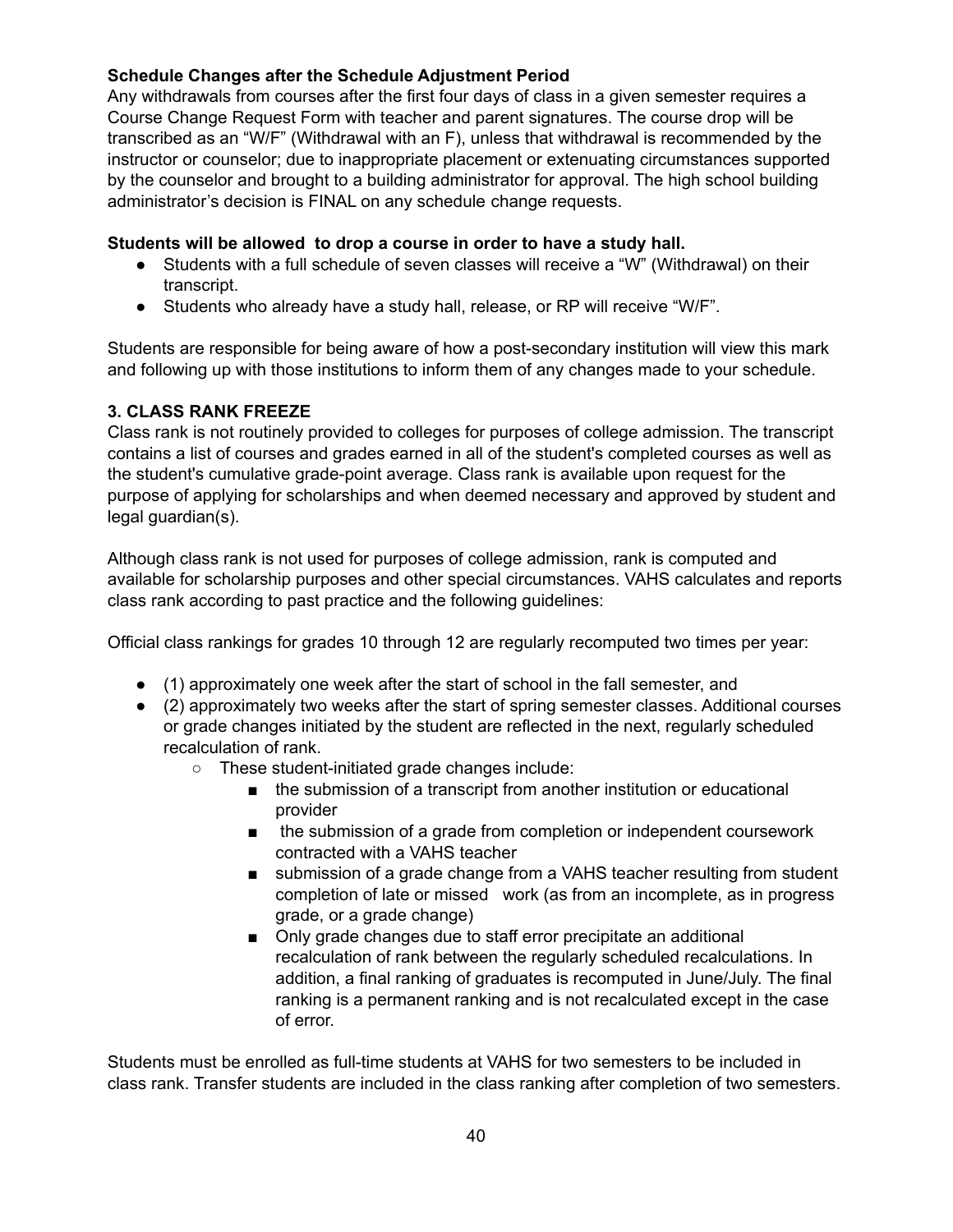# **4. GRADUATION REQUIREMENTS**

A student enrolled in Verona Area High School and graduating in 2017 and beyond is eligible for a Verona Area High School diploma if the student has satisfactorily completed the 23.5 credits required for graduation; has been enrolled in a class or participating in a Board-approved activity during each class period of each school day while attending high school; and, has taken and successfully completed the state-required civics test while enrolled in the high school grades. Students should be enrolled in a high school program for four years, except as otherwise provided.

The 23.5 credits required for graduation include the following:

4 Credits English (including writing composition) 3 Credits Social Studies (including state and local government) 3 Credits Science 3 Credits Mathematics 1.5 Credits Physical Education .5 Credit Health 8.5 Credits Electives

# **\*\*\*Student has successfully passed the state-required civics test\*\*\***

A student who has not met the above credit requirements may be eligible for a diploma if the student is enrolled in an approved alternative education program and has demonstrated a level of proficiency in English, social studies, mathematics, science, physical education and health education equivalent to the proficiency which a student would have attained if he/she had completed the credit requirements. Credits earned in other schools or educational programs shall be evaluated by the High School Principal in accordance with established District procedures. Exploration Academy students in their final year must complete all learning targets as outlined in the Pathway to Graduation in order to be eligible for high school graduation.

**Students with Disabilities:** A student with a disability may meet credit requirements for high school graduation by (1) completing the 23.5 credits in the required credit areas, (2) completing the 23.5 credits in a combination of required credits and individualized education program (IEP) goals, or (3) completing the requirements established through the student's IEP, including goals and objectives that the IEP team has determined represent a demonstration of academic proficiency that is at least equivalent to the proficiency the student would have attained if the student had satisfied the applicable minimum credit requirements defined in state law and required by the Board. For students with disabilities who have an IEP, the civics test requirement shall be modified or waived to the extent provided by the student's IEP and/or by applicable law.

| LEGAL REF.: |                                   | <b>Wisconsin Statutes</b> |                                      |         |
|-------------|-----------------------------------|---------------------------|--------------------------------------|---------|
|             | Sections 115.28(7)(e)1            |                           |                                      |         |
|             | 115.915<br>118.13<br>118.15(1)(d) |                           |                                      |         |
|             |                                   |                           |                                      | 118.153 |
|             |                                   |                           | 118.30<br>118.33<br>118.35<br>118.52 |         |
|             |                                   | 118.55                    |                                      |         |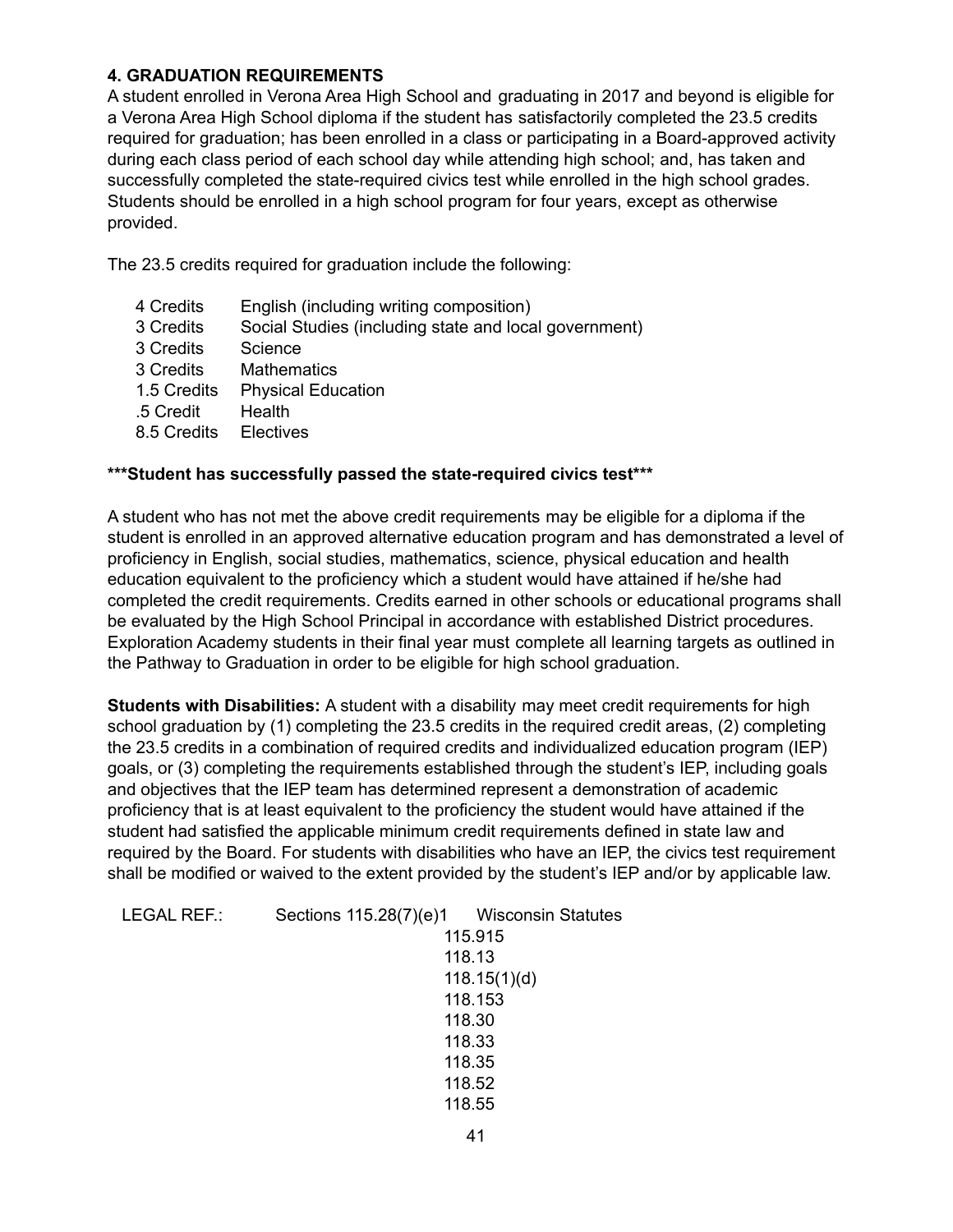|                    | 120.12(17)<br>120.13(37)<br>121.02(1)(p)<br>Chapter 115, Subchapter V<br>PI 18, Wisconsin Administrative Code<br><b>PI 40</b>                                                                                                                                                                                                                                                                                                                                                                                                                                                      |
|--------------------|------------------------------------------------------------------------------------------------------------------------------------------------------------------------------------------------------------------------------------------------------------------------------------------------------------------------------------------------------------------------------------------------------------------------------------------------------------------------------------------------------------------------------------------------------------------------------------|
| <b>CROSS REF.:</b> | 110, District Mission, Actions and Outcomes<br>310, District Educational Goals<br>342.1, Programs for Students with Disabilities<br>342.6, Program or Curriculum Modifications<br>342.61, Programs for English Language Learners<br>342.7, Charter Schools<br>343.4, Course Options<br>345.2, School-Home Communications about Student Learning<br>345.41, High School Grade Classifications<br>345.61, Early Graduation<br>345.62, Participation in Graduation Ceremony<br>346, Assessment of Student Achievement<br>420-Rule, Procedures for Admission and Placement of Transfer |
| <b>Students</b>    | 423, Full-Time Public School Open Enrollment<br>Special Education Policy and Procedure Handbook                                                                                                                                                                                                                                                                                                                                                                                                                                                                                    |
| APPROVED:          | April 17, 1989                                                                                                                                                                                                                                                                                                                                                                                                                                                                                                                                                                     |
| <b>REVISED:</b>    | July 24, 1995<br>April 7, 2003<br>March 3, 2014                                                                                                                                                                                                                                                                                                                                                                                                                                                                                                                                    |

#### **5. ACADEMIC DISTINCTION AT VAHS COMMENCEMENT**

January 9, 2017

Beginning with the Class of 2017, Verona Area High School will be using the Cum Laude System. This system identifies seniors who are graduating with honors due to strong academic success and rigor. There will be three different levels of distinction (1) Cum Laude, (2) Magna Cum Laude, (3) Summa Cum Laude.

Cum Laude grade point average estimates:

- GPA for cum laude 3.5 to 3.7
- GPA for magna cum laude 3.8 to 3.9
- GPA for summa cum laude 4.0.

\*\*Grade Point Averages are not rounded up. For example, a 3.799 qualifies as cum laude and a 3.999 qualifies as magna cum laude.

#### Cum Laude: gpa for cum laude - 3.5 to 3.7

Graduating With Honor means graduating cum laude. What does cum laude mean? Translators define cum laude as With Praise. Cum laude honors, graduated with honors, graduation honors, and graduate cum laude all involve a high GPA.

#### Magna Cum Laude: gpa for magna cum laude - 3.8 to 3.9

The magna cum laude definition is With Great Honor. Scholars define magna cum laude meaning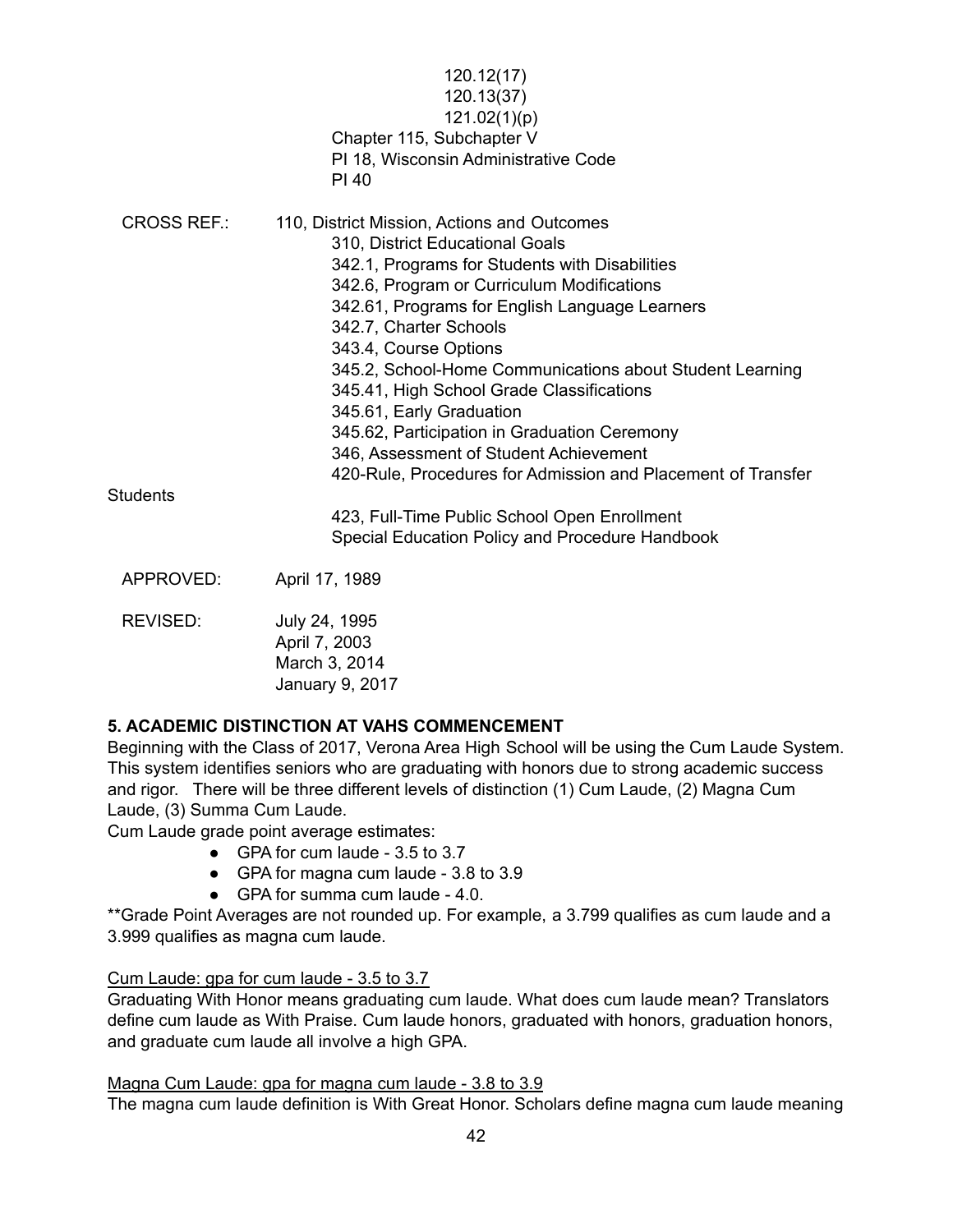With Great Praise. Usually it means you had the second best grades.

Summa Cum Laude: gpa for summa cum laude - 4.0.

Most define summa cum laude as With Highest Praise, and the summa cum laude definition is With Highest Honor. It usually means highest grades. <http://www.academicapparel.com/caps/cum-laude.html>

This system will coincide with the VAHS Graduation Ceremony in June 2017.

# **VAHS GRADUATION CORD POLICY FOR NATIONAL HONOR SOCIETY AND VOLUNTEER/COMMUNITY SERVICE**

VAHS graduates will continue to wear only the gold and silver cord for those who qualify. No other cords, either from within or outside of VAHS, will be permitted. As it specifically relates to the question of the red (American Red Cross) cord, those volunteer hours may be applied to meeting the volunteer hour requirements for both the NHS gold cord and the Volunteer/Community Service silver cord.

# **6. PARTICIPATION IN GRADUATION CEREMONY**

Participation in the high school graduation ceremony is a privilege. In order to be eligible to participate in the graduation ceremony in the VASD, a student must:

1. Complete all of the graduation requirements as outlined in the District's graduation requirements policy. Students with disabilities who have completed the District's general graduation requirements but are continuing their education to meet individualized education program (IEP) goals will be allowed to participate in the graduation ceremony but will not receive a signed diploma until such time as they achieve all IEP goals. Students with disabilities serviced under a 504 plan who have not met graduation requirements may participate in the graduation ceremony in accordance with the conditions outlined in their 504 plan.

2. The student does not have unexcused absences from school in the final semester of school preceding graduation that either (a) resulted in an actual legal referral by the District for habitual truancy under the District's student attendance policy/rule and section 118.16(6) of the state statutes, or (b) if the student is no longer subject to the compulsory attendance laws in such semester, would have resulted in such an actual legal referral by the District had the student been subject to compulsory attendance.

3. Attend the senior class trip or report to school the day of the senior class trip and attend all assigned classes, unless excused from school attendance that day for reasons authorized under the District's student attendance policy/procedures.

4. Participate in the graduation ceremony rehearsal. The High School Principal or grade level associate principal may waive this participation requirement for good and sufficient reason.

5. Resolve all fees, fines and return all district owned materials and equipment.

6. Abide by the rules for participating in the graduation ceremony (free from the influence/use of drugs and alcohol, proper dress, no noise makers etc.).

International exchange program students may participate in the graduation ceremony; however, a certificate of attendance will be issued in lieu of a diploma.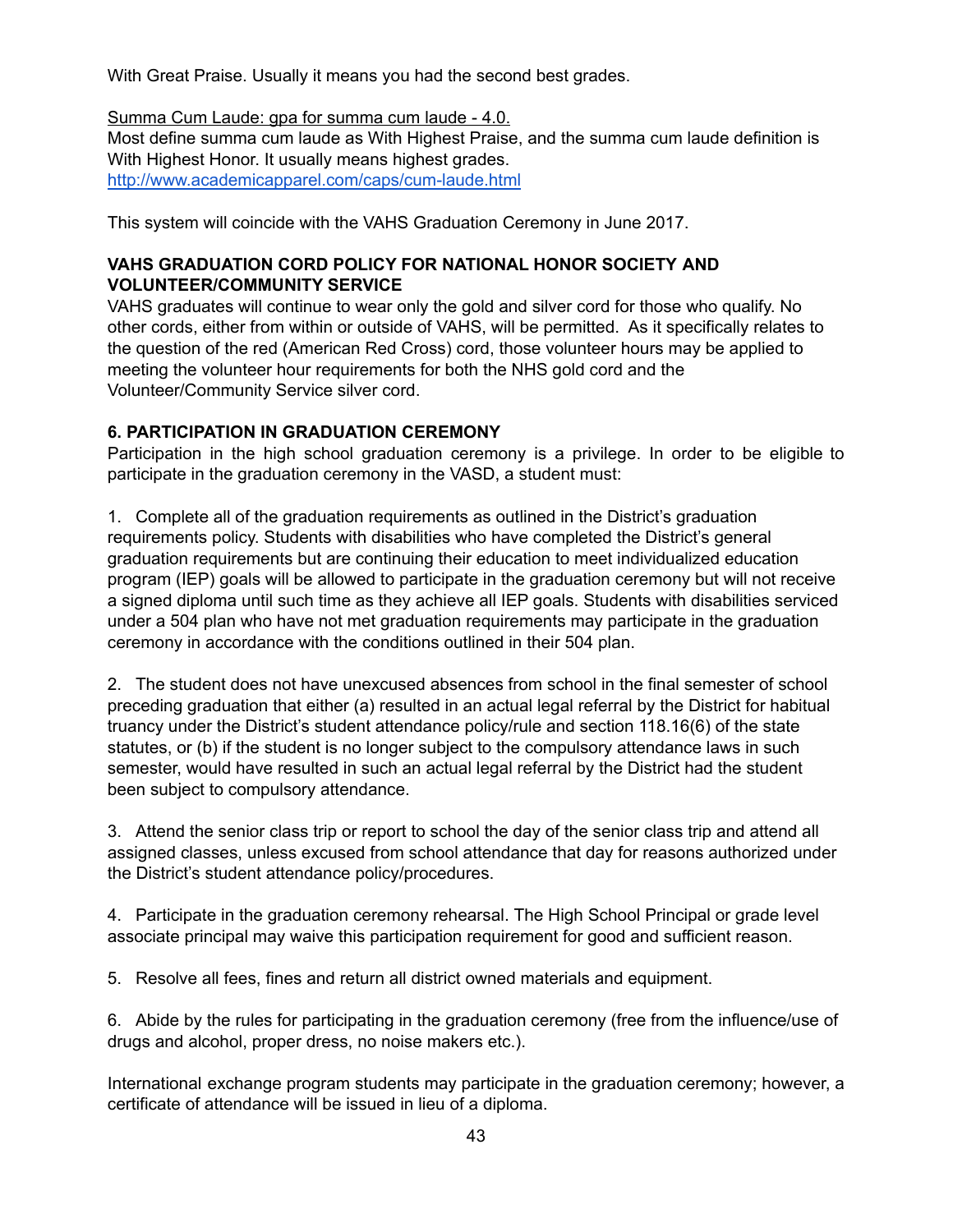Students may only participate in the graduation ceremony one time during their high school educational experience regardless of whether or not they have received a diploma during the graduation ceremony.

**Revocation of Privilege:** The Verona Area High School or District administration has authority to revoke the privilege of participating in the graduation ceremony for students who are suspended from school or who have violated school rules related to violence or threats of violence, property destruction, distribution of illegal substances, or weapons. The administration shall consult with legal counsel as necessary regarding this decision.

LEGAL REF.: Sections 118.13 Wisconsin Statutes 118.33 120.13 121.02(1)(p) Chapter 115, Subchapter V

CROSS REF.: 345.6, Graduation Requirements

- 422.1-Rule, Procedures for Incoming International Students
- 431, Student Attendance
- 431-Rule, Student Attendance Procedures
- 443, Student Conduct and Discipline
- 443.4, Student Alcohol and Drug Abuse
- 447.3, Student Suspensions/Expulsions
- 656, Student Fees
- 832, Weapons on School Premises

APPROVED: January 9, 2017

#### **7. ADORNMENT PROCESS**

# **Verona Area High School Commencement Religious and Ceremonial Adornment Request**

The Verona Area School District is committed to providing students with safe, inclusive learning environments. This includes consideration of requests to wear adornments of religious and ceremonial significance at the Verona Area High School commencement ceremony.

#### **A. General requirements for adornments of religious and ceremonial significance:**

- 1. The adornment must meet the required criteria as listed in Section B below.
- 2. The adornment must receive pre-approval from designated school personnel. See Section C below for more information on the process for pre-approval.
- 3. Day/evening of graduation ceremony. The student must bring the pre-approval form provided by the school on the day/evening of the graduation ceremony. The request to wear an adornment can be denied if it no longer meets the requirements as described in Section B. In that case, the student will not be allowed to wear the adornment during the ceremony. No approvals will be given for adornments the day/evening of the graduation event.
- 4. The costs of adornments are the responsibility of the individual student and their family.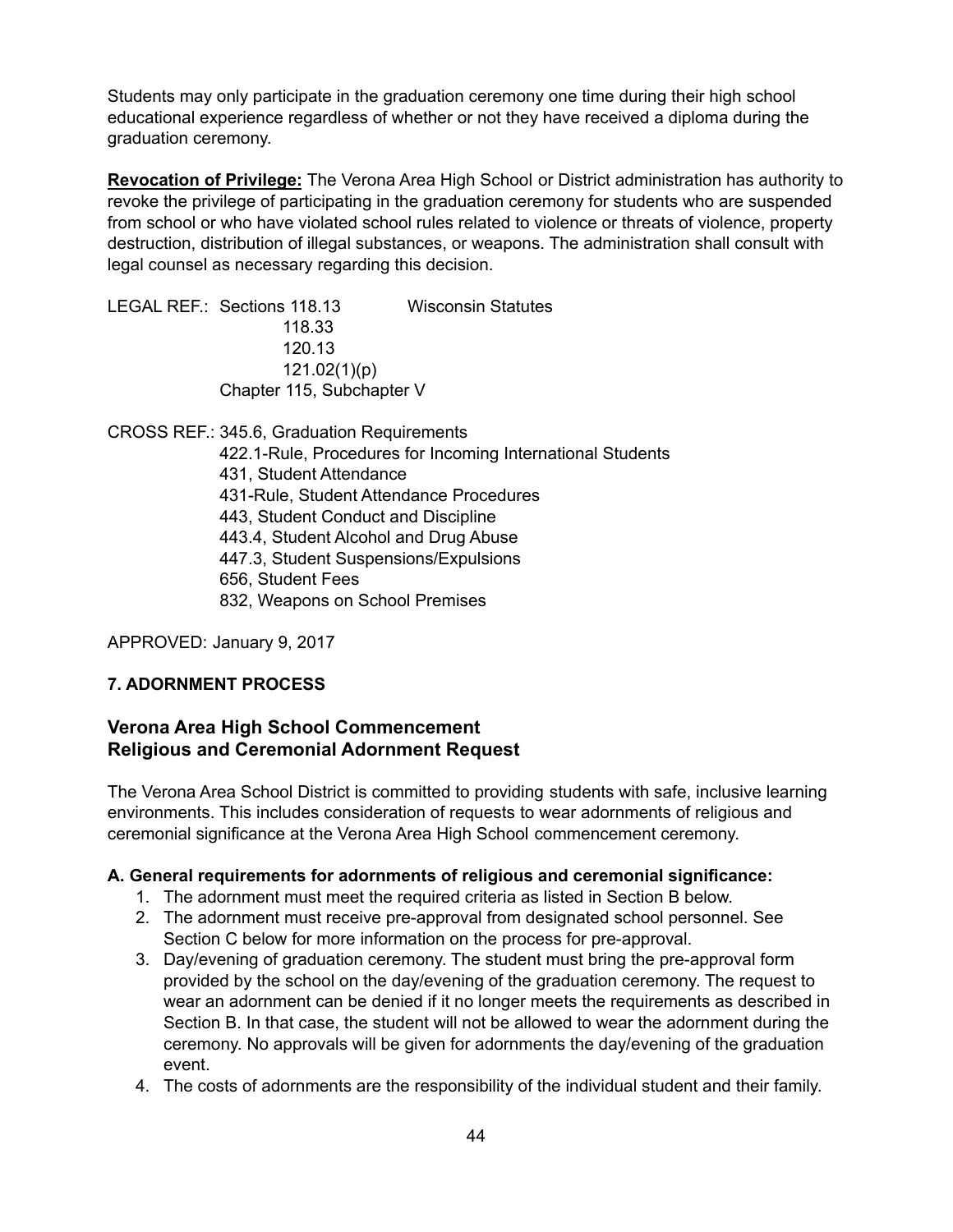# **B. Criteria for adornments of religious and ceremonial significance:**

- Adornments may be worn around the neck or attached to one's graduation gown.
- No reflective materials, such as sequins or glitter.
- No words or offensive messaging including, but not limited to: items that pose a health or safety hazard, obscene, sexually explicit, discriminatory, racist, sexist, or otherwise derogatory, displays or references to alcohol, tobacco, or other products that are illegal for use by minors.
- No references to gang affiliations, firearms, or violence.
- Scented items are not allowed, so as not to cause a distraction or imposition for other graduation participants, including those with allergies or sensitivities. Artificial flowers should be used instead of real flowers.
- Flags and other banners will not be approved.
- Items that threaten the dignity of the ceremony will not be approved. The school/district approver(s) has discretion to determine whether an item meets this requirement.
- Adornments of the graduation cap will not be allowed, including tassels or decorating the mortarboard. This procedure does not limit wearing cap adornments that are sponsored or organized by the district or school.

# **C. Pre-approval process for adornments of religious and ceremonial significance:**

The Verona Area High School will establish a process and timing for pre-approval of adornments. This process will include the following:

a) Communications regarding the opportunity to wear adornments of religious and ceremonial significance and criteria that adornments must meet (See Section B.).

b) Communications regarding timing of pre-approvals.

i. Students must submit requests for pre-approval to their Associate Principal by April 5, 2021.

ii. Students may appeal a decision by the High School Administration or present an alternative item by April 23, 2021. A student may appeal the High School Administration's decision in accordance to Board Rule 870 starting at step #3 with the Director of Bilingual Programs and Instructional Equity.

c) A method for designating that an adornment has been pre-approved. Administration will return a copy of the pre-approval form as evidence of the pre-approval. Students must keep a copy of the pre-approval form. A copy of this form will also be kept on file and a list of pre-approvals will be provided to VAHS commencement staff.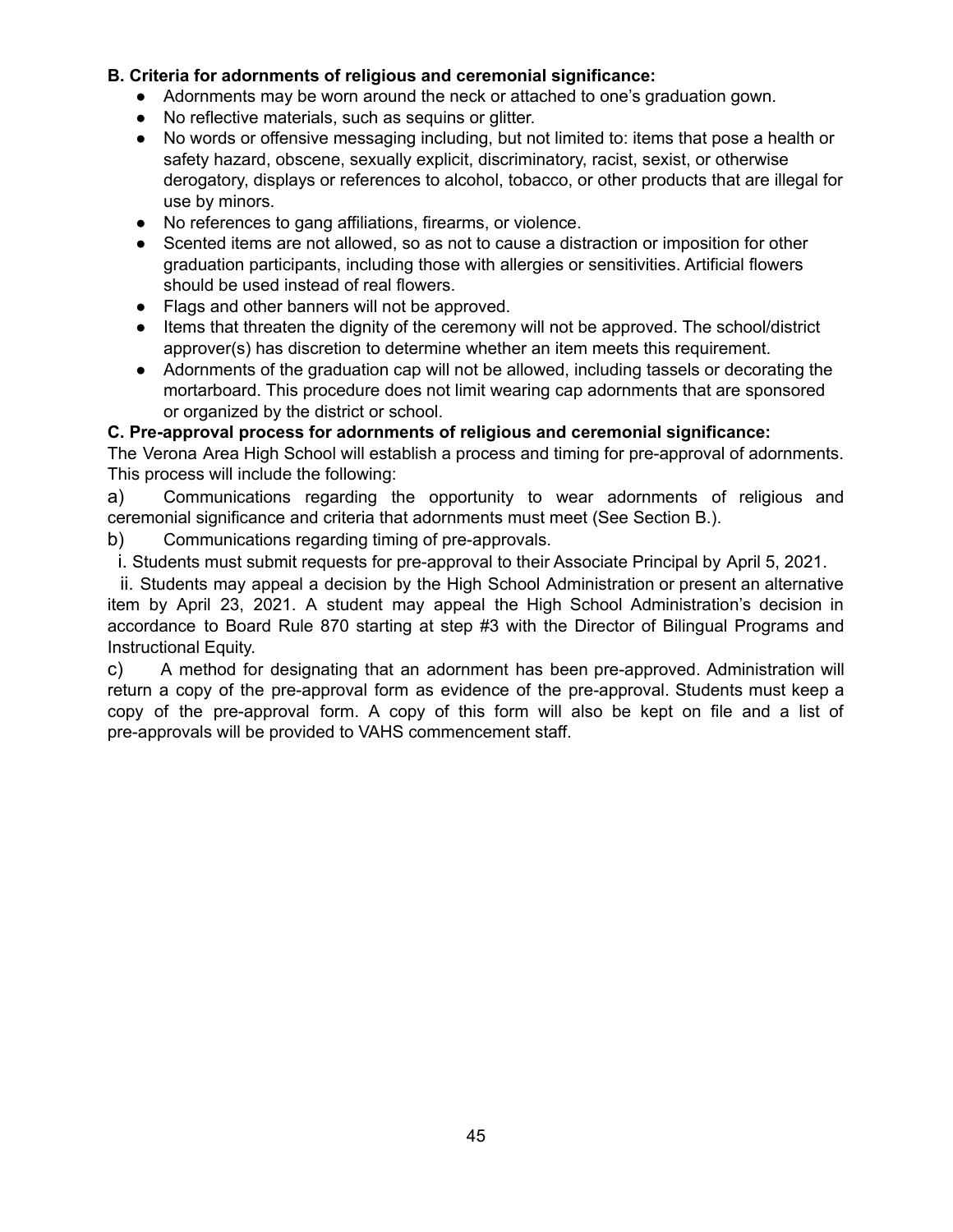| <b>Process Timeline</b>                                              |                            |                                                                                                        |
|----------------------------------------------------------------------|----------------------------|--------------------------------------------------------------------------------------------------------|
| Task                                                                 | To be Completed by (date)  | Action Completed by (person)                                                                           |
| <b>Submit Application</b>                                            | On or before April 5, 2021 | Student submits application to their<br>Associate Principal                                            |
| Decision by VAHS Admin Team                                          | By April 12, 2021          | inform<br><b>HS</b><br>Administrator<br>will<br>student of decision                                    |
| Appeal Decision (if applicable)                                      | By April 19, 2021          | Student submits appeal to the<br>Director or Bilingual Programs &<br><b>Instructional Equity</b>       |
| Decision by Director of Bilingual<br>Programs & Instructional Equity | By April 23, 2021          | Director of Bilingual Programs and<br>Equity<br>instructional<br>will<br>inform<br>student of decision |
| Appeal Decision (if applicable)                                      | By April 30, 2021          | Student submits appeal to the<br>Superintendent                                                        |
| Decision by Superintendent                                           | By May 7, 2021             | Superintendent will inform student<br>of decision                                                      |
| Appeal Decision (if applicable)                                      | By May 14, 2021            | Student submits appeal to<br>the<br>School Board                                                       |
| Decision by School Board                                             | By May 28, 2021            | School Board will inform student of<br>decision                                                        |

# **Verona Area High School Commencement**

# **Religious and Ceremonial Adornment Request Form Pre-Approval Process**

1. Read adornment criteria and pre-approval timeline established by the school.

2. Complete all highlighted portions of the pre-approval form and attach a photo of the item. Please note that both the student and parent/guardian must sign the pre-approval form.

3. Once completed, submit the form to the main office for review by the High School Administration. This form must be submitted by April 5, 2021.

4. The High School Administration will review your form, evaluate your item based on the designated criteria, and will approve or deny it. Should the High School Administration have questions regarding your adornment, it may be necessary to discuss your adornment and/or present the actual item to him/her. Once a decision has been made, you will be provided with a copy of the form that includes the outcome of the decision. If approved:

a. Administration will return to you a copy of the pre-approval form as evidence that your adornment has been pre-approved.

b. It will be necessary for you to keep a copy of the pre-approval form. This form will be kept on file and a list of approvals will be provided to VAHS commencement staff.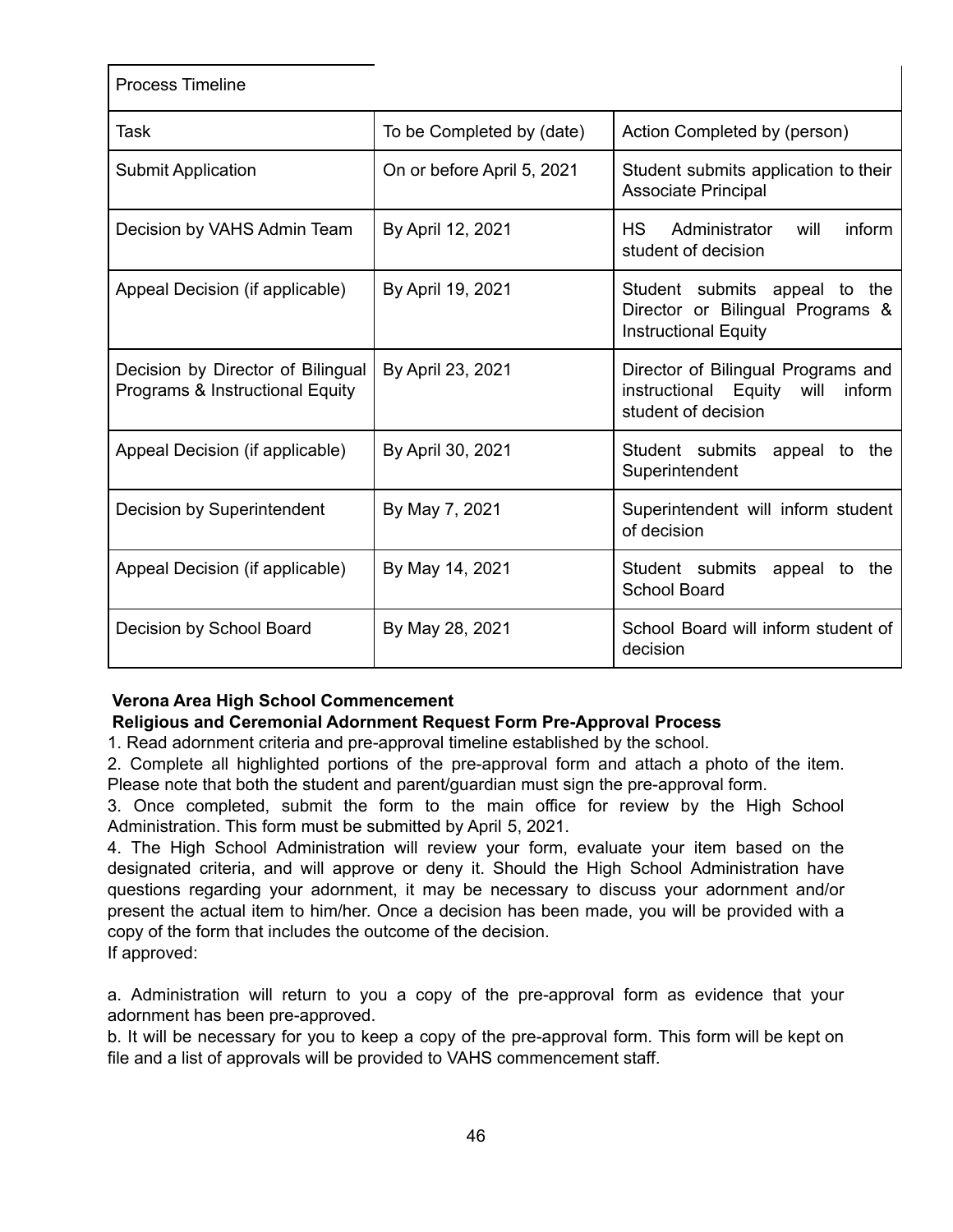If denied:

a) If a student's adornment of religious and ceremonial significance is denied during the pre-approval process, you will have the opportunity to appeal the denial and/or present an alternative item for approval within 5 school days of receiving the decision.

b) You may appeal the decision in accordance to Board Rule 870 starting at step #3 with the Director of Bilingual Programs and Instructional Equity by April 23, 2021. The appeal will be initiated by submitting the appeal forms to the Verona Area School District Central Office.

Verona Area School District Ms. Laurie Burgos Assistant Superintendent of Academic Services 700 North Main Street Verona, WI 53593

c) If the adornment is denied and the student still elects to wear it at the ceremony, he/she may forfeit his/her opportunity to participate in the graduation ceremony, and/or initiate a delay in receiving his/her high school diploma.

d) If you have any questions regarding this process, please contact Ms. Burgos, Assistant Superintendent of Academic Services, at 608-845-4312 or burgosl@verona.k12.wi.us.

#### **Verona Area High School Commencement Religious and Ceremonial Adornment Request Pre-Approval Form for Students**

Directions: Complete all highlighted sections below. Submit this form to the main office no later than April 5, 2021. The High School Administration will use the criteria below to consider your request.

| Date:                              |                            |
|------------------------------------|----------------------------|
| <b>Student Name:</b>               | Student ID:                |
| Item Description (attach picture): |                            |
| Reason/Significance for item:      |                            |
| <b>Student Signature:</b>          | Parent/Guardian Signature: |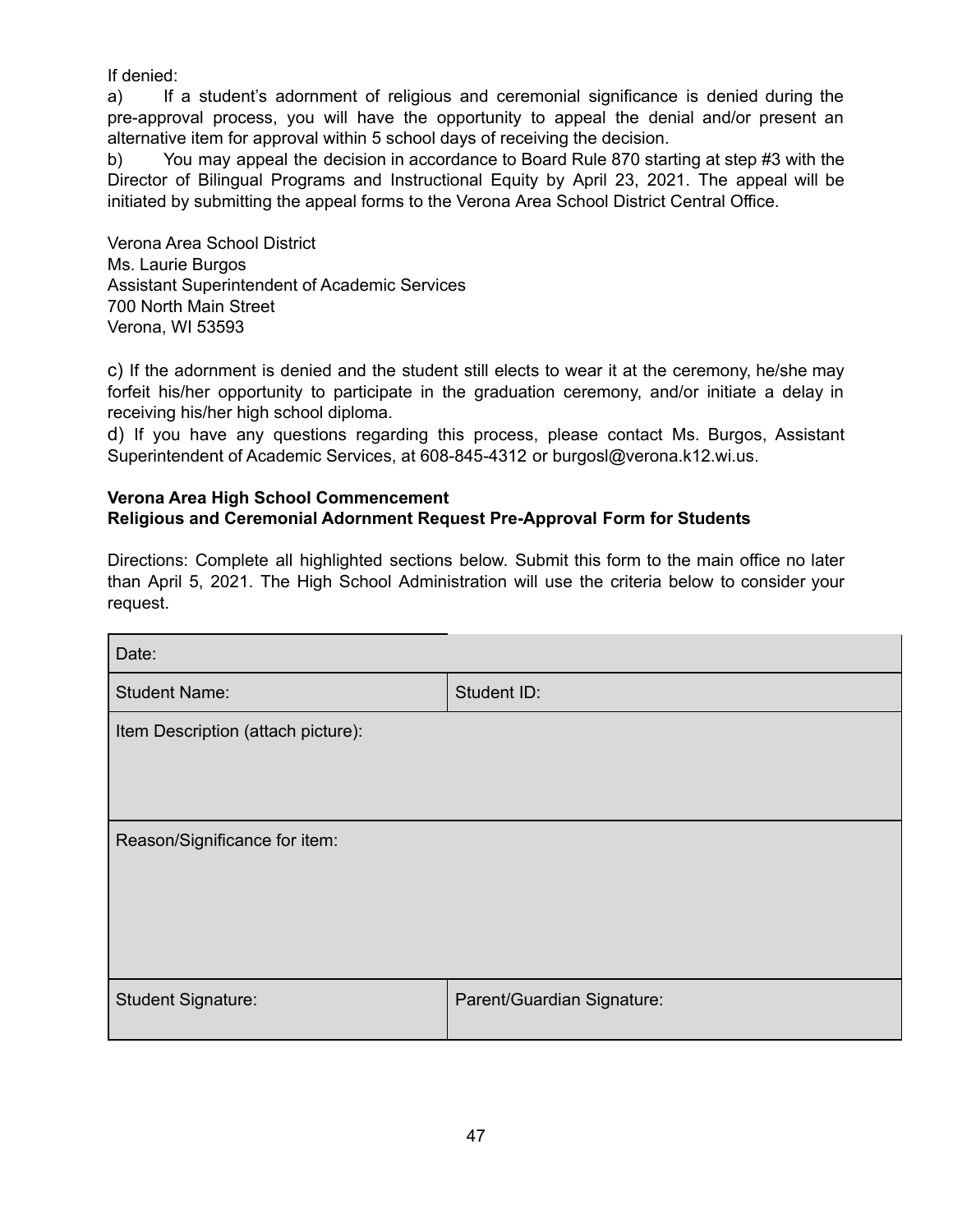Evaluating Criteria (The response to each question listed below must be "no.")

- 1. Does the adornment request include decorating the mortarboard with an item that is not of religious and ceremonial significance?
- 2. Does the adornment require that the graduation cap and/or graduation gown be modified? Adornments may be worn around the neck or attached to one's graduation gown.
- 3. Does the adornment exceed the size, width or length of the graduation tassel and/or graduation gown?
- 4. Is the adornment enhanced by audio, video, light and/or movement?
- 5. Does the adornment include reflective materials, such as sequins or glitter?
- 6. Is the adornment living and/or more than one-dimensional?
- 7. Does the adornment include scented items?
- 8. Is the adornment a flag or banner?
- 9. Is there evidence to suggest that the graduation attire adornment may incite students to commit unlawful acts on school premises, violate school rules, invade the rights of other students or substantially disrupt the school's orderly operation?
- 10. Does the adornment include references to gang affiliations, firearms, or violence?
- 11. Does the adornment contain any expressions, words, material or content which are obscene, libelous or slanderous?
- 12. Does the adornment contain any expressions, words, material or content that may incite students to create a clear and present danger of the commission of unlawful acts on school premises, or the violation of school rules?
- 13. Does the adornment contain any use of "fighting words," including epithets or gestures, or depictions thereof, that the language is abusive and insulting rather than an expression of culture, communication of ideas, and presents an actual danger that will cause a breach of peace?
- 14. Does the adornment include expression, words, material or content may be discriminatory, exclusionary, or harassing to other students, staff, or members of the public based upon the characteristics of protected classes?
- 15. Does the adornment include words or offensive messaging including: items that pose a health or safety hazard, obscene, sexually explicit, discriminatory, racist, sexist, or otherwise derogatory, displays or references to alcohol, tobacco, or other products that are illegal for use by minors?
- 16. Does the adornment include expressions, words, material or content that infringe upon the rights of other students?
- 17. Does the adornment threaten the dignity of the ceremony? (The school's approver(s) has discretion to determine whether an item meets this requirement.)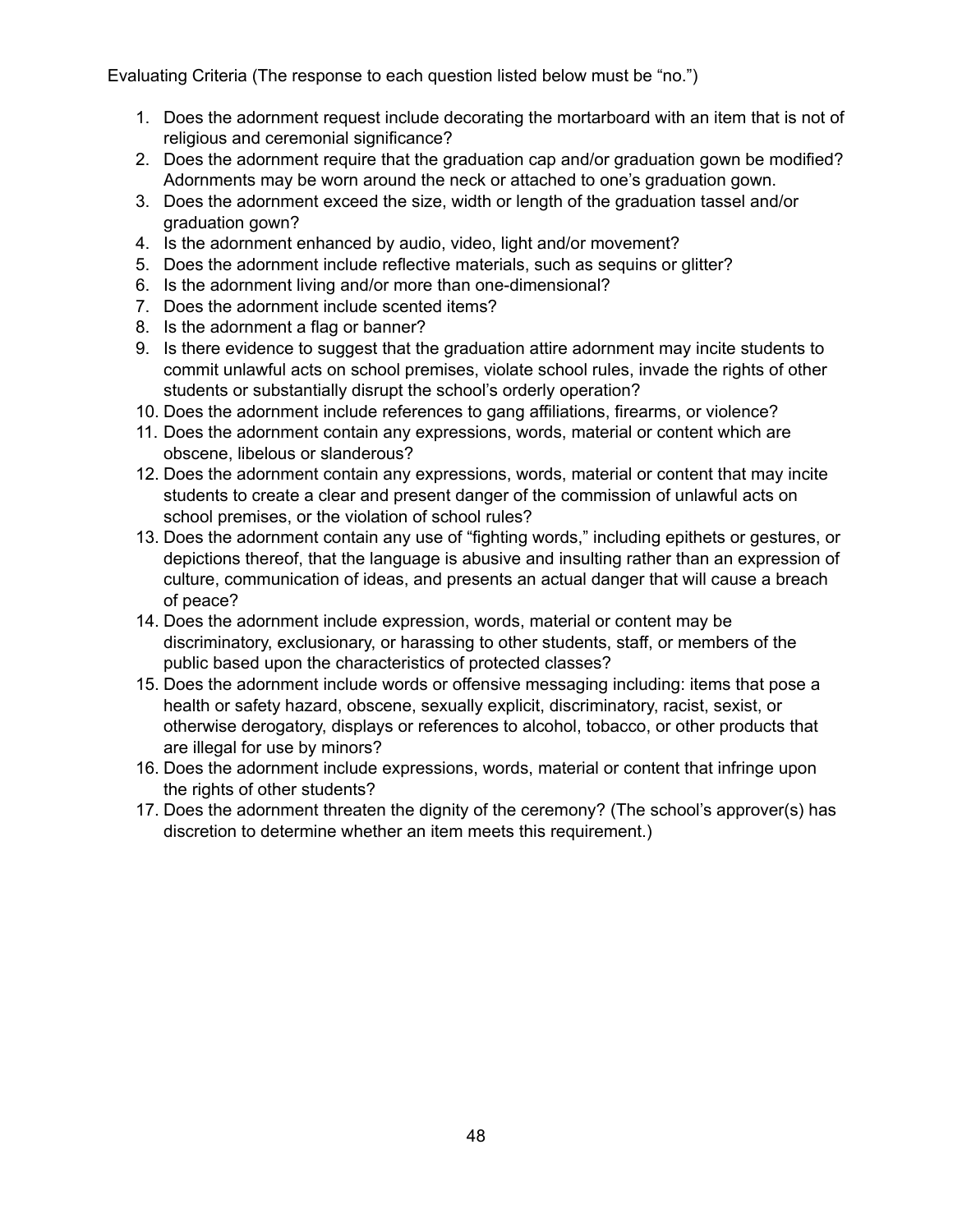| <b>Student Name:</b>             |               | <b>Student ID:</b> |
|----------------------------------|---------------|--------------------|
| <b>Item Description:</b>         |               | School Stamp       |
| Approved                         | <b>Denied</b> |                    |
| <b>Reason for denial</b>         |               |                    |
|                                  |               |                    |
|                                  |               |                    |
|                                  |               |                    |
|                                  |               |                    |
|                                  |               |                    |
|                                  |               |                    |
|                                  |               |                    |
|                                  |               |                    |
|                                  |               |                    |
|                                  |               |                    |
|                                  |               |                    |
|                                  |               |                    |
| <b>School Official Signature</b> |               |                    |

# **Verona Area High School Commencement Religious and Ceremonial Adornment Request Appeal Form Process**

• If a student's adornment of religious and ceremonial significance is not approved by the High School Administration during the pre-approval process, the student shall have the opportunity to appeal the denial and/or present an alternative item for approval prior to the commencement ceremony. The appeal must be filed within 5 school days of receiving the decision.

• If a student or parent/guardian disagrees with the decision, he/she may appeal the decision in accordance to Board Rule 870 starting at #3 with the Director of Bilingual Programs and Instructional Equity.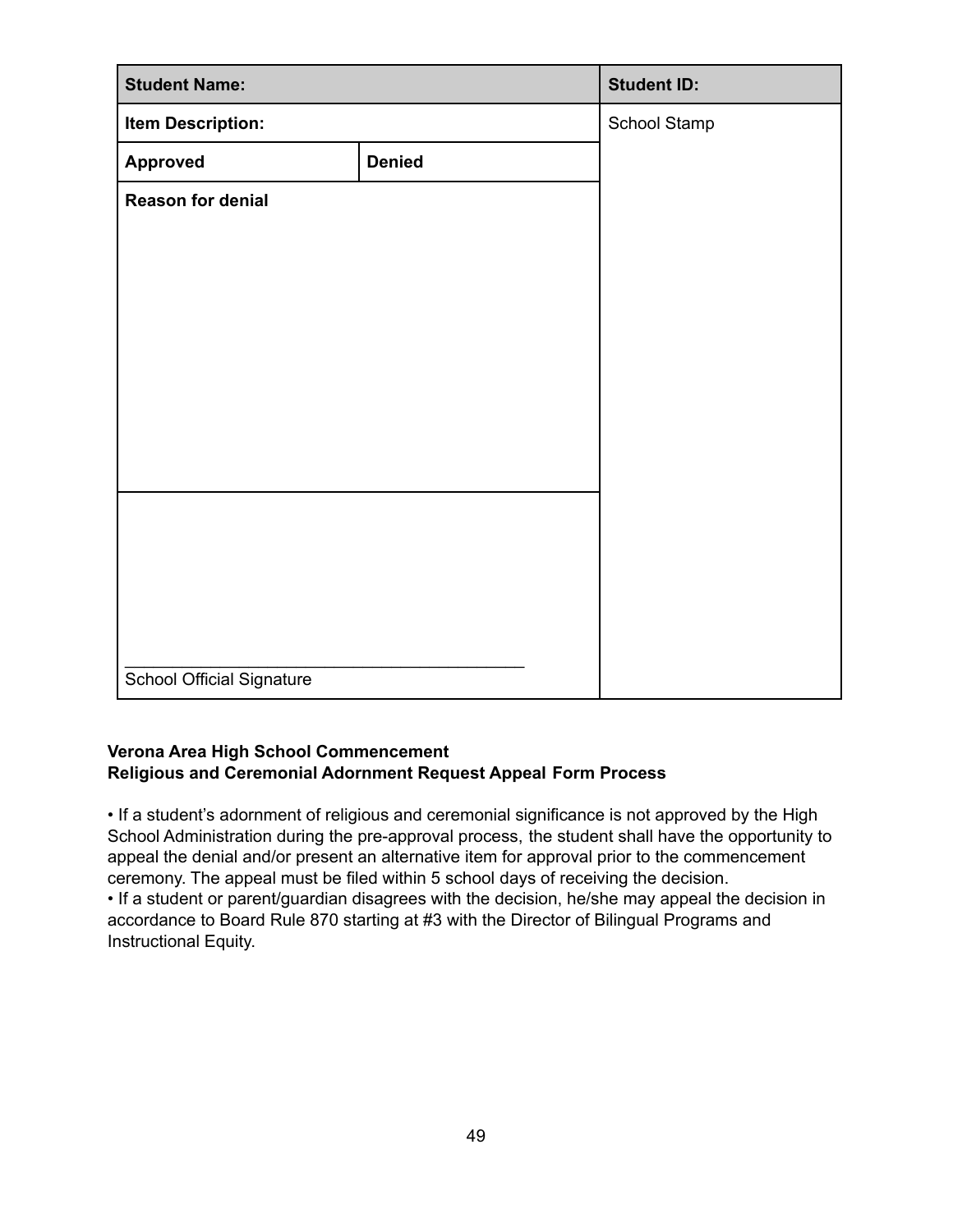Directions: Complete all highlighted portions of the form below.

| Date:                                                                                    |             |  |
|------------------------------------------------------------------------------------------|-------------|--|
| <b>Student Name:</b>                                                                     | Student ID: |  |
| Item Description:                                                                        |             |  |
|                                                                                          |             |  |
| Reason/Significance:                                                                     |             |  |
|                                                                                          |             |  |
|                                                                                          |             |  |
| State Reason Adornment Was Denied by School:                                             |             |  |
| Student/Parent/Guardian Justification for Appeal: (attach additional pages if necessary) |             |  |
|                                                                                          |             |  |
|                                                                                          |             |  |
|                                                                                          |             |  |
|                                                                                          |             |  |
|                                                                                          |             |  |
|                                                                                          |             |  |
|                                                                                          |             |  |
|                                                                                          |             |  |
|                                                                                          |             |  |

# 8. RESPONSIBILITY PASS PROGRAM

The Responsibility Pass Program was established by the VAHS Student Council and endorsed by the VAHS Site Council in March of 1998. The purpose of the Responsibility Pass (RP) is to reward responsible students. Any student who has earned the pass may leave one Student Study Support (SSS) per day. The program is available to current students in grades 11 and 12 who have:

- a grade point average of at least 3.0 from the previous quarter;

- no grades of "F", including for Advisory from the previous quarter
- no more than 5 unexcused absences (partial or full day) in the quarter prior.
- no violations of the guidelines in the Student's Rights & Responsibilities handbook from the previous quarter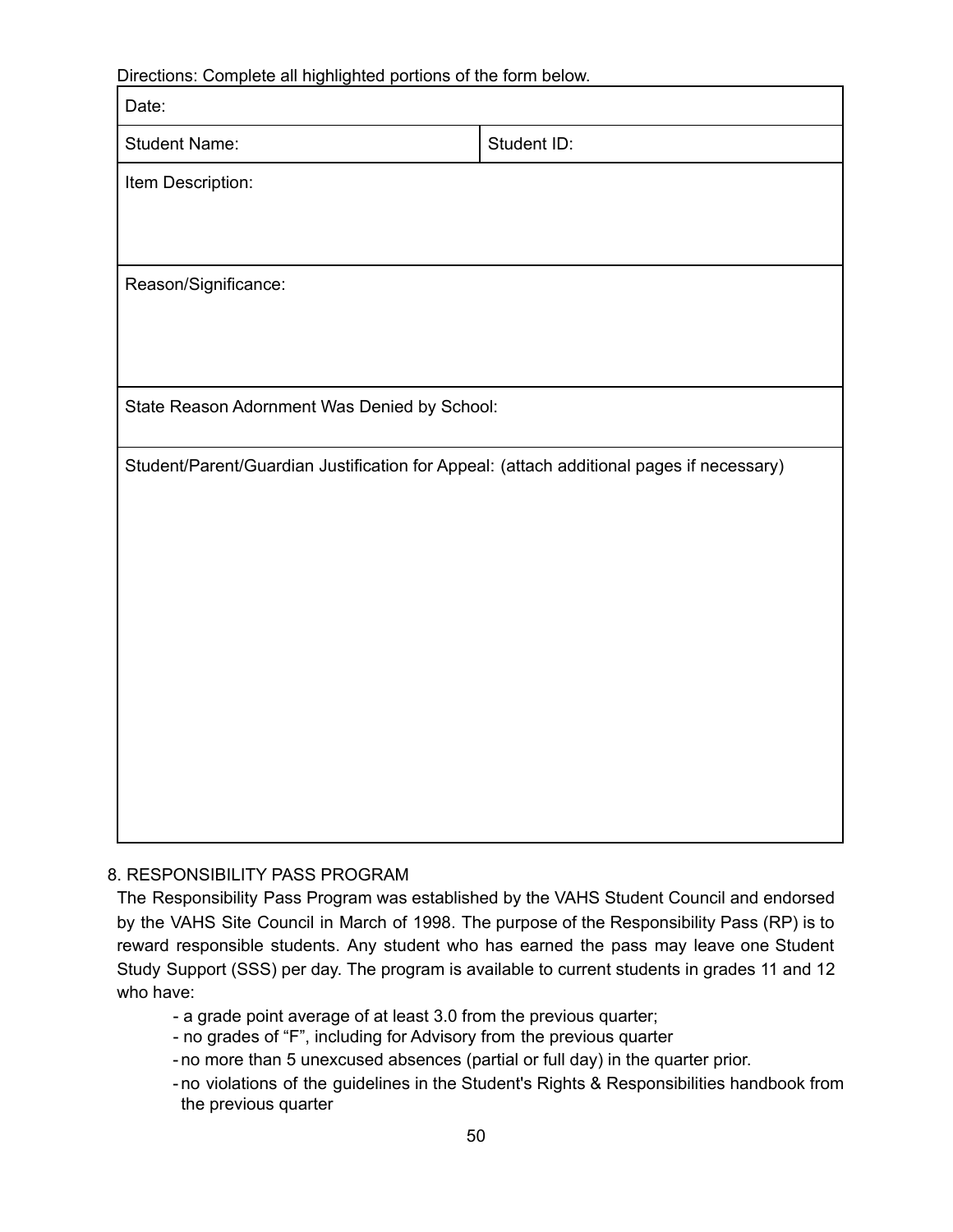**Administrative Discretion** - The VAHS Administrative Team reserves the final and absolute authority in any decisions concerning issuance, revocation, or reinstatement of the Responsibility Pass and may determine when to exercise that authority.

Students on an ATODA contract will be ineligible for RP the year the ATODA contract is in force.

It is expected that students who have an assigned release period will be off campus during that period. If students need to stay at school during their release period, they must stay in the atrium, resource, social stairs, or LMC. If a student needs to use resources within the LMC or computer lab, a pass from the appropriate teacher must be secured before the hour begins. Any questions about this program can be directed to the Principal and Associate **Principals** 

#### **Flex Pass**

A Flex Pass can be earned by students in 9th-12th grade. Students can qualify for Flex Pass at mid-quarter or the end of a quarter. In order to qualify for Flex Pass students need to have grades of a C- or higher in all classes, including Advisory (P). Students on Flex Pass must:

- 1. Report to the Atrium at the beginning of the Flex Pass period.
- 2. After attendance, students may access academic resources without a pass but they may not leave the school campus.

Remember Flex Pass is a privilege. Grades dropping below a C- or failing Advisory may result in removal of the Flex Pass privilege. If you have any questions regarding Flex Pass - please see the Principal or your Associate Principal.

#### **GRADES**

#### **Timely feedback for students and parents is essential to the learning process.**

Under the direction of the principal, teachers shall report to families, guidance counselors, and other administrators on the educational growth students are making relating to attendance, punctuality, conduct, effort, and most importantly, academic progress.

#### GRADING PROCEDURES

Teachers will update gradebooks in PowerSchool every ten school days. Exceptions to this time frame will be linked to more involved projects/assessments and will be noted by footer in PowerSchool to indicate a time for a grade to be determined and entered into PowerSchool.

#### **1. GRADING SYSTEM**

Cumulative grade point average is currently reported using the following mark points for full credit courses.

#### **2. SCALE GRADE**

100-93 A 90-92 A- 87-89 B+ 83-86 B 80-82 B- 77-79 C+ 73-76 C 70-72 C-67-69 D+ 63-66 D 62-60 D- 59 or lower F

Final grades for all courses will be rounded to the nearest percentage. A final grade ending in .5 or higher will be rounded up. For example, if a student's final grade is 79.51%, then the final grade would be rounded up to 80%. If a student's final grade is 79.49%, then the final grade would be rounded down to 79%.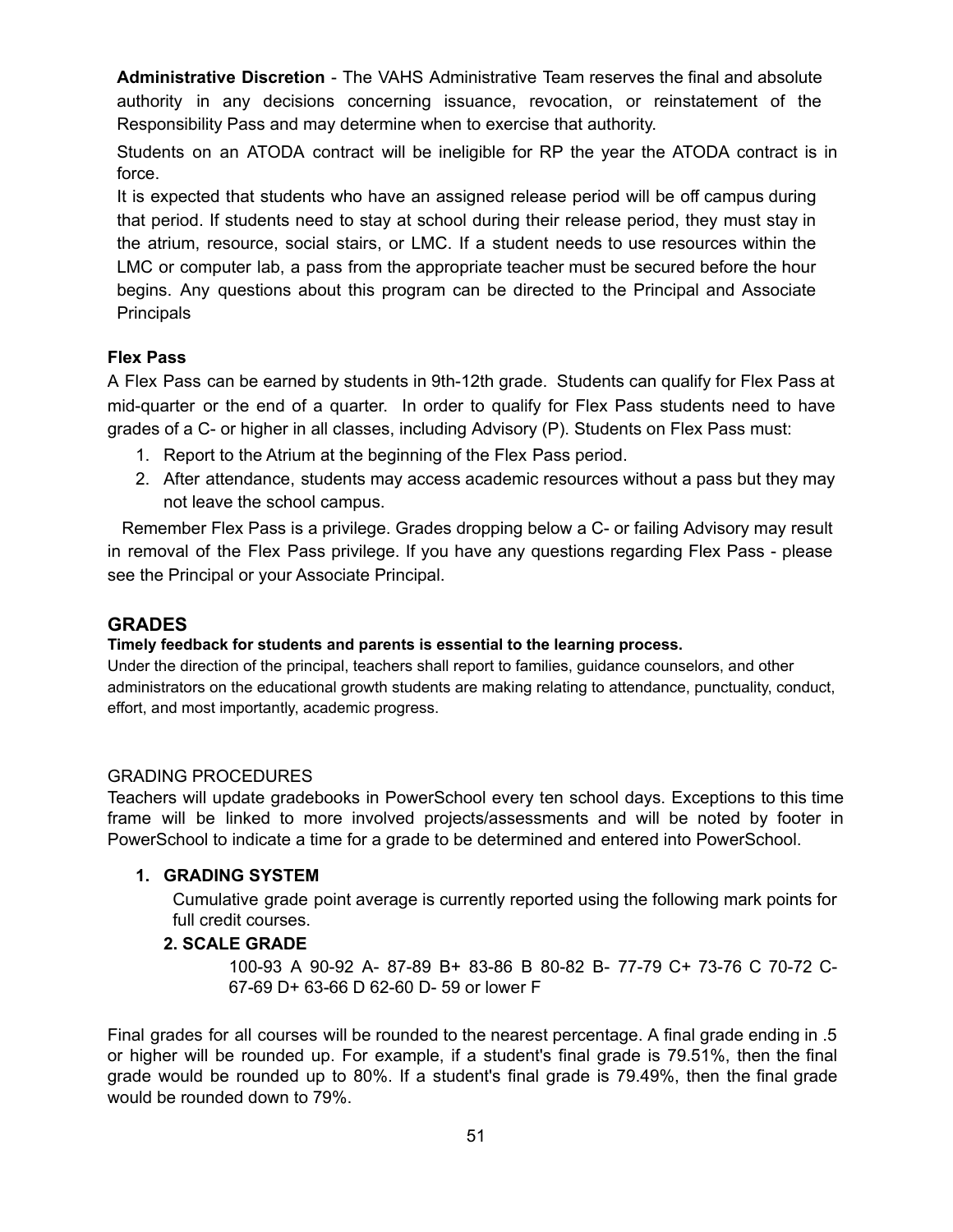# 3. GRADE POINTS

4.0 3.66 3.33 3.0 2.66 2.33 2.0 1.66 1.33 1.0 .66 0

Only final semester grades are used in computing the cumulative grade point average. Grades from all courses are computed equally without weighting. Academic distinction honors are based on semester grades. Senior academic distinctions for commencement and the Senior Awards Ceremony are based on cumulative GPA and class rank after 7 semesters within VAHS.

Students will not earn duplicate credit when a course is repeated. The grade can be increased through performance demonstration, but credit will not be awarded. The class will be listed the number of times taken.

#### GRADING AND ASSESSMENT PRACTICES

- 1. Behaviors will not be part of the academic grade.
- 2. Teachers will not give credit/points and/or Extra Credit for non-academic behaviors such as cell phone checks, signed permission slips, signed syllabus, etc.
- 3. Late Penalties will not be calculated into grades
	- Formative assignments have a final deadline of one week following the end of the given unit of study to receive full credit. Indicate NHI for missing work. Teacher may choose to "exempt" missing assignments where other evidence of related proficiency exists.
- 4. Retake opportunities and/or multiple attempts will be provided for Summative **Assessments** 
	- $\circ$  Retakes are dependent upon the student engaging in re-learning in preparation for the summative retakes.
- 5. Summative assessments are weighted more heavily than formative (80% / 20%)
	- Teachers should clearly indicate in Power School: "Formative" or "Summative" or clearly identify "Formative" and "Summative" in the assignment title/description.
- 6. Students will not receive "zeroes" in the grade book that "count" in the calculation of their overall grade. Student grades of "F" entered in PowerSchool will be represented by a % no lower than 50%.
- 7. Grades of "F" (50%) will not be entered in PowerTeacher Pro until after an assignment is due. This is important in the case where a student may have additional time due to absence.
- 8. Teachers will utilize codes to provide more descriptive information about a student's grade. The following codes will automatically calculate as a 50% (F).
	- NHI (Not Handed In) an assignment was not submitted.
	- IE (Insufficient Evidence) an incomplete assignment was submitted and met a proficiency level of below 50%.
- 9. Teachers may also utilize the "missing" code or may choose to "exempt" a score from the calculation of the overall course score/grade. These codes do not have any score "value".
- 10. Teachers may assign an "Incomplete" or "INC" for the Course Grade in PowerSchool if students have not demonstrated sufficient Summative Assessment evidence of learning to make a judgment. Students will have an opportunity to continue to complete the Summative Assessment(s) up until the end of the semester and through Extended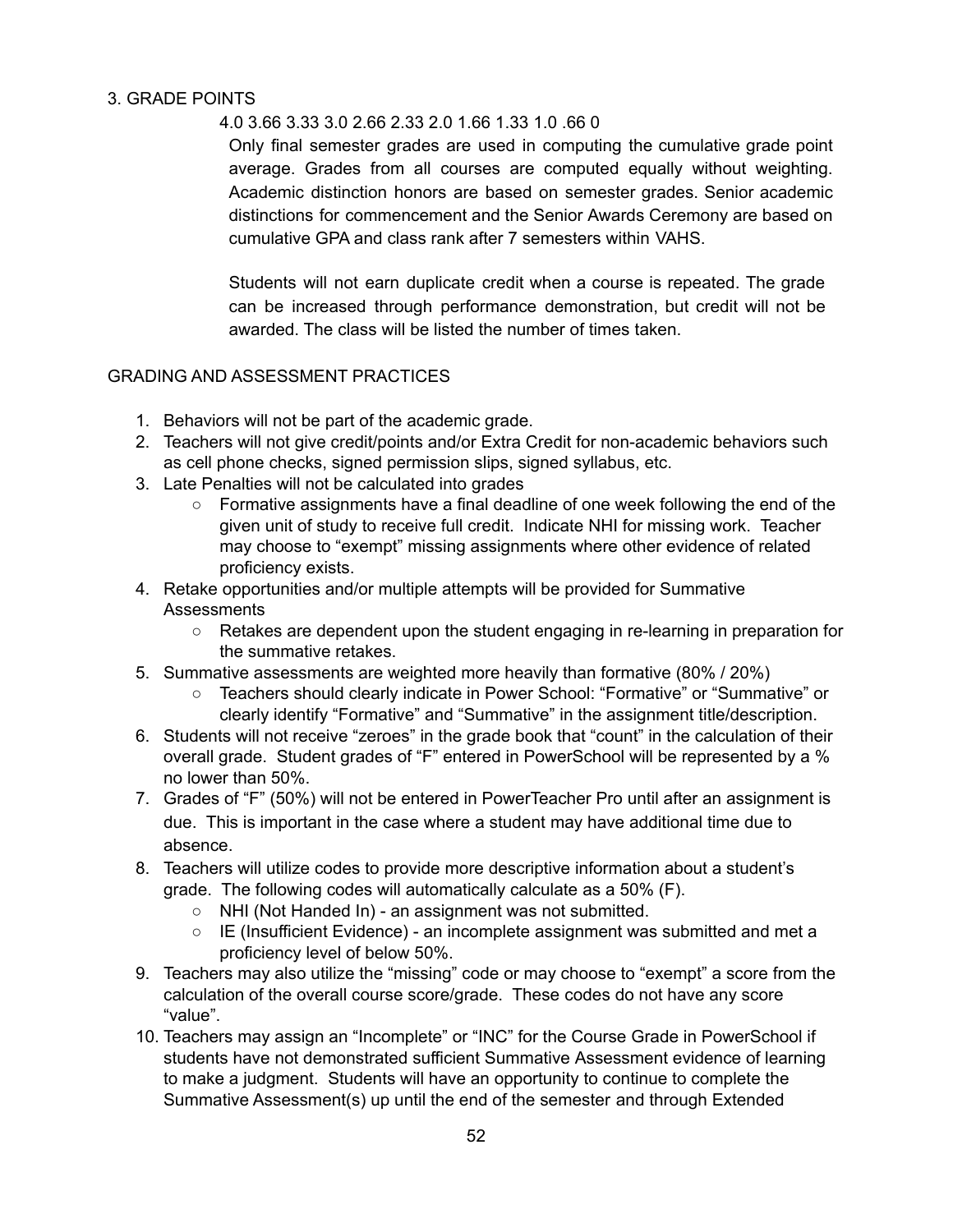Learning Opportunities (ELO). If the student does not complete Summative Assessments by the end of ELO, "Incomplete" (INC) will be turned to a course grade of an "F".

- 11. Teachers should consider utilizing a Mastery approach where more recent evidence of learning supersedes prior evidence of learning.
- 12. Students may express/represent learning utilizing a variance of formats.
- 13. Teachers will record assignments as "missing" for work missed in the case of absence (excused or unexcused), or suspension. The student will be given the opportunity to complete the work for credit.
	- Student is given the number of days of absence (excused, unexcused, suspension) plus an additional day. Teacher must communicate with the student to share an agreed upon make-up date. If a student fails to turn in the assignment by the understood due date, parent contact must be given. Until the communicated make-up due date, students are given a "missing" designation in PowerSchool. An "F" (50%) cannot be denoted in the grade book until after the absence make-up date. Once the absence make-up date has passed, a "IE" or "NHI" may be recorded in the gradebook and will be represented as an "F" (50%). The student will continue to have the ability to turn the work in for credit. Teachers may set a reasonable time limit to accept work for credit according to the learning progression and/or grading period. The deadline for submitting formative work for credit ends one week after the completion of the given unit of study.
- 14. Use completion check marks if assignments have been collected but not graded.
- 15. Assessment and grading practices must be the same for a course, regardless of the teacher.
- 16. Final exams/assessments are at teacher discretion and may not exceed 20% of the total grade.
- 17. All teachers will use the school provided grading scale. Teachers may use professional judgement in grade changes with students who have special circumstances.

# **MILITARY RECRUITMENT**

# **PROCEDURE FOR RECRUITERS OF VAHS STUDENTS**

# **1. Scheduling visit procedure**

All agencies will need to make a pre-visit contact with the Student Services Department secretary, 1 – 3 weeks in advance in order to secure a visitation date. Any one on one visit with students must be held off campus.

# **2. Location for visits**

Visits by recruiting agencies will be held in the Career Center in the Student Services area. There will no longer be lunch room accessibility offered to any agency.

Recruiters will need to sign in at the main office before going into the Student Services Area.

# **3. Equal reception for representatives of all career options**

The number of allowed school visits by recruiting agencies should be equal (currently described as 3 visits per year). Students should have the same access to representatives from each group (military, college, apprenticeship, specialty school)

Counselors should provide guidelines to each agency and monitor contacts between recruiters and the school. Individuals from a college or the military can be allowed to present to classrooms as long as their presentations are directly related to the curriculum of that class. They cannot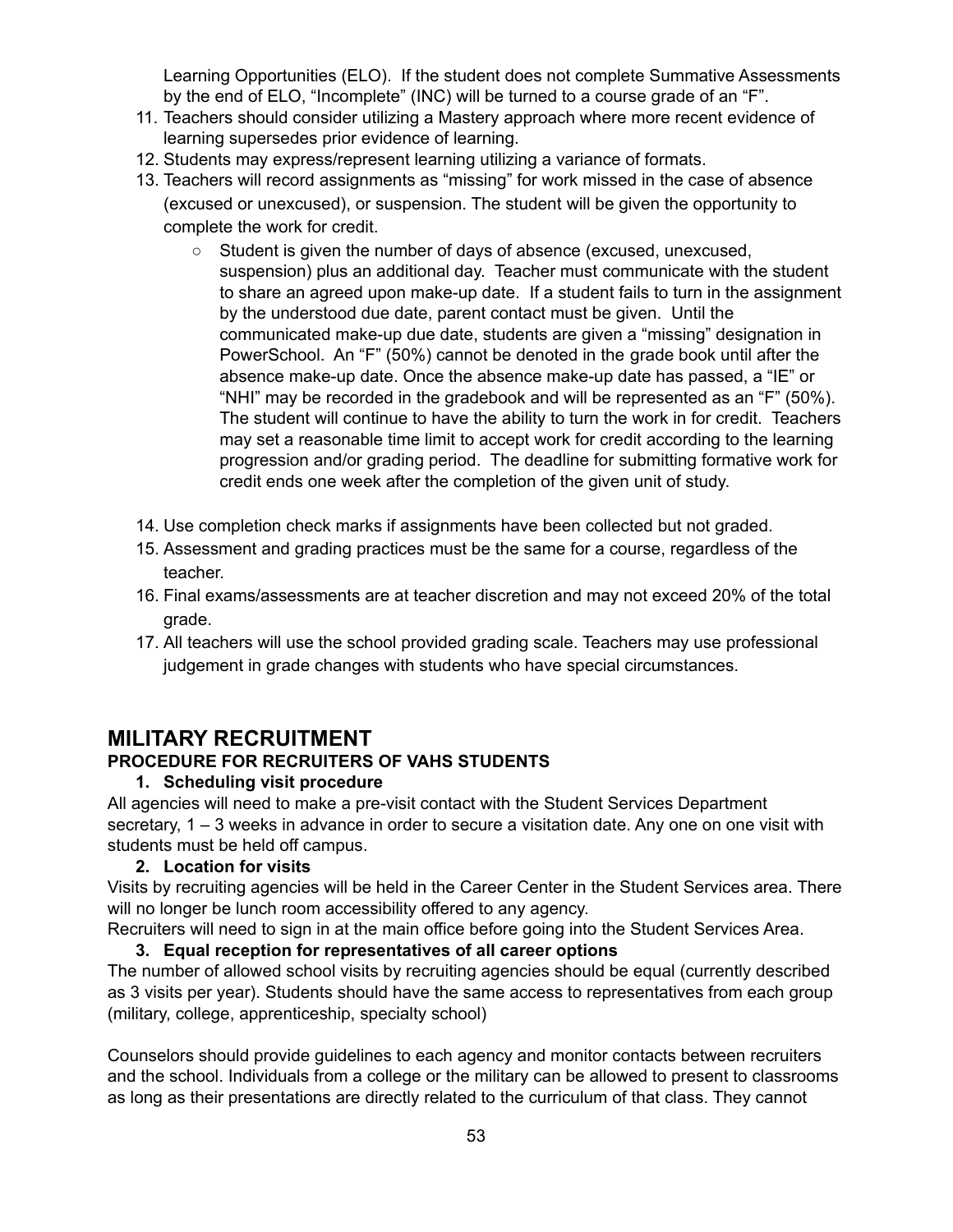promote their agency, recruit students or hand out recruiting literature as part of their presentation.

# **4. Access of counter-recruiting groups in the school.**

As determined by federal court rulings, schools that allow military recruiters to be in the building and/or display military recruitment literature need to allow counter recruiting groups to do likewise. This would include groups such as Veterans for Peace and the American Friends Service Committee. This principle has been upheld in several Federal Court cases. Inquiries from these groups should be referred to the building principal for a determination of when and where such activities can occur.

Related court Cases: Cleary and Laity Concerned vs. Chicago Board of Education's; Searcey vs. Harris; San Diego CARD vs. Grossmont Union High School District

Examples of school district Policies with respect to counter recruiting:

Seattle School Board, Austin Independent School District; Grossmont Union High School District, Sweetwater Union High School District

#### **5. Release of students names and addresses:**

During registration the district will be informing parents that they have a legal right to withhold their student's name and address from the military.

The opt out rights and procedure should be publicized on the student services web page and school newsletter.

# **POLICE INTERVIEWS**

#### **STUDENT RIGHT**

Students have the right to communicate with the police in a fair and professional manner. Students have the right to a fundamental fairness of treatment and protection of their constitutional rights in all police interviews, interrogations, and questioning.

#### **STUDENT RESPONSIBILITY**

Students have the responsibility to cooperate and be truthful.

Students have the responsibility to conduct themselves in an orderly manner when talking with police. Students have the responsibility to follow established procedures.

#### **SCHOOL POLICY/REGULATION**

All interviews, interrogations, or questioning of students will be with full regard of fundamental fairness and protection of legal rights. They shall be conducted as discreetly as possible. Parents shall be notified, if possible, and a school representative may be present unless the student requests otherwise.

The Verona Area High School District recognizes that cooperation with law enforcement agencies is necessary for the education and protection of students, for maintaining a safe environment in the district schools and for safeguarding all school property. At the same time, the district recognized its responsibility to protect the educational process and to provide for the concerns of parents/guardians regarding the welfare of their children.

Law enforcement officials will be called to the school when laws may have been violated and in situations, which threaten the safety of students and/or employees. In these situations, students may be interviewed by law enforcement officials in accordance with Board policy and established procedures. Law enforcement- initiated student interviews that are not school related shall not be conducted on school premises, except in emergencies or as specifically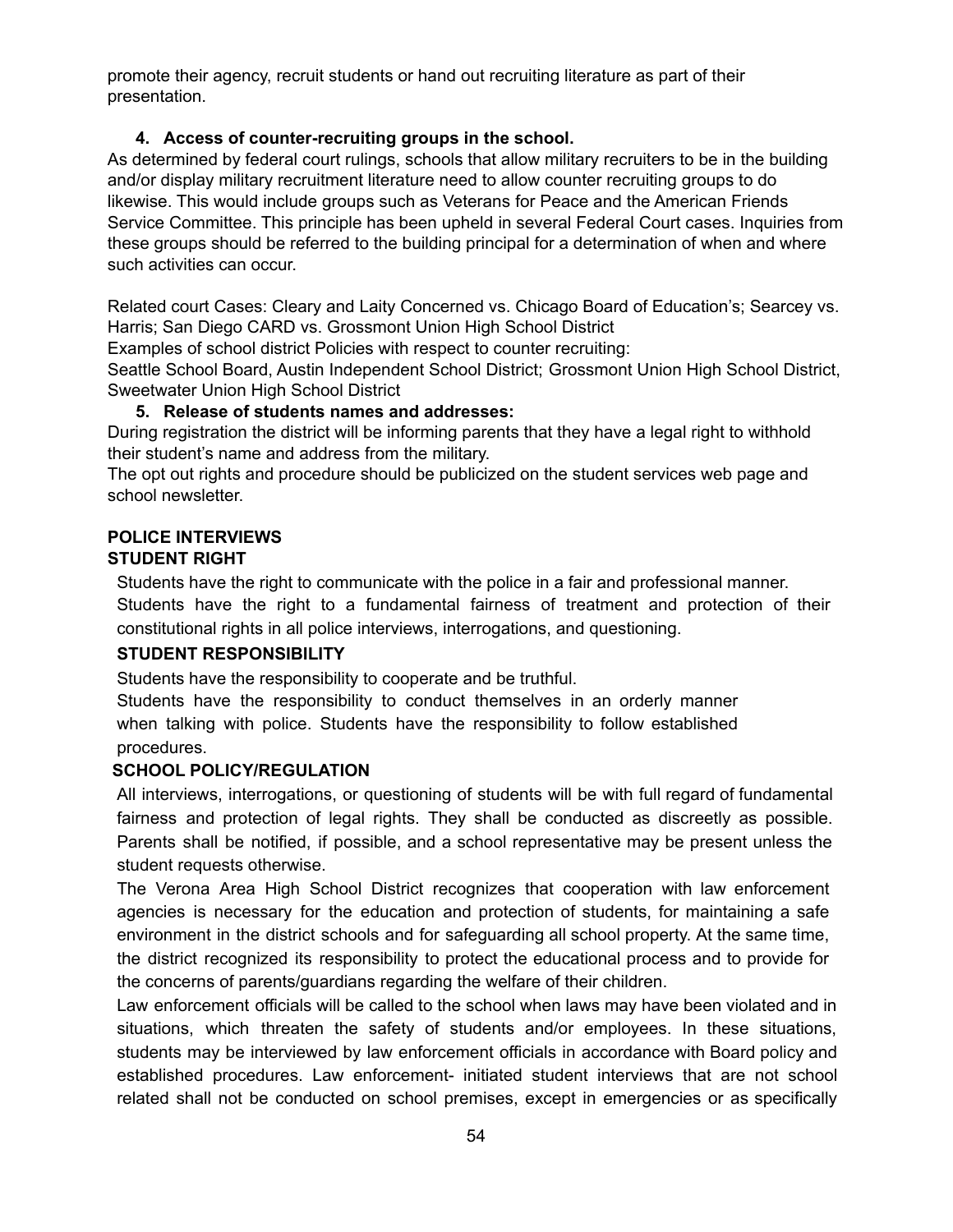required by law or with prior parental permission.

All student interviews with law enforcement officials conducted on school premises shall receive prior approval of the building principal or designee. If a request for a student interview is denied, the building principal or designee shall state the reason for such denial. Law enforcement officials may appeal decisions made by the building principal or designee to the District Administrator.

Consistent interview procedures shall be applied to all students. Subject to VASB approval.

# **ACTION**

All interviews, interrogations or questioning of students shall be conducted according to the procedures outlined in Board of Education Policy.

# **POLICE SCHOOL LIAISON OFFICER**

It is the philosophy and beliefs of the administration at Verona Area High School that the primary responsibility for dealing with student discipline violations rests with the administration. Thus, we will make every effort to handle such problems in-house, according to the policies and procedures established by the district and the school. However, when violations of state laws or municipal ordinances occur, or when students or parents/guardians refuse to work within the established policies of the district and school, or where security or person or property appears to be in jeopardy, we will involve the police and initiate arrest and prosecution proceedings.

# **INVOLVEMENT OF LAW ENFORCEMENT OFFICIALS**

Rather than conduct a search, a school administrator or his or her designee has the right to contact a law enforcement official to take appropriate action. The Wisconsin Supreme Court, in a unanimous decision issued on Friday, June 20, 1997, ruled that police can search a student on school grounds at the request of school officials.

The decision allows officers acting at the request of or in conjunction with school authorities to initiate a search based on a "reasonable suspicion" standard and not the more rigorous "probable cause" standard.

# **SCHOOL DANCES**

School dances are periodically sponsored by various organizations for Verona Area High School students. Since the purpose of dances is to provide social activity for VAHS students, they are closed to the general public. VAHS students are permitted to bring only one (1) guest to a dance who must be registered in the main office prior to a dance.

- 1. VAHS students and guests must comply with all VAHS school rules and behavior standards.
- 2. Guests must present a current high school ID or other photo identification.
- 3. Guests must be current 9th 12th graders in good standing, or
- 4. Guests who have graduated within the last school year may also attend.
- 5. No middle school students or adults over the age of 19 years will be admitted.
- 6. A background check will be required for any guest that is not currently enrolled in another high school. Cost of the background check is **\$10.00 and must be paid for before this form will be processed**. Guests must supply VAHS with full name, address, and birth date for the background check. Submission of this form and payment of the required fee does not mean that attendance of the guest at the dance has been approved.
- 7. No re-entry into the dance after leaving nor entry after 9:45pm.
- 8. VAHS reserves the right to close any or all dances to guests or to revoke any permission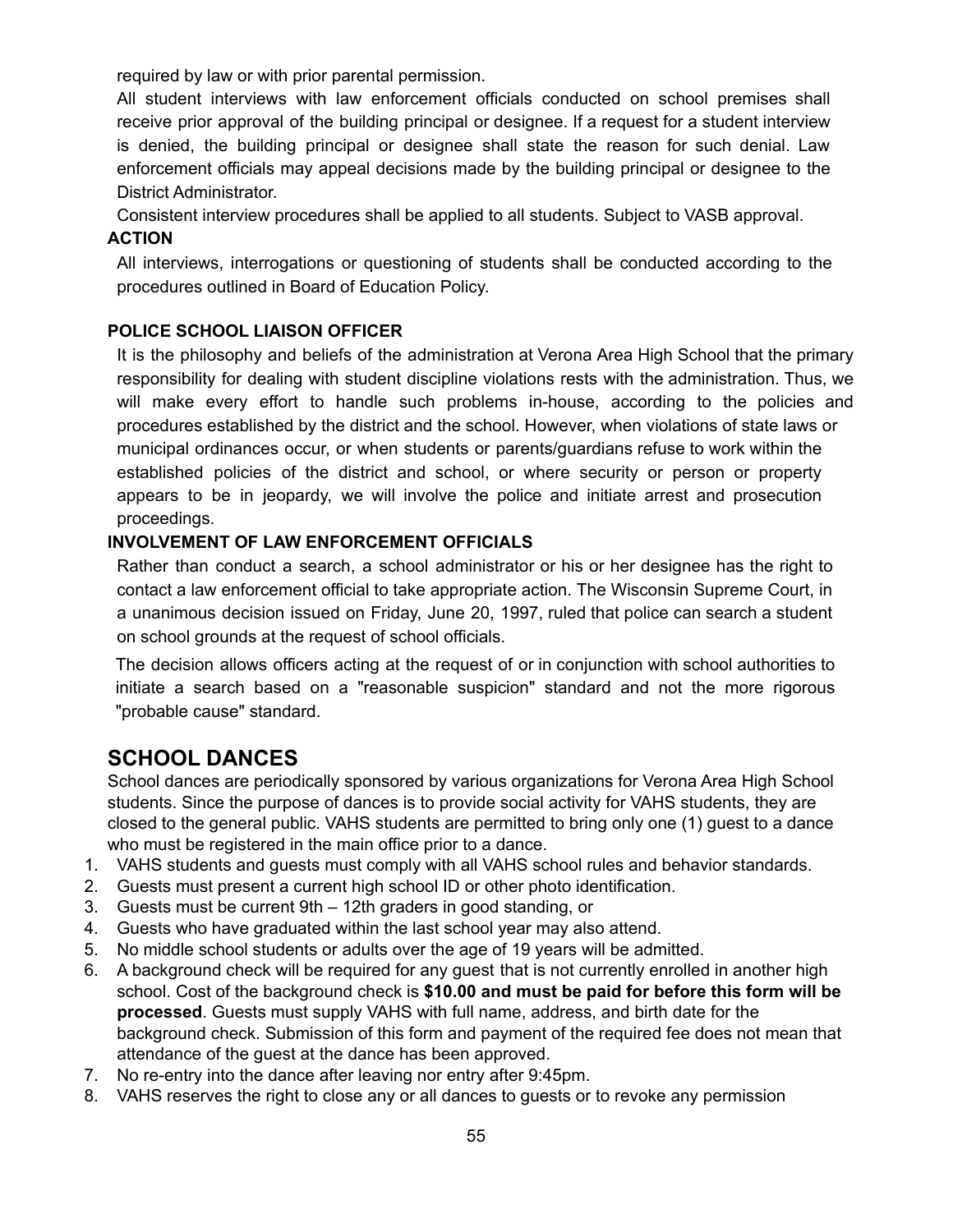granted.

9. VAHS reserves the right, based on reasonable suspicion of drug or alcohol use at the dance, to have students tested by law enforcement personnel and be subject to appropriate school and legal consequences.

Attire, except when dress is determined by the nature of the dance (i.e., formal, costume, etc.) must conform to school regulations.

Smoking and alcoholic beverages are prohibited at all dances. The doors will be locked 1 -1/2 hours after a dance is scheduled to begin. Once you have entered the dance you may not leave and return again. Money will not be refunded.

Students are expected to remain at the dance until it closes. Those leaving the building while the dance is in progress will not be re-admitted unless they have received prior approval from a dance chaperone. Students will not be refunded money for any reason once they have paid to enter.

Students can be barred from school dances or other school related activities if they have been suspended during the school year or if school administration deems it necessary for the safety of the event and students. This is at the discretion of the school administration.

# **POLICY FOR COURT PARTICIPATION:**

1. Because students on Homecoming (seniors) and Prom (juniors) courts represent the entire VAHS student body, it is important that they reflect the standards of excellence required of other school representatives. Therefore, to be eligible to participate in any of these courts, nominees must during the current and previous quarter:

- Follow the rules of the VAHS athletic code and code of conduct.
- Remain in good academic standing (must pass all classes).
- Demonstrate responsibility with a good attendance record (not cited for truancy).
- Demonstrate good citizenship by following the rules in the VAHS Student Handbook (no suspensions).

2. Failure to comply with any of these requirements at any time during the previous or current quarter (of when voting occurs) will result in removal from the ballot and/or court. Removal may occur at the onset of the ballot creation.

3. If a nominee is selected and a replacement is needed, the replacement will be determined by substituting the next runner-up from the ballot, if possible, or substituting a representative from Student Council of the appropriate grade. All administrative decisions will be final. Advisors will not be responsible for determining who is ineligible.

4. The registrar will electronically provide advisors with a list of names to be included on the ballot. At no time will the advisors determine the names of individuals to be included. The administration will determine who is eligible. For example: eligibility for students in the GEDO 2 program, other alternative programs, homeschooled students, part- time Foreign Exchange students etc. will be determined by the administration.

5. Individuals who count the ballots will be appointed by the advisor in charge of the activity. At no time are ballots to leave the school grounds. All students must have an opportunity to vote. There must be a procedure for make-up voting. Parents of students on the ballot are not eligible to count the ballots. Ballots will be kept for one calendar year in the Verona Area High School vault. After one year, the ballots will be shredded and recycled.

6. Once a student has been named to the final court, he or she is not eligible for another court if the student is removed for any reason. For example, if a student is selected and becomes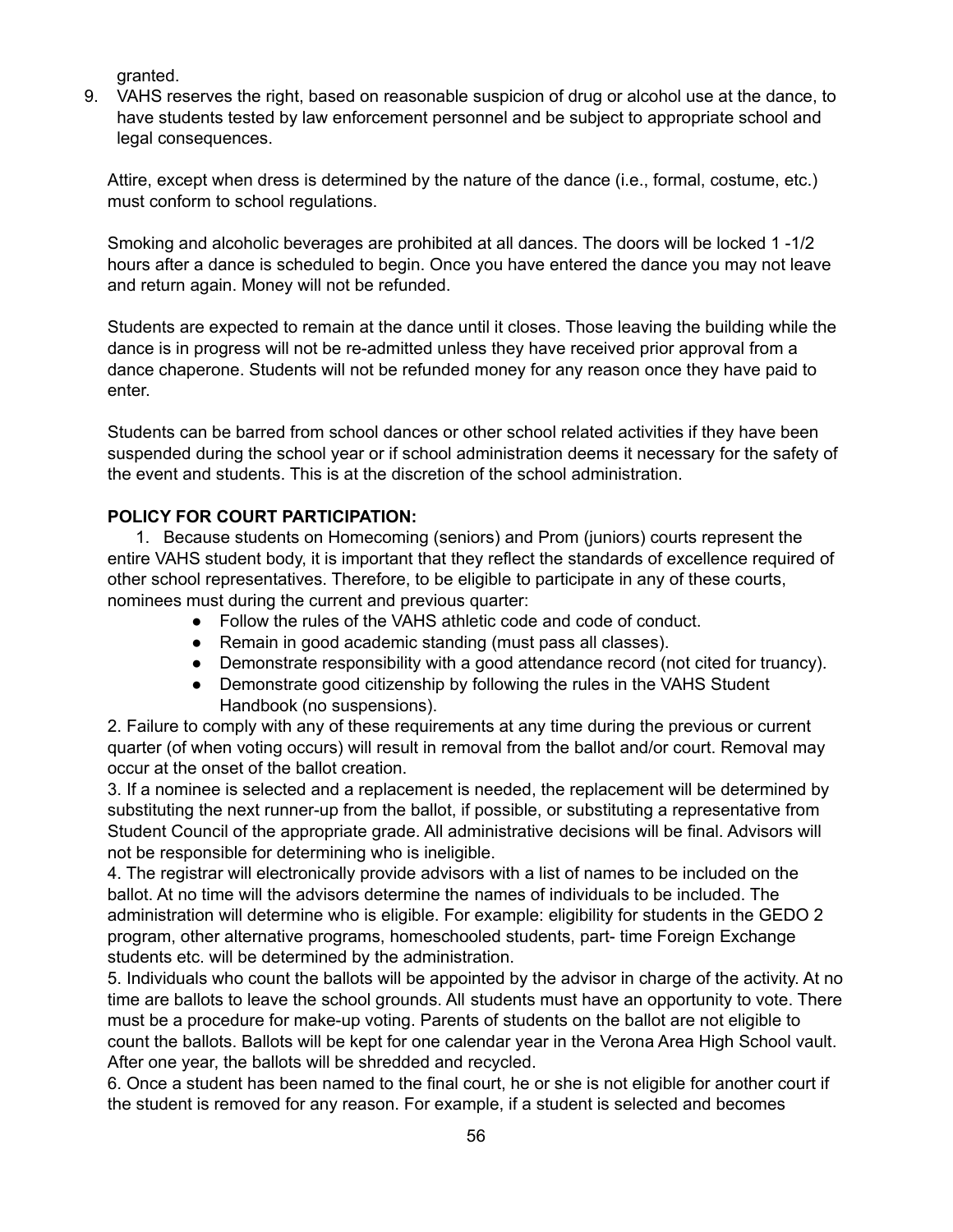ineligible he or she is unable to serve on that court and all future courts.

7. Students who are eligible to vote: Seniors only are eligible to vote for Homecoming Court. Juniors only are eligible to vote for Prom Court.

8. Ties at the top or bottom for each court will be determined through a drawing by administration.

9. There is only one round of voting for each court.

10. Homecoming and Prom courts are gender neutral selections. Homecoming Court will consist of the 14 seniors who received the most votes and meet the court criteria stated above. Prom Court will consist of the 14 junior students who received the most votes and meet the court criteria stated above.

11. Court pairings are established alphabetically A-Z.

12. The top two gender-neutral vote-getters will be honored as "Court Royalty" for both Homecoming and Prom.

13. Should ineligibility of a court member(s) come into play and the next highest vote recipient declines court membership, administration reserves the right to place a member(s).

# **SEARCH OF PROPERTY & STUDENTS**

# **APPLICATION OF POLICY:**

Students are entitled to the guarantees of the Fourth Amendment, and they are subject to reasonable searches and seizures. School officials are empowered to conduct reasonable searches of students and school property when there is reasonable belief to believe that students may be in possession of drugs, weapons, alcohol and other materials ("contraband") in violation of school policy or state law. Students who bring contraband onto school grounds may be searched in order to secure the school environment so learning can take place and to protect other students from any potentially harmful effects stemming from the contraband. School property shall remain under the control of school officials and shall be subject to search. The administration may also utilize canines and metal detectors (magnetometers) to assist in a search.

**DEFINITIONS:** For purposes of policy, the following definitions are applicable:

- "Contraband" is all substances or materials of which the presence is prohibited by school policy or state law, including, but not

limited to, controlled substances, drugs, alcohol, or alcoholic beverages, glue or aerosol paint, guns, knives, weapons, and incendiary devices.

- "Reasonable belief" is the standard for a search on school property or at school related events which is based on the school official's specific reasonable inferences which he or she is entitled to draw from the facts in light of the school official's experience. Specific reasonable inferences may be drawn from instances including, but not limited to, a tip from a reliable student, suspicious behavior which suggests that contraband is present, a smell indicating the presence of the contraband or a bulge in a pocket, etc. Reasonable belief should not be based on mere hunch.

**SCHOOL PROPERTY:** Student lockers, desks, and other such property are owned by the school. The school exercises exclusive control over the school property, and students should not expect privacy regarding items placed in school property because school property is subject to search at any time by school officials. Students are responsible for whatever is contained in desks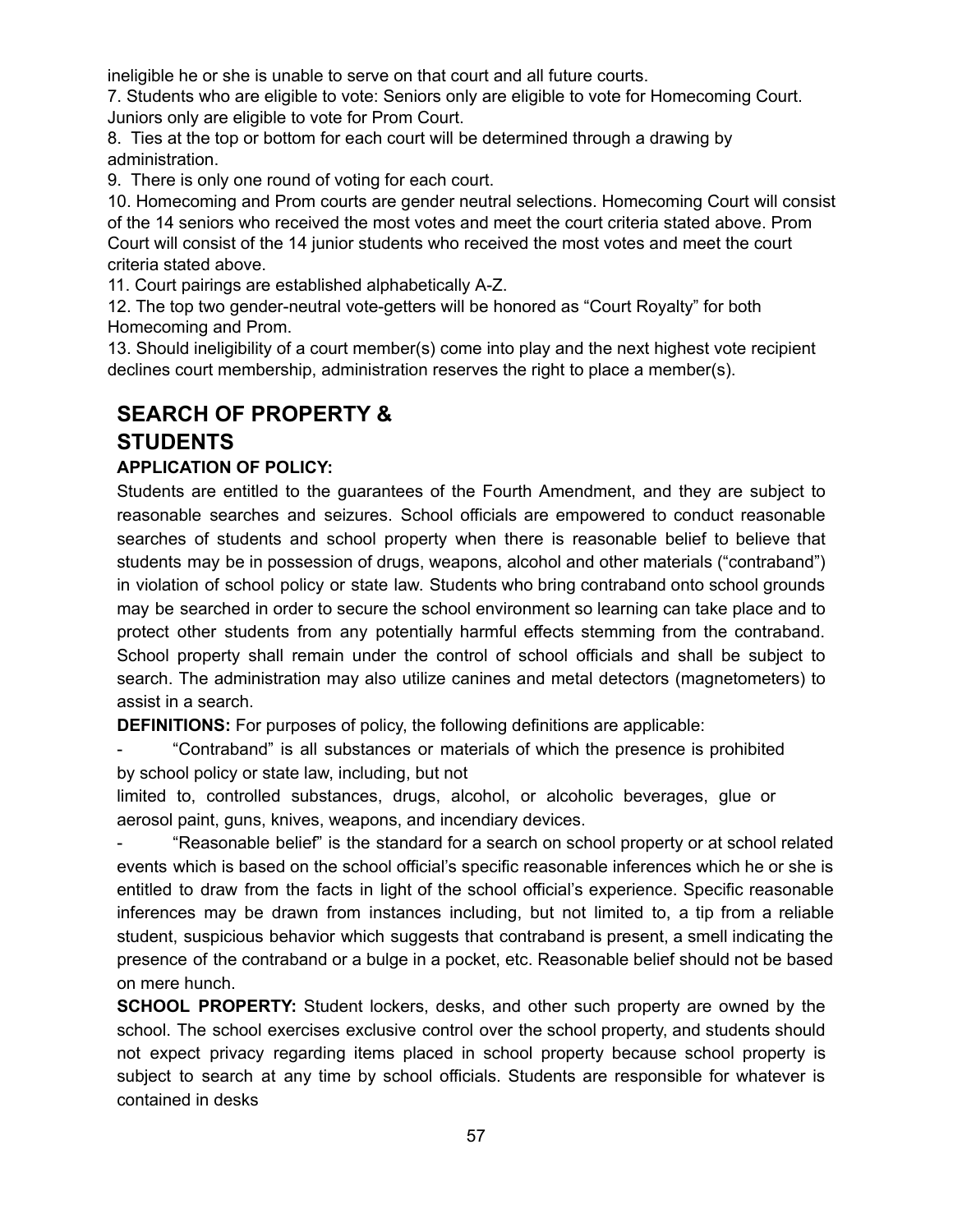and lockers issued to them by the school.

**AUTOMOBILES:** Automobiles on school property are subject to search by a school official if a school official has reasonable belief to believe that contraband is in or on the automobile.

**THE PERSON:** Students and their effects are subject to being searched by school officials if a school official has reasonable belief to believe that the student is in possession of contraband.

**SUGGESTED PROCEDURES:** If a school official has reasonable belief to believe that contraband is present, he or she may institute a search. Although the following procedures for a search are suggested, they are not mandated because the circumstances attendant to the need for each search may vary. The student should ordinarily be required to be present and asked to consent to the search. If after being informed of the basis for the school official's reason to search, the student does not consent and the circumstances permit, an attempt will be made to contact the student's parent or guardian and inform them of the circumstances. The school official will proceed with the search by contacting law enforcement authorities. Ordinarily, and if circumstances permit, the search of a person, or his or her effects, should be conducted out of the presence of other students.

**USE OF CANINES:** The administration is authorized to utilize canines whose reliability and accuracy for sniffing out contraband had been established to aid in the search for contraband in school owned property and automobiles parked on school property. Canines shall not be used to search students unless school officials have established independently that there is reasonable belief to believe the student possesses contraband on his or her person. The canines must be accompanied by a qualified and authorized trainer who will be responsible for the dog's actions. An indication by the dog that contraband is present on school property and/or in an automobile or 1000 feet thereof the school property, shall be reasonable belief for a further search by school officials. In furtherance of this policy, the administration reserves the right to utilize trained dogs to assist in the search for illegal drugs, weapons, or other contraband prohibited in school and on school grounds. If canines are to be used in specific school spaces (i.e.: classroom, library, computer lab, etc.), students will be asked to leave all personal materials (i.e.: backpacks, bags, coats, etc.) and evacuate the specific area.

**USE OF METAL DETECTORS (MAGNETOMETERS**): Weapons of any nature on school property or at school functions are prohibited by school policy and state and federal law. The presence of weapons is inherently dangerous to all persons in the school setting. When the administration has reasonable belief to believe that weapons are in the possession of unidentified persons at school or when violence involving weapons has occurred at a school, the administration is authorized to use stationary or mobile metal detectors.

If a metal detector is to be used in a particular school, the students will be notified via the loudspeaker, at an assembly, or by similar means of its use. On the day of its use, signs will be posted to warn students that each student will be required to submit to a screening for metal as a condition of entering or continuing attendance at school.

When a metal detector is being used, students will be allowed to use only the entries designated. If a metal detector activates on a student, the student should be asked to remove metal objects from his or her person and walk through or be scanned again. If after the removal of other metal objects and a third activation of the metal detector on the student, the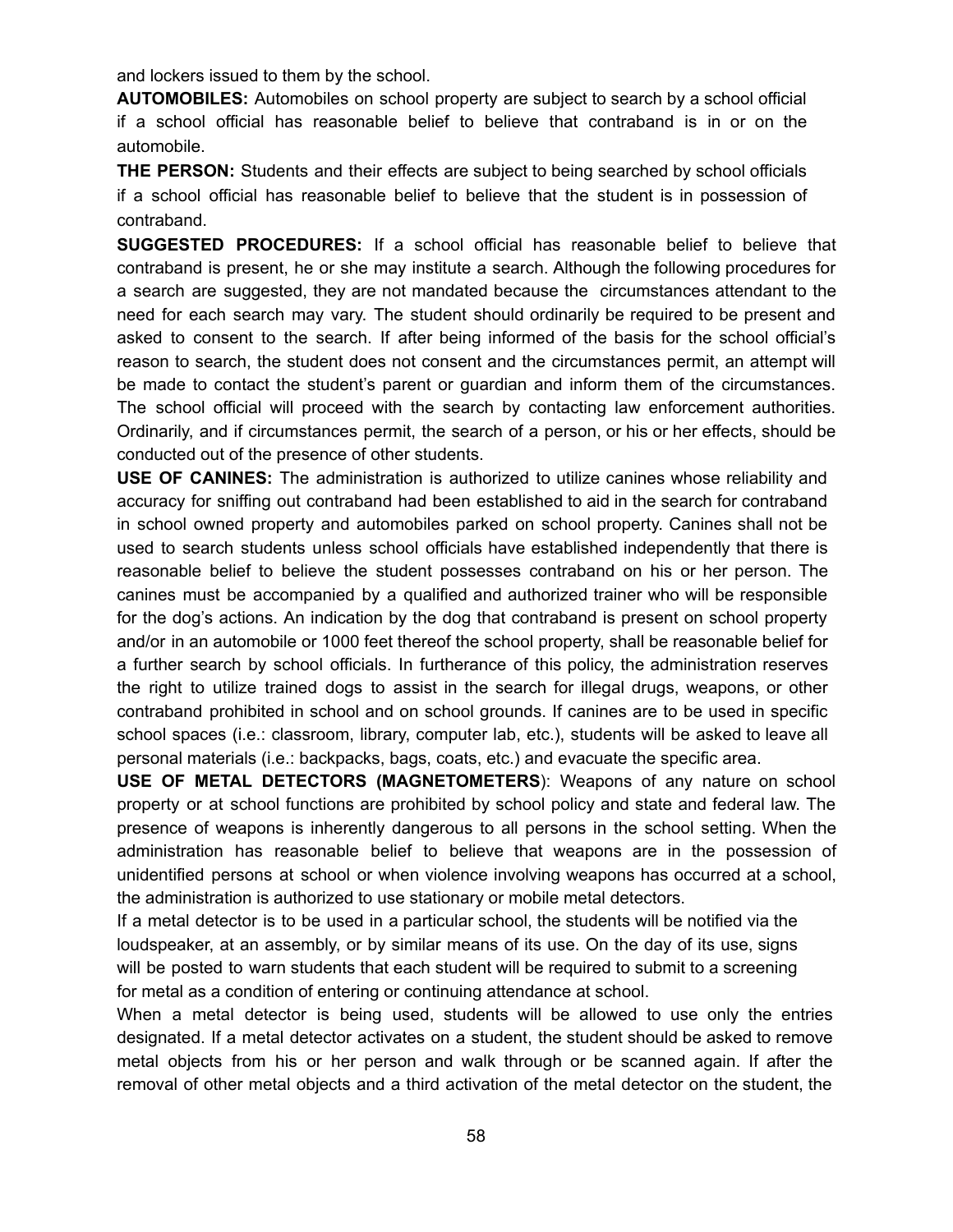student should be taken to a room out of view from the other students where the procedures suggested above for search would be applicable.

**NOTICE:** Students will be provided notice of the Policy and Administration Procedures concerning search and seizure by having them placed in the student handbook or distributed by supplemental publication. A copy of the Policy and Administrative Procedures will also be posted in the principal's office or another prominent place at Verona Area High School.

# **FUNDRAISING**

#### **Student Right**

Students may solicit funds in the school or on the school grounds so long as the solicitation does not disrupt the normal operation of the school and has PRIOR approval of the Activities and Athletic Director.

#### **Student Responsibility**

Solicitation of funds requires the following student responsibilities be assumed: Notification of principal or designees two weeks in advance of the solicitation or sale with time and place approved by school authorities. Solicitations shall not involve games of chance or other actions which violate Wisconsin State Statutes.

#### **School Policy/Regulation**

Student or student groups' attempts to raise funds can be viewed as part of the total school operation. Such solicitation shall not interfere with the educational progress of a student or the teaching/learning environment, nor shall pressure be brought to bear upon a student who does not wish to contribute or purchase during the solicitation. Solicitations for religious and/or political causes are specifically prohibited. Door-to-door sales must be scheduled with the principal. Board of Education Policy No. 850

#### **Action**

Solicitation of funds not in accordance with this section shall be confiscated and returned to the original donors whenever possible. When donors cannot be identified, monies shall be turned over to the Board of Education.

# **STUDENTS RIGHTS AND RESPONSIBILITIES**

# **CONFIDENTIALITY OF STUDENT RECORD INFORMATION - Directory Data DIRECTORY DATA**

The Family Educational Rights and Privacy Act (FERPA), a federal law, requires that the Verona Area School District, with certain exceptions, obtain your written consent prior to the disclosure of personally identifiable information from your child's education records. However, Verona Area School District may disclose appropriately designated "directory information" without written consent, unless you have advised our District to the contrary in accordance with District procedures. The primary purpose of directory information is to allow the Verona Area School District to include this type of information from your child's education records in certain publications. Examples include: name, address, email address, telephone listing, photographs, videotapes, audiotapes, date of birth, participation in official recognized activities and sports, weight and height of athletic team members, a play bill, the annual yearbook, dates of attendance, years in school, degrees, awards received, honor roll, graduation programs, and the name of a school previously attended by your child. Directory information, which is information that is generally not considered harmful or an invasion of privacy if released, can also be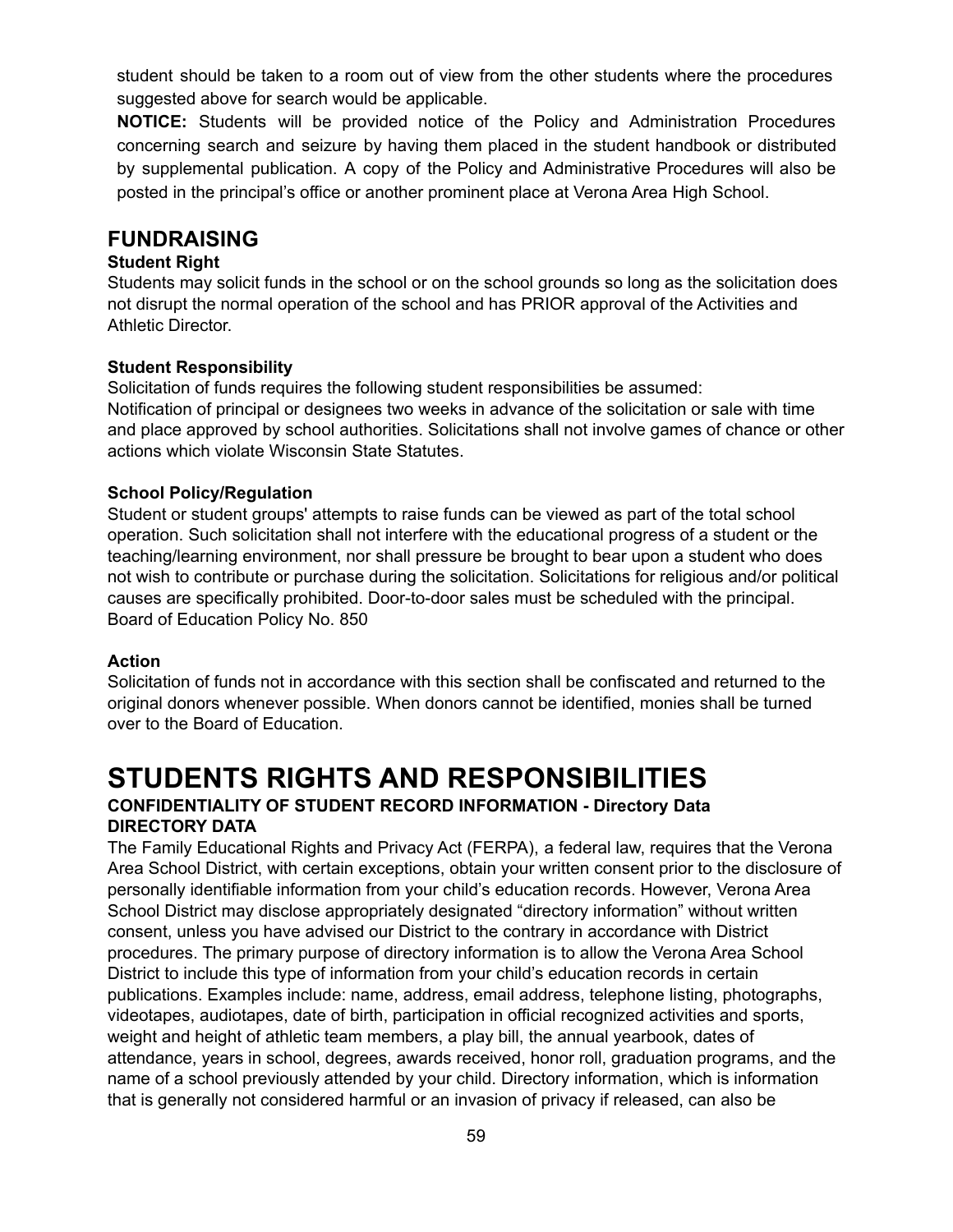disclosed to outside organizations without a parent's prior written consent. Outside organizations include, but are not limited to, companies that manufacture class rings, publish yearbooks, and take graduation photos. In addition, two federal laws require local educational agencies receiving assistance under the Elementary and Secondary Education Act of 1965 (ESEA) to provide military recruiters, upon request, with directory information categories for name, address, and telephone listing, unless parents advise the Verona Area School district that they do not wish for information disclosed without consent.

# **DUE PROCESS**

#### **Student Right**

Each student has the right to due process in the application of the Code, school rules and regulations.

#### **Student Responsibility**

Any student who believes this Code or other rules and regulations have been wrongfully interpreted or applied has the responsibility to request a meeting time and place with the principal to discuss the issue.

# **School Policy/Regulation**

Any student directly affected by a decision which is felt to be wrongfully interpreted or applied may individually put such grievance in writing and submit it to the teacher and/or administrator involved. Any grievance not filed within five days after the occurrence of the event or incident is waived. Board of Education Policy no. 441

#### **Action**

Upon request, a meeting will be set within seven days by the principal to hear and discuss the grievance. Appeals to decisions rendered as a result of the filing of a grievance will be in accordance with the school's administrative structure. Exact procedures for appeal will be explained at the time of the grievance meeting.

# **EVENT FORECLOSURE**

Students who have been involved in any discipline related issue that resulted in a suspension may be prohibited from attending events at VAHS and within the VASD. This decision is at the discretion of the VAHS building administrative team review of discipline data to date prior to an event.

# **FEES**

- A general student fee of \$35.00 is collected annually from each student as they register. The general fee includes a lock for a locker, if desired, and general supplies (Fees are subject to the approval of the School Board at the first meeting in August; therefore, amounts may be subject to change).
- Athletic Passes are \$35.00 for all non-conference home games.
- Athletic fees are \$125.00 for athletic participation in one sport, an additional \$25 for a second sport and an additional \$15 for a third sport (\$250 per family limit) and must be paid before participation is allowed.
- Driver's Education fee is \$420.00 per student through Mad Area Driving School (not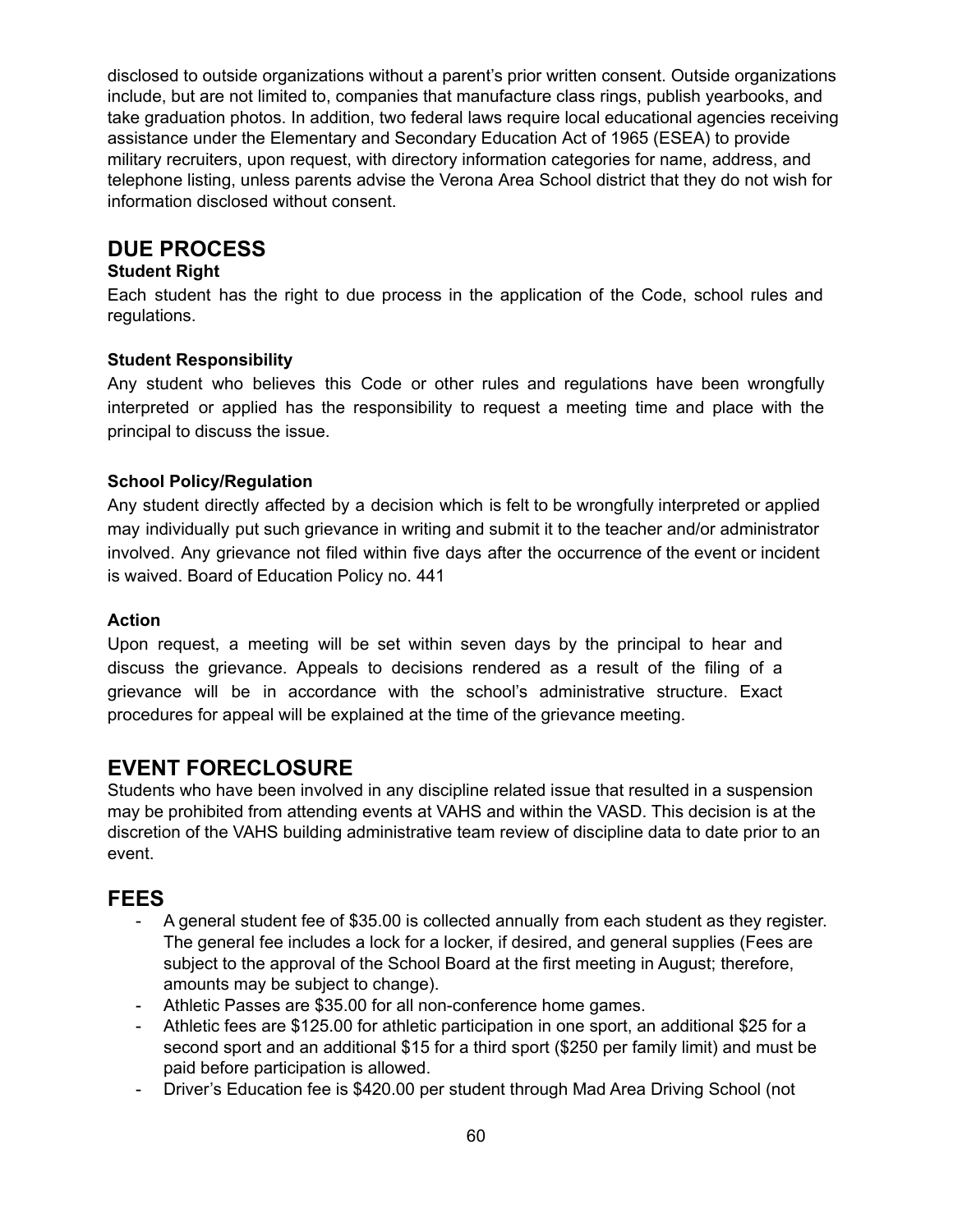endorsed by VAHS). If doing online, the fee is \$435.

- Band instrument rentals are also offered per semester: Guitar -\$15.00; Piano - \$15; Orchestra - \$70.00; Brass/Woodwinds - \$30.00; Percussion - \$40.00. Instrumental Jazz 1 and Vocal Jazz courses are \$10.00 per year. Other course fees may be charged for personal project materials or activities.

Financial liability will be assessed for damaged/lost books and materials.

# **FREEDOM FROM DISCRIMINATION**

# **1. Nondiscrimination**

#### **NONDISCRIMINATION**

Notice of Nondiscrimination Policy

#### **Student Nondiscrimination:**

It is the policy of the Verona Area School District that no person may be denied admission to any public school in this district or be denied participation in, be denied the benefits of, or be discriminated against in any curricular, extracurricular, pupil services, recreational or other program or activity because of the persons' sex, color, race, religion, national origin, ancestry, creed, pregnancy, marital or parental status, sexual orientation, gender identity, or physical, mental, emotional or learning disability as required by s.118.13, Wis. Stats. This policy also prohibits discrimination as defined by Title IX of the Educational Amendments of 1972 (sex), Title VI of Civil Rights Act of 1964 (race, color, and national origin), Section 504 of the Rehabilitation Act of 1973 (disability), McKinney-Vento Homeless Assistance Act (homelessness).

All vocational education programs follow the district's policies of nondiscrimination. In addition, arrangements can be made to ensure that the lack of English language skills is not a barrier to admission or participation.

The district encourages informal resolution of complaints under this policy. A formal complaint resolution procedure is available, however, to address allegations of violations of the policy in the Verona Area School District.

Any questions concerning s.118.13, Wis. Stats., or Title IX of the Education Amendments of 1972, which prohibits discrimination should be directed to Ann Franke, the Equity Coordinator, at the following address and phone number: Ann Franke Director of Instruction, Verona Area School District, 700 N. Main Street, Verona, Wisconsin 53593, 608-845-4311. Inquiries related to Section 504 of the Rehabilitation Act of 1973, should be directed to Emmett Durtschi, the Section 504 compliance Officer, at the following address and phone number:

Emmett Durtschi, Director of Student Services, Verona Area School District, 700 N. Main Street, Verona, Wisconsin 53593, 608-845- 4314.

If any person believes that the Verona Area School District or any part of the school organization has failed to follow the law and rules of s.118.13, Wis. Stats., Title VI, Title IX, Section 504 of the Rehabilitation Act of 1973 or in some way discriminates against pupils on the basis of sex, race, color, religion, national origin, ancestry, creed, pregnancy, marital or parental status, sexual orientation, gender identity, or physical, mental, or emotional or learning disability, he/she may bring or send a complaint to the Administration Office at the following address: 700 N. Main Street, Verona, Wisconsin 53593.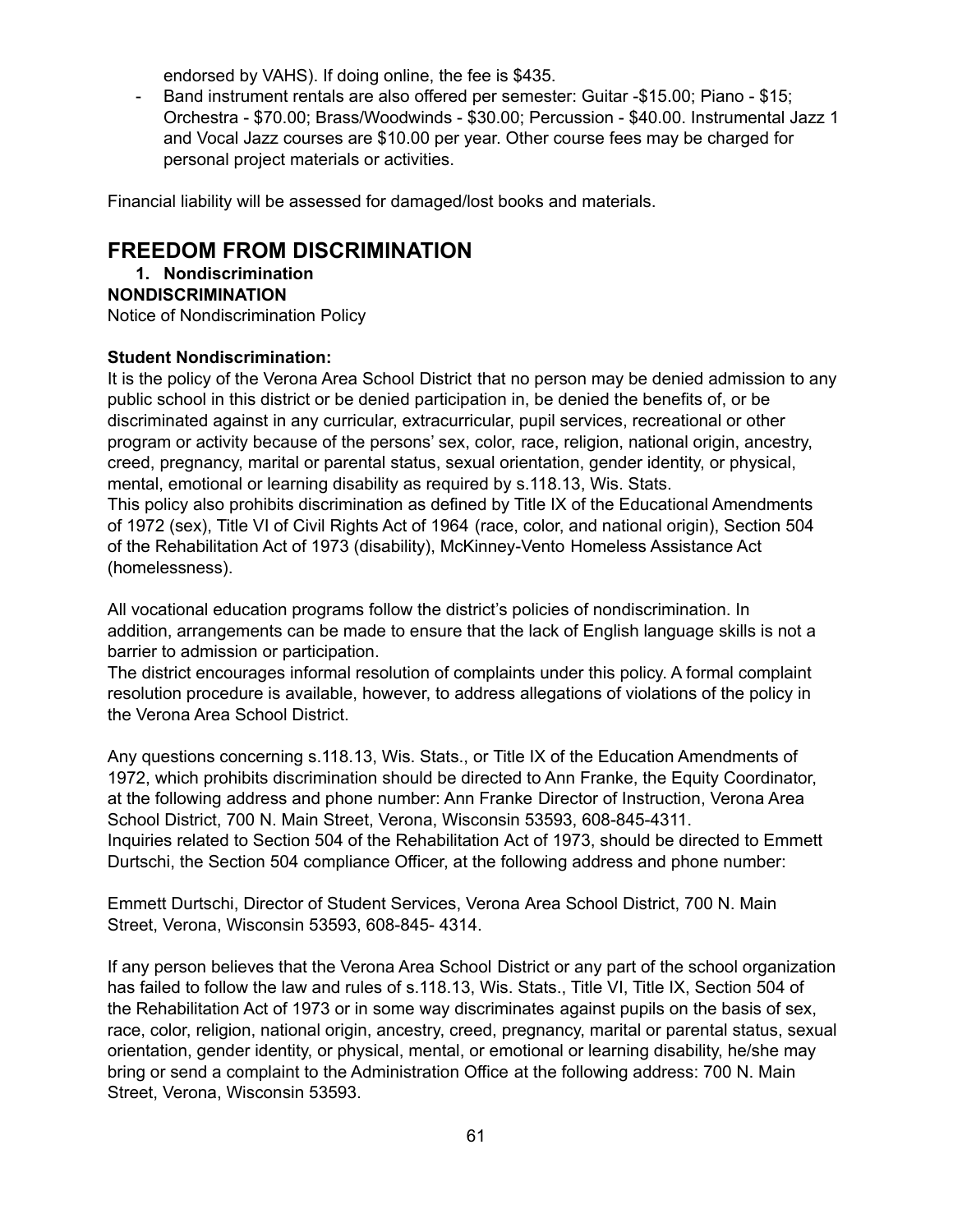Step 1: A written statement of the complaint shall be prepared by the complainant and signed. This complaint shall be presented to the district employee designated to receive complaints. That employee shall send written acknowledgement of receipt of the complaint within 45 days.

Step 2: A written determination of the complaint shall be made by the board within 90 days of receipt of the complaint unless the parties agree to an extension of time: appeals under 20 USC s.145 and Ch. 115, Wis. Stats., relating to the identification, evaluation, educational placement or the provision of a free appropriate public education of a child with an exceptional educational need shall be resolved through the procedures authorized by Ch. 115, Subch. V., Wis. Stats. Complaints under 20 USC s.1231e-3 and 34 CFR ss.76.780-76.782, commonly referred to as EDGAR complaints, that the state or a subgrantee is violating a federal statute or regulation that applies to a program shall be referred directly to the state superintendent.

Step 3: If a complainant wishes to appeal a negative determination by the board, he/she has the right to appeal the decision to the state superintendent within 30 days of the board's decision. In addition, the complainant may appeal directly to the state superintendent if the board has not provided written acknowledgment within 45 days of receipt of the complaint or made a determination within 90 days of receipt of the written complaint. Appeals should be addressed to:

State Superintendent, Wisconsin Department of Public Instruction, 125 South Webster Street, P.O. Box 7841, Madison, Wisconsin 53707.

Step 4: Discrimination complaints on some of the above bases may also be filed with the federal government at the Office for Civil Rights, U.S. Department of Education, 300 South Wacker Drive, 8th Floor, Chicago, Illinois 60606.

There shall be no retaliation against any person who in good faith files a complaint under this policy.

NOTE: The s.118.13 complaint procedure does not apply to district employees or job applications. Also, it does not replace the federal regulations that require a school district to have Title IX and Section 504 complaint procedures.

#### **Student Right**

Students have the right to access educational programs which meet their abilities and needs and not to be denied the benefits of or be discriminated against in any curricular/extracurricular, pupil services, recreational or other program or activity because of the student's religion, sex, race, national origin, ancestry, creed, pregnancy, marital or parental status, sexual orientation, or physical, mental, emotional, or learning disability or handicap.

#### **Student Responsibility**

Students have the responsibility to develop attitudes of tolerance toward individual differences in other students, and to respect the rights, opinions, differences, and status of others. Students have the responsibility to uphold the principles of nondiscrimination in accordance with the law.

#### **School Policy/Regulation**

It is the policy of the Verona Area School District that no person may be denied admission to any public school in this district or be denied participation in or the benefits of, or be discriminated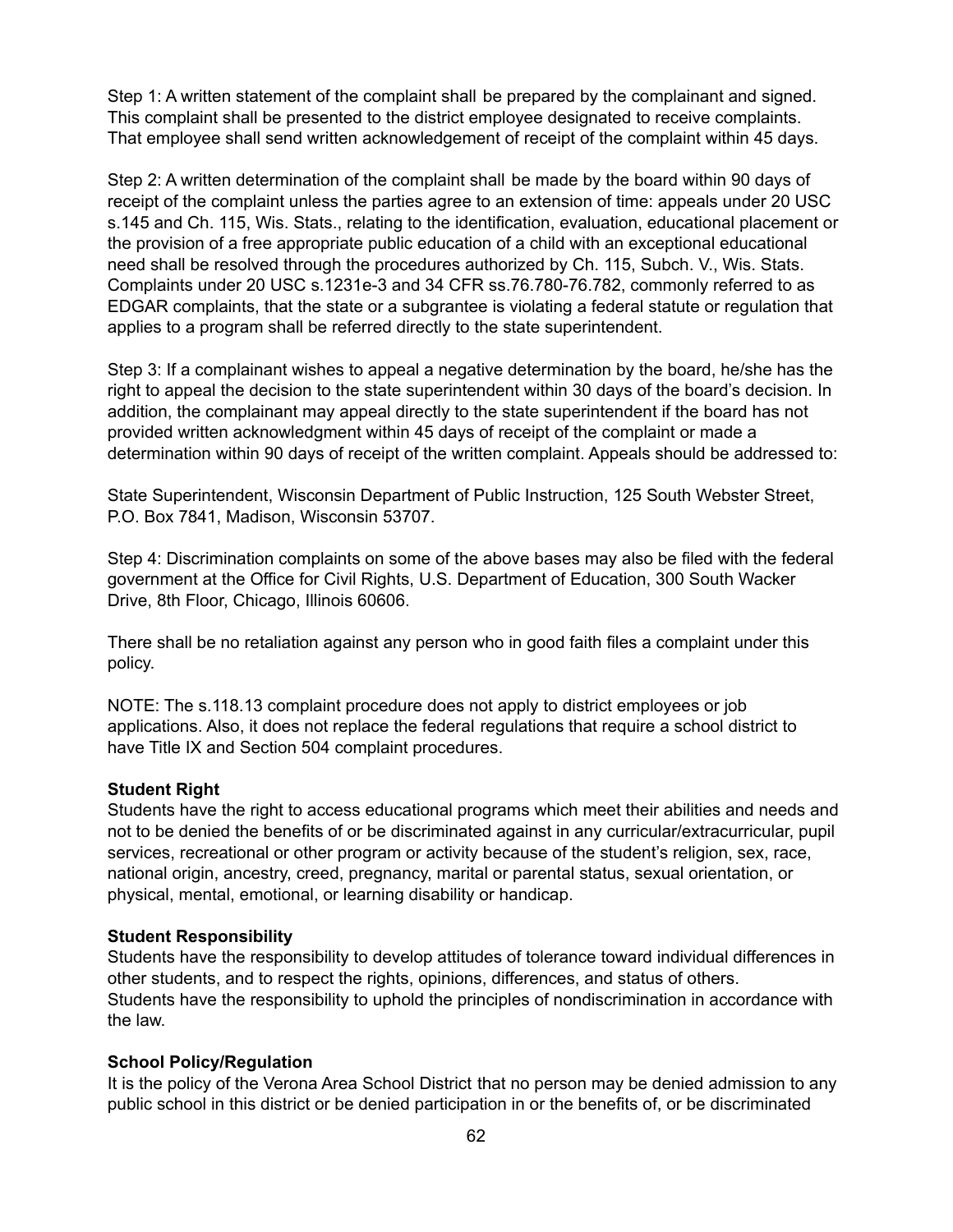against in any curricular, extracurricular, pupil service, recreational, or other program or activity because of the person's religion, sex, race, national origin, ancestry, creed, pregnancy, marital or parental status, sexual orientation, or physical, mental, emotional, or learning disability or handicap.

Further, no student shall be discriminated against or by willful act or statement shall discriminate against anyone for reasons of religion, sex, creed, color, national origin or economic status. Address any inquiries concerning this statement to the District Civil Rights Compliance Officers.

Laurie Burgos Assistant Superintendent for Academic Services Director of Bilingual Programs & Instructional Equity Verona Area School District 700 N. Main Street Verona, WI 53593

The district is committed to providing equal educational opportunities for all students and stopping discrimination that may occur to maintain a learning and working environment for students and employees free from any form of sexual harassment or intimidation. This includes all aspects of the school day, including bus rides to and from school and extracurricular activities. Sexual harassment refers to acts of physical, verbal or psychological harassment which create an intimidating, hostile or offensive learning or working atmosphere.

Emmett Durtschi Assistant Superintendent for Student Services Verona Area School District 700 N. Main Street Verona, WI 53593

Complaints regarding the interpretation or application of this policy shall be referred to designated administrative staff and processed in accordance with established procedures. There shall be no retaliation against individuals who file complaints under this policy.

Notice of this policy and its accompanying complaint procedure shall be published annually. LEGAL REF: Title VII of the Civil Rights Act of 1964

Title IX of the Educational Amendments of 1972 Sections 111.32(13) Wisconsin Statutes 111.36, 118.13, 118.20, 29 C. F. R.-Part 1604.11 Board of Education Policy No. 112, No. 346.2, No. 411 Wisconsin Statute 118.13 Verona Ordinance 9-3-30 (Loitering)

#### **Action**

Any person who believes that Verona Area High School has failed to follow the laws regarding pupil nondiscrimination is encouraged to file a written statement of complaint and send it to:

Laurie Burgos Assistant Superintendent for Academic Services Director of Bilingual Programs & Instructional Equity Verona Area School District 700 N. Main Street Verona, WI 53593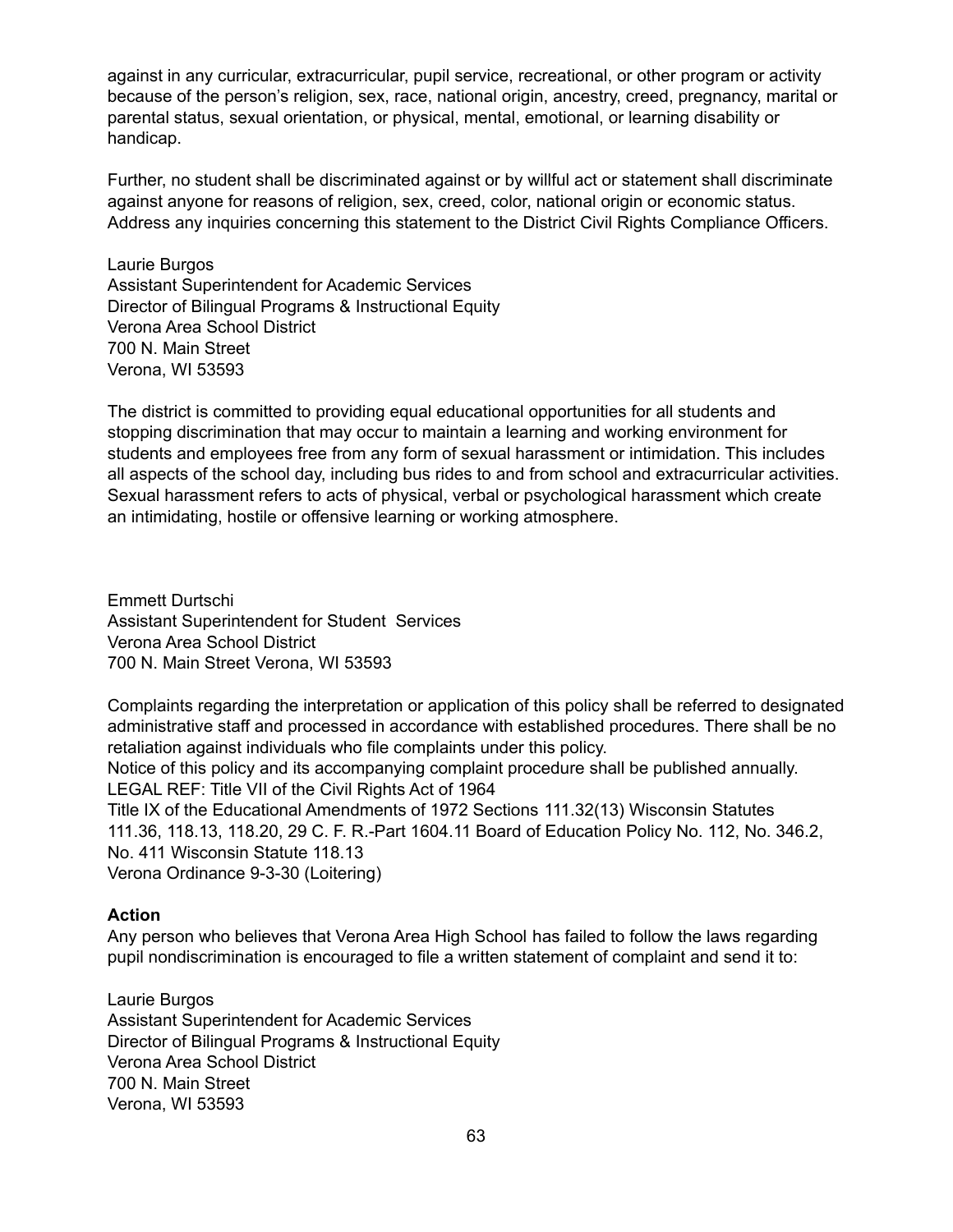# **Pupil Discrimination Complaint Procedure**

#### S. 118.13, Wis. Stats.

If any person believes that Verona Area School District or any part of the school organization has failed to follow the law and rules of s. 118.13, Wis. Stats., or in some way discriminates against pupils on the basis of sex, race, color, national origin, ancestry, creed, pregnancy, marital or parental status, sexual orientation, or physical, mental, emotional, or learning disability, he/she may bring or send a complaint to the Administration Office at the following address: 700 N. Main Street, Verona, Wisconsin 53593

# **PROPERTY**

# **Student Right**

Students have the right to use school property and equipment and to possess personal property necessary for their education free from damage and theft.

# **Student Responsibility**

Students have the responsibility to use strict discretion in bringing to school items of personal property not related to the instructional program. Students have the responsibility to protect school property assigned to their use. Students have the responsibility for reporting damage and/or theft of personal property to school officials and the police department. Students have the responsibility to secure belongings to avoid theft. Students have the responsibility to respect the property of others as well as the property of the school. Students have the responsibility to access, display, and utilize school assigned documents.

# **School Policy/Regulation**

VAHS is not liable for and will not conduct an investigation for any prohibited items that are brought to school and are stolen. Students may not deface school property, forge or alter school documents, display or post falsified passes, posters, tags, etc. Desks, lockers, books and equipment loaned to students remain school property while in possession of the student. Such property is provided for the convenience of the student and shall be used only for authorized purposes. Inspection by any school authority can happen at any time. Students will be expected to reimburse the school district for damage to school property or for the loss or theft of such property. Students who do not reimburse the school district will be foreclosed from athletics, athletic events, co- curricular events, dances, field trips, extracurricular activities, registration, and commencement. Locks are provided to all students with the expectancy that they be used. Only school locks will be permitted on student locker doors.

#### **USE THEM! PREVENT THEFT!**

- Students may request a lock and may keep and use it until transferring or graduation.
- Vandalism defacement of school property or to students' personal property will not be condoned.
- Cigarette lighters or devices that create flame are prohibited on school grounds.
- Any device used to alter or disrupt school equipment is prohibited.
- Property deemed to be disruptive or causing a disturbance will be confiscated. This includes laser pointers and guitars. Rollerblades, hacky sacks or balls of any kind are not allowed in the building.
- Skateboards are not allowed to be ridden on school grounds at any time. Students who bring them to school MUST carry them when on school property. Students must store them in lockers from 8:00 AM to 3:42 PM when they are brought into the building.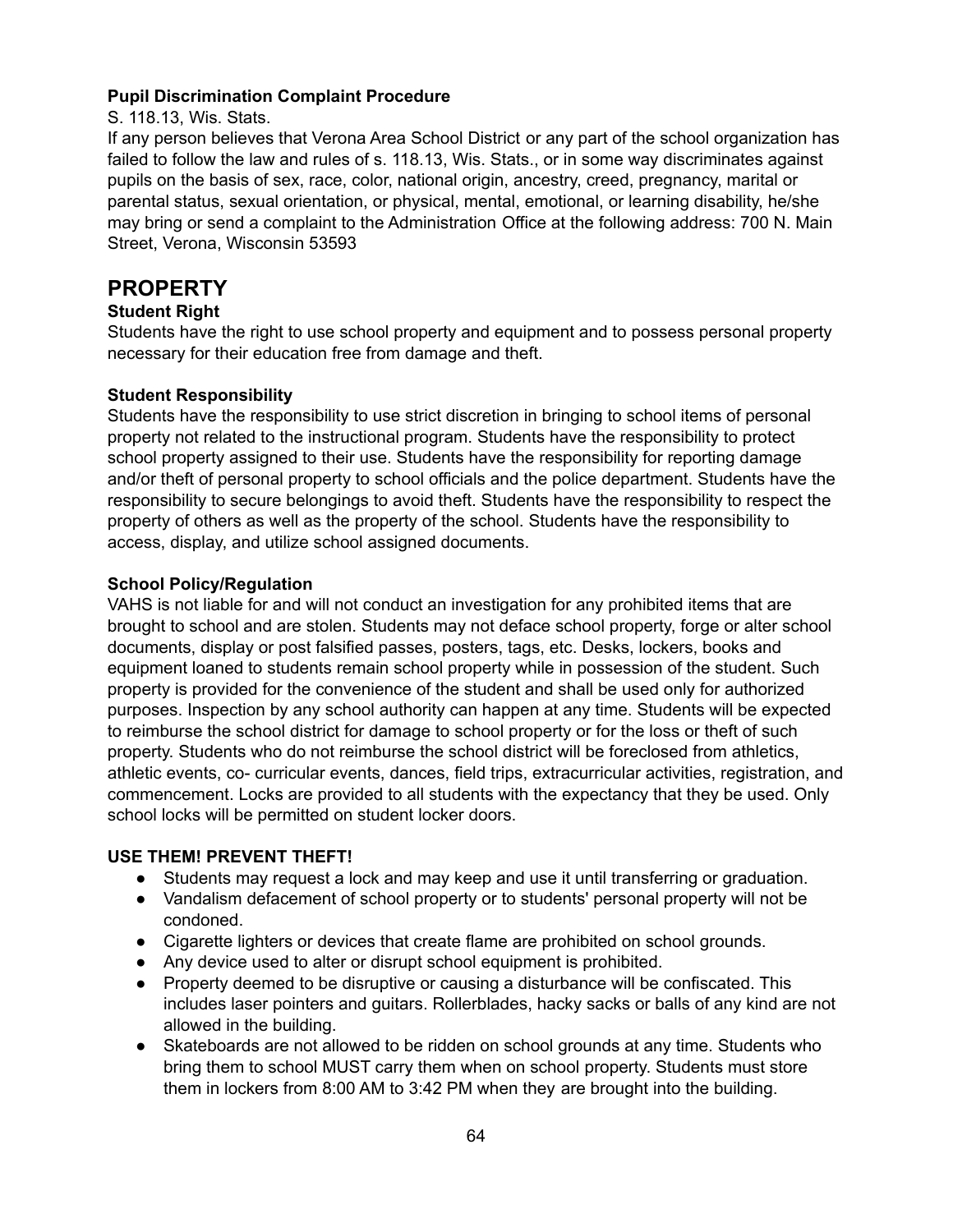● Cell phones, iPods, laptops and other electronic devices may be used before school, at lunch, after school and during passing time. Use of these devices cannot be disruptive to the learning of others and are prohibited where there is an expectation of privacy, such as locker rooms and rest rooms. Electronic devices need to be turned off, put away or turned over upon staff request.

#### **NOTICE TO ALL STUDENTS: Any items confiscated, please be informed that all contents are open for review and access.**

Wisconsin Statutes:

943.01 - Criminal damage to property

943.15 - Entry into a locked building/room

943.02 - Arson-damage of property by explosives 943.61 - Theft of library material

943.10 - Burglary

943.20 – Theft

943.11 - Entry into a locked vehicle

947.15 - Bomb scares

Verona City Ordinance - 9-3-25 (Theft) Verona City Ord. - 9-3-2 (Trespassing)

# **Action**

# **Students violating this section shall be subject to, but not limited to:**

- Verbal Warning
- Immediate confiscation of item
- Restricted use or loss of privilege (including Internet access)
- Referral to other school district personnel and/or the police department
- After-school Detention
- Suspension from classes or school; parental conference for readmission
- Notification of parents
- Community service
- Property restoration/restitution
- Foreclosure form school activities: dances, sporting events, commencement, field trips (including extracurricular practice/participation)
- Municipal citation

#### **For severe or repetitious acts:**

Removal from school for special placement or expulsion Criminal charges

943.11 - Entry into a locked vehicle 947.015 - Bomb scares Verona City Ordinance - 9-3-25 (Theft) Verona City Ord. - 9-3-2 (Trespassing)

# **PUBLICATION**

# **Student Right**

Students have the right to publish newspapers, literary magazines, yearbooks, and other school-sponsored publications. Students have the right to publish and/or distribute independent literature without unreasonable interference from school personnel.

# **Student Responsibility**

All publications must comply with the law regarding defamation, libel, and/or obscenity. Student journalists have a responsibility to: Exercise responsible journalism in a manner that is not disruptive of appropriate discipline in the operation of the school. Publish under the advice and direction of an assigned faculty advisor. Independent publications must follow rules governing the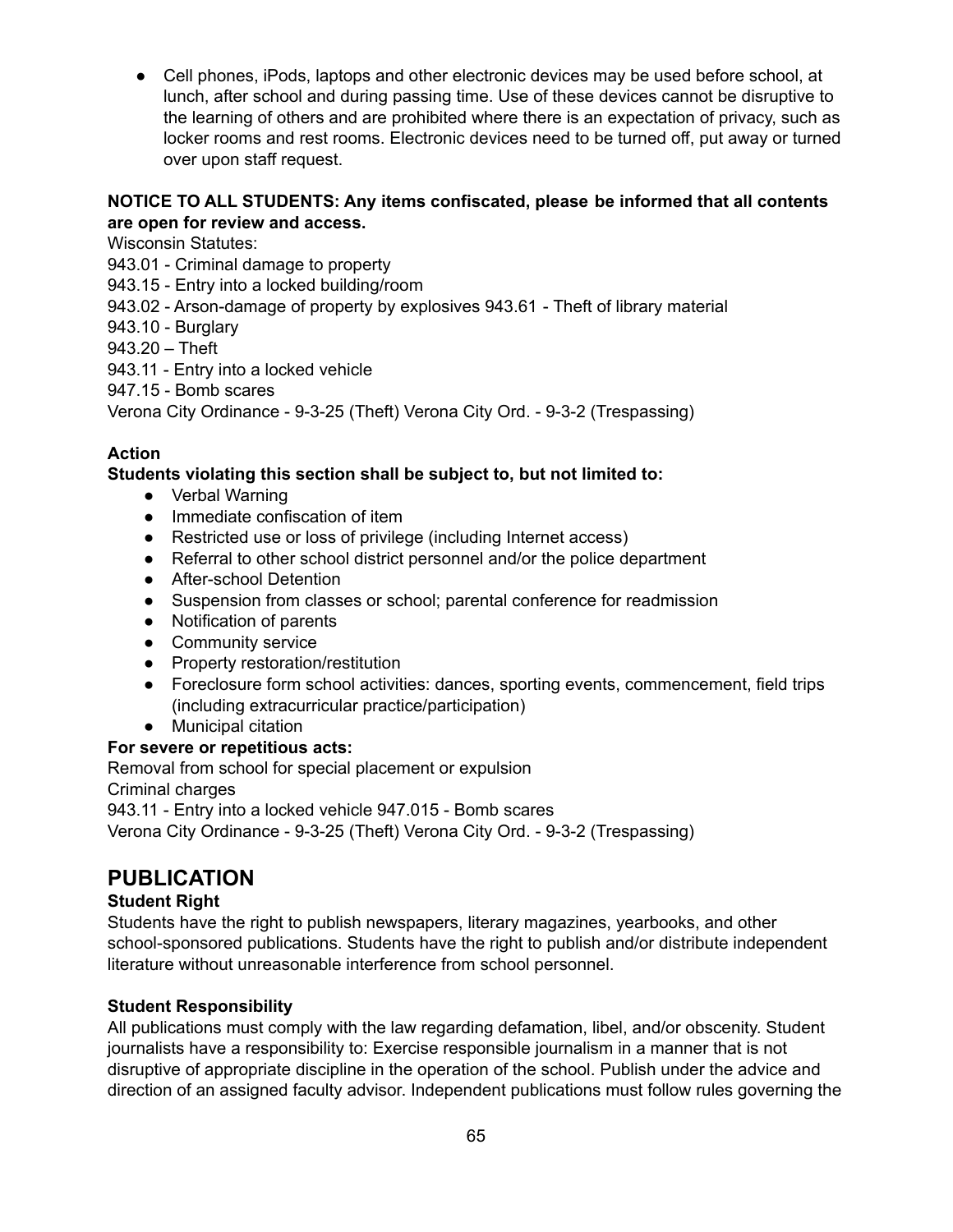time, place, and manner of distribution, and must do so in a non-disruptive manner.

# **School Policy/Regulation**

Publications with school sponsorship shall have faculty advisors who are aware of, and adhere to, sound journalism ethics. Students are exposed through the various mass media to diverse opinions on an infinite number of topics. Students who have facts and opinions on topics should express them in print as well as through conversation. However, student editors and writers must observe the same legal responsibilities as those imposed upon conventional newspapers and news media.

# **No student shall distribute in school any student publication which:**

1.Is obscene;

2.Is libelous;

3.Creates disruption of appropriate discipline in the operation of the school.

Posters or any publication for display/distribution on school premises must be stamped as "approved" beforehand.

Wisconsin Statute 942.03

(Giving False Information for Publication) 944.21 Lewd, obscene or indecent matter 942.1 (Slander/Libel)

# **Action**

# **Students violating this section will be subject to, but not limited to:**

- Verbal reprimand
- After-school Detention
- Community service
- Restricted privileges (including extracurricular practice/participation)
- Confiscation of the publication/posters, etc. Notification of parent
- Suspension from class or from school
- Legal Action

# **SEXUAL HARASSMENT**

The District is committed to providing equal educational opportunities for all students and stopping discrimination that may occur and maintaining a learning and working environment for students and employees free from any form of sexual harassment or intimidation. This includes all aspects of the school day, including bus rides to and from school and extracurricular activities. Sexual harassment refers to acts of physical, verbal or psychological harassment which create intimidating, hostile or offensive learning or working atmosphere. Complaints regarding the interpretation or application of this policy shall be referred to designated administrative staff and processed in accordance with established procedures. There shall be no retaliation against individuals who file complaints under this policy.

Notice of this policy and its accompanying complaint procedure shall be published annually. Prohibited sexual harassment includes, but is not limited to, the following:

- a. Unwelcome or unwanted sexual advances. This means patting, pinching, brushing up against, hugging, cornering, kissing, fondling, or any other similar physical contact which is considered unacceptable by another individual.
- b. Requests or demands for sexual favors. This includes subtle or blatant expectations, pressures or requests for any type of sexual favors accompanied by an implied or stated promise of preferential treatment or negative consequence concerning one's employment or educational status.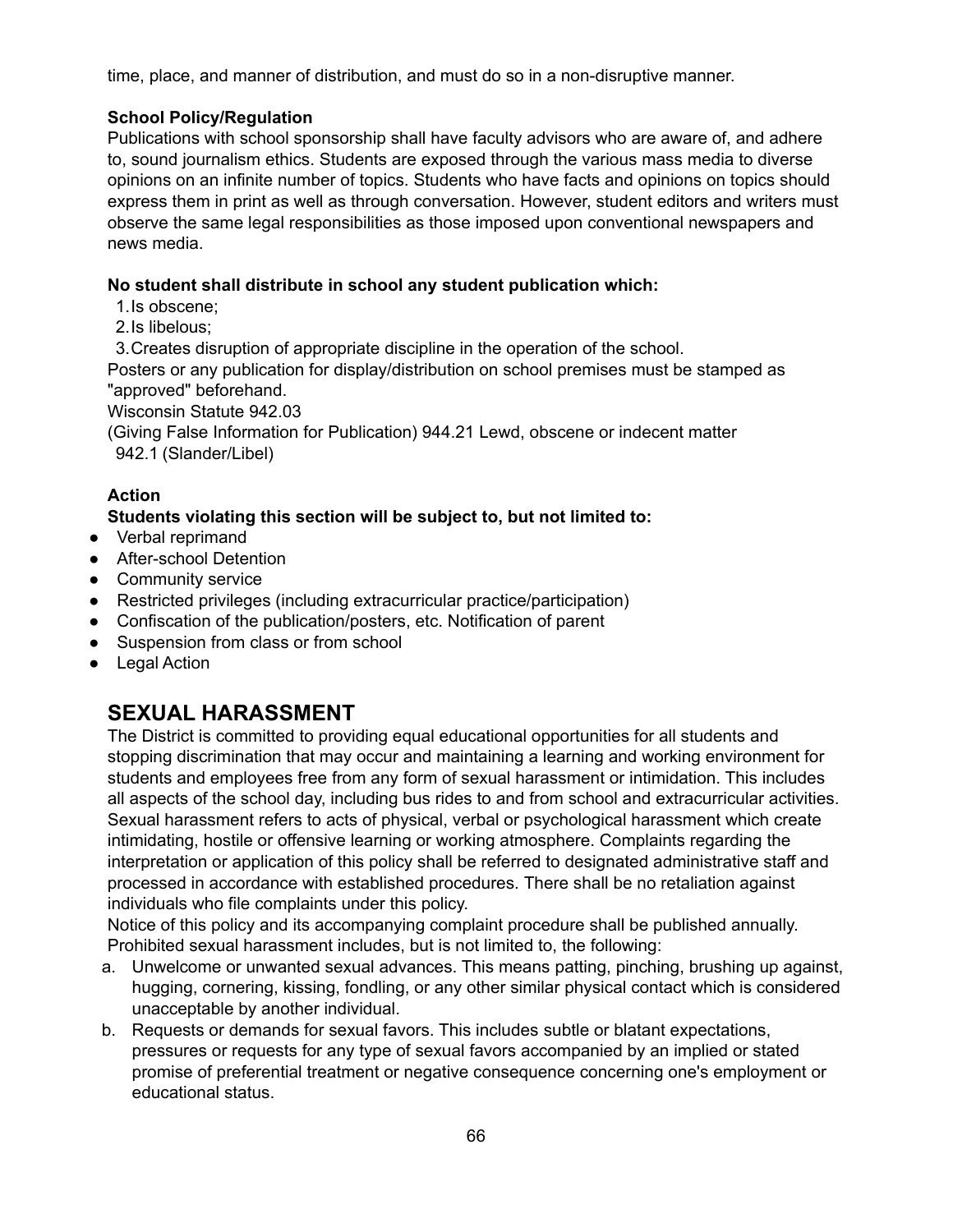- c. Verbal abuse or joking that is sexually oriented and considered unacceptable by another individual. This includes commenting about an individual's body or appearance where such comments go beyond mere courtesy; telling "dirty jokes" that are clearly unwanted and considered offensive by others; or any other tasteless, sexually orientated comments, innuendos or actions that offend others.
- d. Engaging in any type of sexually oriented conduct that would unreasonably interfere with another's work or educational performance. This includes extending unwanted sexual attention to someone such that personal productivity or time available to work at assigned tasks are reduced.
- e. Creating a working or learning environment that is intimidating, hostile, or offensive because of unwelcome or unwanted sexually oriented conversations, suggestions, requests, demands, physical contact or attention, or because of the existence of sexually oriented materials including, but not limited to, photographs and posters. Sexual harassment complaints shall be filed in the same manner as other discrimination complaints except when the complaint involves the principal/supervisor and then they should be filed with that person's immediate supervisor.

# LEGAL REF:

Title VII of the Civil Rights Act of 1964 Title IX of the Educational Amendments of 1972 Sections 111.32(13) Wisconsin Statutes 111.36 118.13 118.20 29 C.F.R.-Part 1604.11

# **Action**

# **Students violating this section shall be subject to, but not limited to:**

A verbal or written warning Parent notification Mediation After-school Detention Extracurricular Code of Conduct violation **Suspension** Expulsion Referral to law enforcement **Citation** 

# **EXTRACURRICULAR & CO-CURRICULAR ACTIVITIES AT VERONA AREA HIGH SCHOOL**

In a recent study, the American College Testing Service concluded that the single factor which was common to those who found success in business was participation in one or more high school co-curricular activities. At Verona Area High School student participation in co-curricular activities is encouraged as essential to the development of the "total student." Students involved in a co-curricular activity (examples: FFA, Band, Choir, Orchestra) may participate in an activity with an "F" in a class, if the activity is related to class. Student eligibility for participation within VAHS clubs/activities/teams is based on a student attending a minimum of four periods or two blocked periods per day.

**STUDENT GOVERNMENT:** Election to the position of Verona Area High School Student Council provides excellent experience in school decision-making. Students are encouraged to voice their opinions as well as to be active in school, local, state, and national political arenas.

**STUDENT TRIPS:** Students often have the opportunity to participate in school-sponsored trips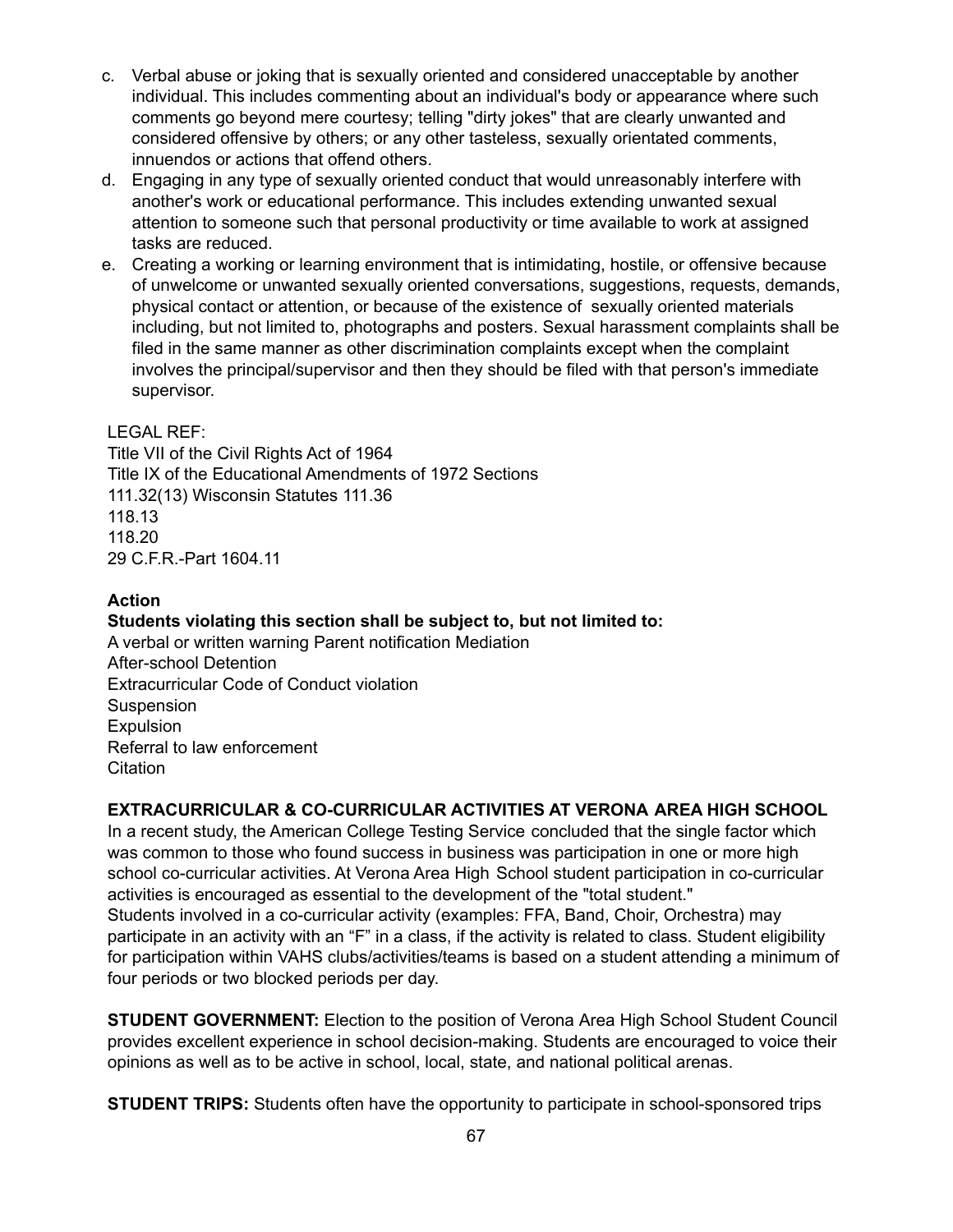within the US and abroad. These trips provide excellent educational experiences to augment student learning. Students to be eligible for a trip must uphold all aspects of our student handbook and code of conduct. Students must also be in good academic and behavioral standing. Students who violate any conditions of the trip or our handbook/code of conduct may be removed from a trip at any point. Students who need to be sent home will be at the expense of a parent. Refunds will not be available outside of the specified trip language for such violations.

**PERFORMING ARTS/VISUAL ARTS:** A wide variety of experiences and activities can be found at VAHS, including: Visual Arts Activities: Art Club, Artist-in- Residence Program Vocal Music Activities: School Musical, Solo-Ensemble Contests, Special Projects/Concerts Instrumental Music Activities: School Musical Pit Orchestra, Solo-Ensemble Contests, Special Projects/Concerts Theater/Speech Activities: Forensics-Invitational Tournaments & WHSFA Contests, One and Three Act Plays, School Musical

**PUBLICATIONS:** Many students enjoy journalistic activities and participate on the staff of The VAHS Yearbook, and The Cat's Eye, the student newspaper, and VAHS Parent Newsletter. Participants serve as editors, writers, artists, photographers, and advertising salespeople.

**CLUBS/ACTIVITIES:** Verona Area High School students can elect to join clubs that are often organized around the special interests of the members. Clubs/activities may schedule meetings during activity periods or after school hours. VAHS clubs include American Sign Language Club(ASL), Art Club, Auto Club, Battle of the Books, Black Student Union, Brothers United, Dungeons & Dragons Club, Educators Rising, Engineering Club, Fair Verona Area Shakespeare Company(FVASC), Family, Career & Community Leaders of America(FCCLA), Food Drive, Forensics, French Club, Future Business Leaders (FBLA-PBL), FFA, Gender Sexuality Alliance (GSA), German Club, Helping Hands, Interact Club, Jazz Orchestra, Latino Nation, March for Our Lives, Math Team, Minority Student Achievement Network(MSAN), Model UN, Mountain Bike Club, Multicultural Leadership Council (MCLC), National Honor Society (NHS), Peer Learning and Tutoring (PLANT), Red Cross Club, Science Club, Sisters Supporting Sisters, Skills USA, Student Council, The Asian Student Association (TASA), Theatre Arts, Vocal Jazz, Wildcats United. \*these organizations are by selected membership

**LATE BUS:** VAHS provides a late bus which runs Monday-Thursday to only accommodate students involved in extracurricular and school sponsored activities.

**ATHLETICS:** Verona Area High School sponsors several opportunities for athletic participation: **Men's Sports:** baseball, basketball, cheerleading, cross country, football, golf, hockey, soccer, swimming, tennis, track, and wrestling

**Women's Sports:** basketball, cheerleading, cross country, golf, gymnastics, soccer, softball, swimming, tennis, track and volleyball.

**THE BIG EIGHT CONFERENCE:** VAHS participates in activities as a member of the Big Eight Conference. Members include: Madison East, Madison West, Madison Memorial, and Madison LaFollette; Janesville Craig and Janesville Parker; Beloit Memorial, Middleton, and Sun Prairie.

# **STUDENT COUNCIL**

#### **Student Right**

Each student has the right to be represented by a student council or student government association. This right shall not preclude the student council government from itself establishing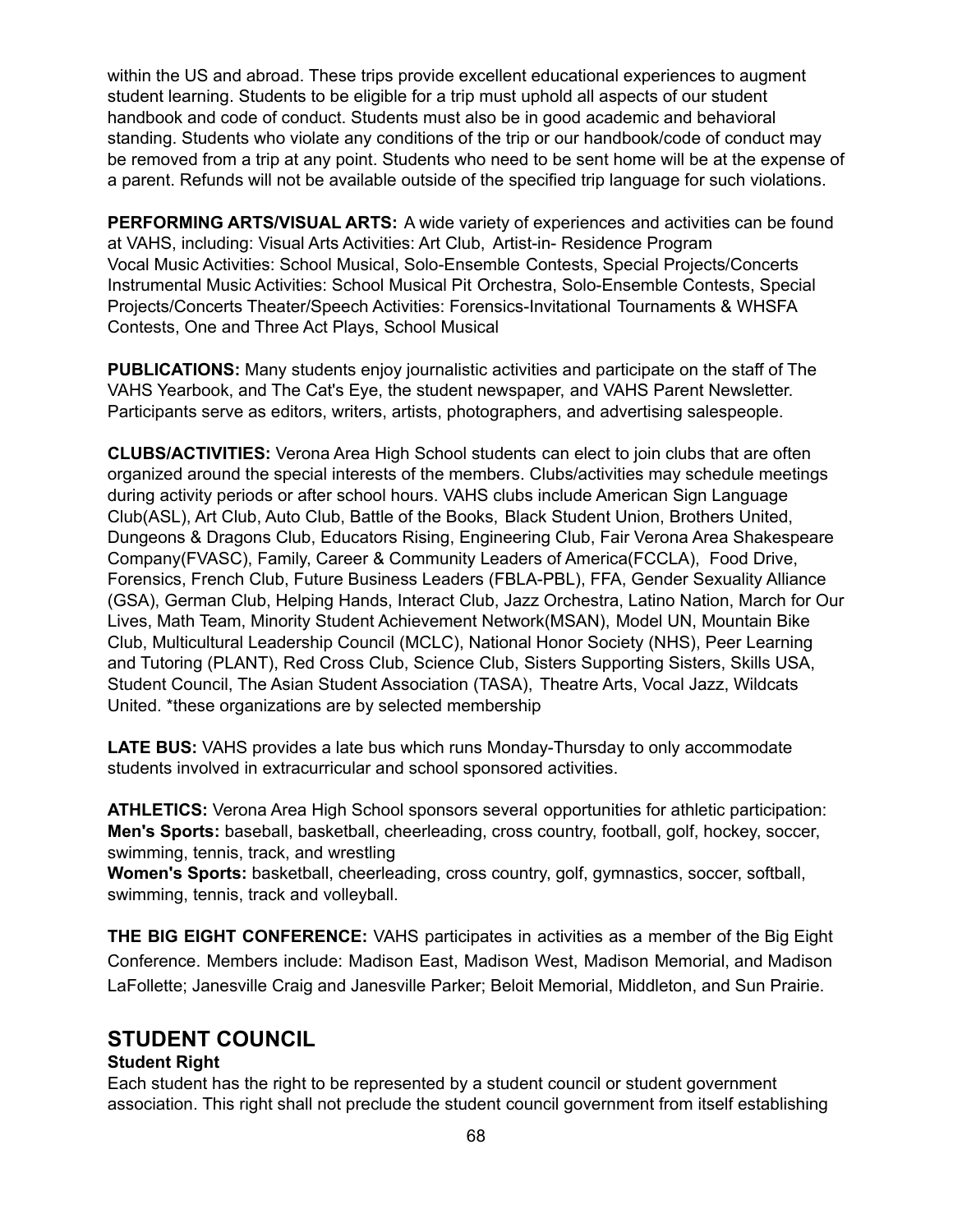membership qualifications.

#### **Student Responsibility**

Students have the responsibility to utilize their student council or government for their representation in student affairs. Three student representatives shall be elected from the council to the Verona Area High School Site Council. One student will be elected from the school at large to serve on site council.

#### **School Policy/Regulation**

The establishment and effective operation of a school counselor government can provide students with practical experience in the democratic processes of our society. The school may not establish student governments that prohibit participation or membership on the basis of sex, creed, color, religious preference, or disability, nor may the school permit student government which violates state statute.

Wisconsin Statute 942.04 (Denial of rights)

#### **Action**

**Organizations which violate this section will be disbanded and students involved shall have appropriate action taken against them which may include, but not be limited to:**

- Verbal reprimand
- After-school Detention
- Restricted privileges (including extracurricular practice/participation)
- Suspension or removal from the council
- Legal action

# **VAHS STUDENT ACTIVITIES CODE**

All students who participate in any co-curricular activities are required to have their parents and their own signatures indicating acknowledgement and understanding of the VAHS Student Activities Code in order to be eligible to participate. Signed Code forms are maintained on file in the VAHS office. Students and parents are required to attend seasonal activity meetings as scheduled. Attendance at these sessions is taken and failure to attend will delay participation. VAHS Code of [Conduct](https://docs.google.com/document/d/1W8fjEaffxiSIEP78ExLDsu0dLEuS_HdcoEEJioBSBQ0/edit)

# **STUDENT RECORDS**

The adequate and appropriate collection, maintenance and dissemination of student records are an important responsibility in the public schools. Student records shall include all records relating to an individual student other than notes or records maintained for personal use by teachers or other certified personnel who are not available to others and records necessary for school and available to persons involved in the psychological treatment of a student.

The principal of each school shall be responsible for the security, access, maintenance, dissemination and destruction of student records in accordance with state and federal laws and established procedures.

Student records shall be available for inspection or release only with prior approval of the parent(s)/guardian(s) or adult student except in situations where legal requirements specify release of records without such prior approval. Guidelines for student record organization, security, maintenance, access and amendment shall be developed in accordance with state and federal laws and regulations. Except as otherwise provided by law, parents/guardians of students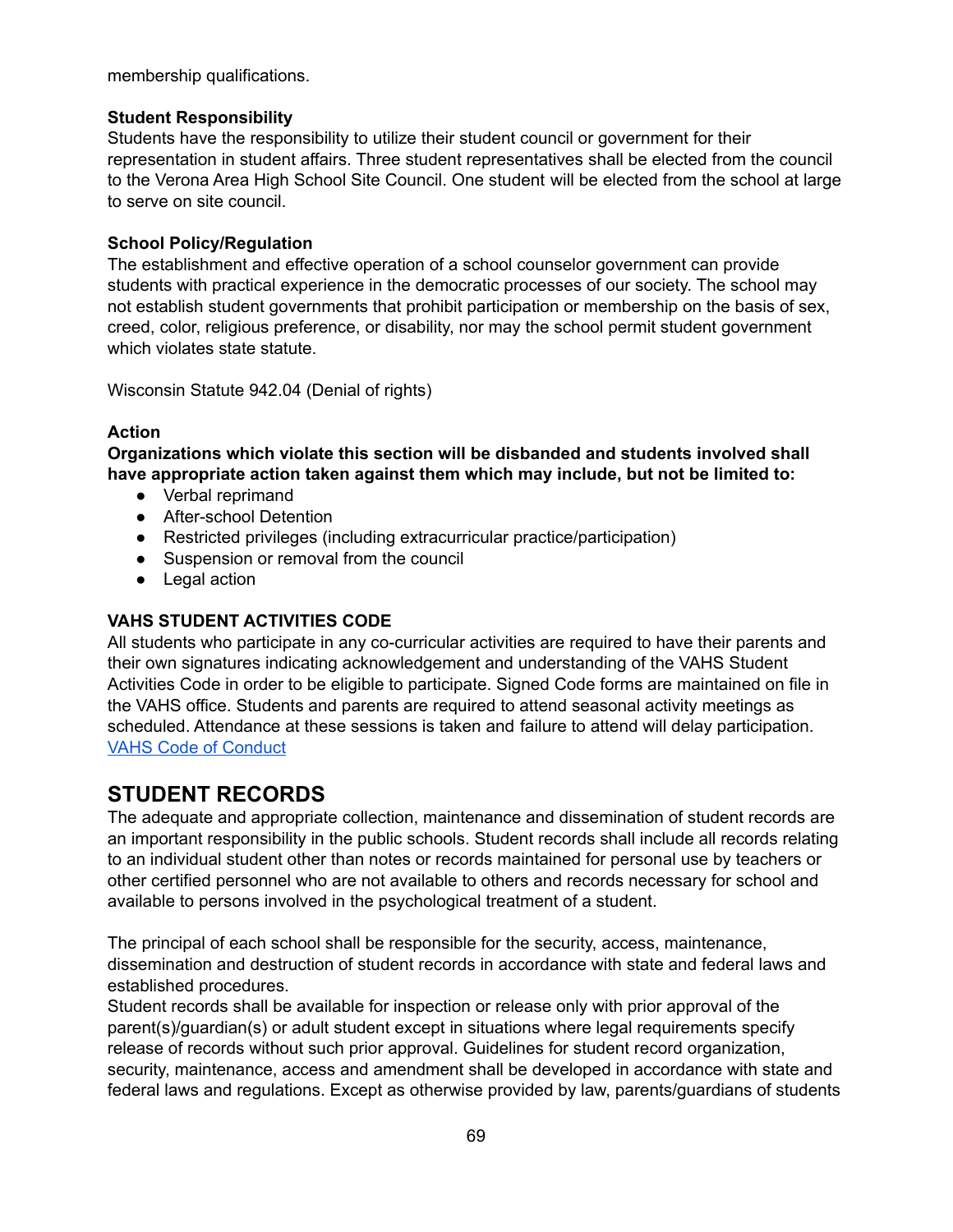in the District shall be provided access to their children's education records without unnecessary delay and within 45 days after an appropriate request has been made for such records. Student record notices shall be provided in accordance with state and federal law. LEGAL REF.: Sections 118.125 Wisconsin Statutes CROSS REF.: 118.126 118.127 146.81-146.84 252.15 767.24(7) 938.396 Family Educational Rights and Privacy Act (20 U.S.C. Section 1232g, 45 C.F.R. Section 99) No Child Left Behind Act of 2001 333, Parent Rights and District Programs/Activities 342.61-Rule, Procedures for Assessing English Language Learners 345.2, School-Home Communications about Student Learning 346, Assessment of Student Achievement 453.1, Emergency Nursing Services 781, Data Privacy and Security 823, Access to Public Records Special Education Policy and Procedure Handbook APPROVED: April 17, 1989 REVISED: September 4, 2001 April 7, 2003

#### **LATEX - DUE TO INCREASED LATEX ALLERGIES AMONG STUDENTS, ALL BUILDINGS WILL BE LATEX FREE. IE: LATEX BALLOONS WILL NOT BE ALLOWED. PEANUT/TREE NUT ALLERGIES**

The number of students with peanut/tree nut allergies in our school district is increasing. Peanut/tree nut allergies are some of the most common food allergies and have been responsible for the greatest number of food allergy-related deaths. Our goal is to reduce the chance of peanut/tree nut exposure for our students with allergies. Food service no longer carries peanut/tree nut containing food items. Peanut free/nut free treats are recommended when providing snacks for parties or classroom activities. Students with peanut and tree nut allergies should provide an antihistamine and/or epinephrine to be administered at school in case of exposure.

#### **STUDENT ASSISTANCE PROGRAM (S.A.P.) POLICY**

The Verona Area School District shall provide prevention, intervention, and support services for students and their families surrounding AODA, depression, grief, abuse, AIDS/STDS, pregnancy, death, and other issues affecting student academic performance. These services may be delivered through student support groups, individual sessions, classroom presentations, community presentations, Student Services, peer helper programs, or AODA screenings.

The S.A.P. will be coordinated under the direction of the District Health Coordinator (or designee), utilizing trained staff members and/or consultation services as appropriate.

The S.A.P./AODA program will have an advisory committee comprised of community and district staff members. This committee will meet a minimum of twice per year for the purposes of program planning and community coordination. Student utilization of S.A.P. services will be voluntary and confidential, but may be used in cases of disciplinary action or athletic/activity code violations in conjunction with reduced consequences.

Legal Ref: Chapter 331, State Laws of 1979